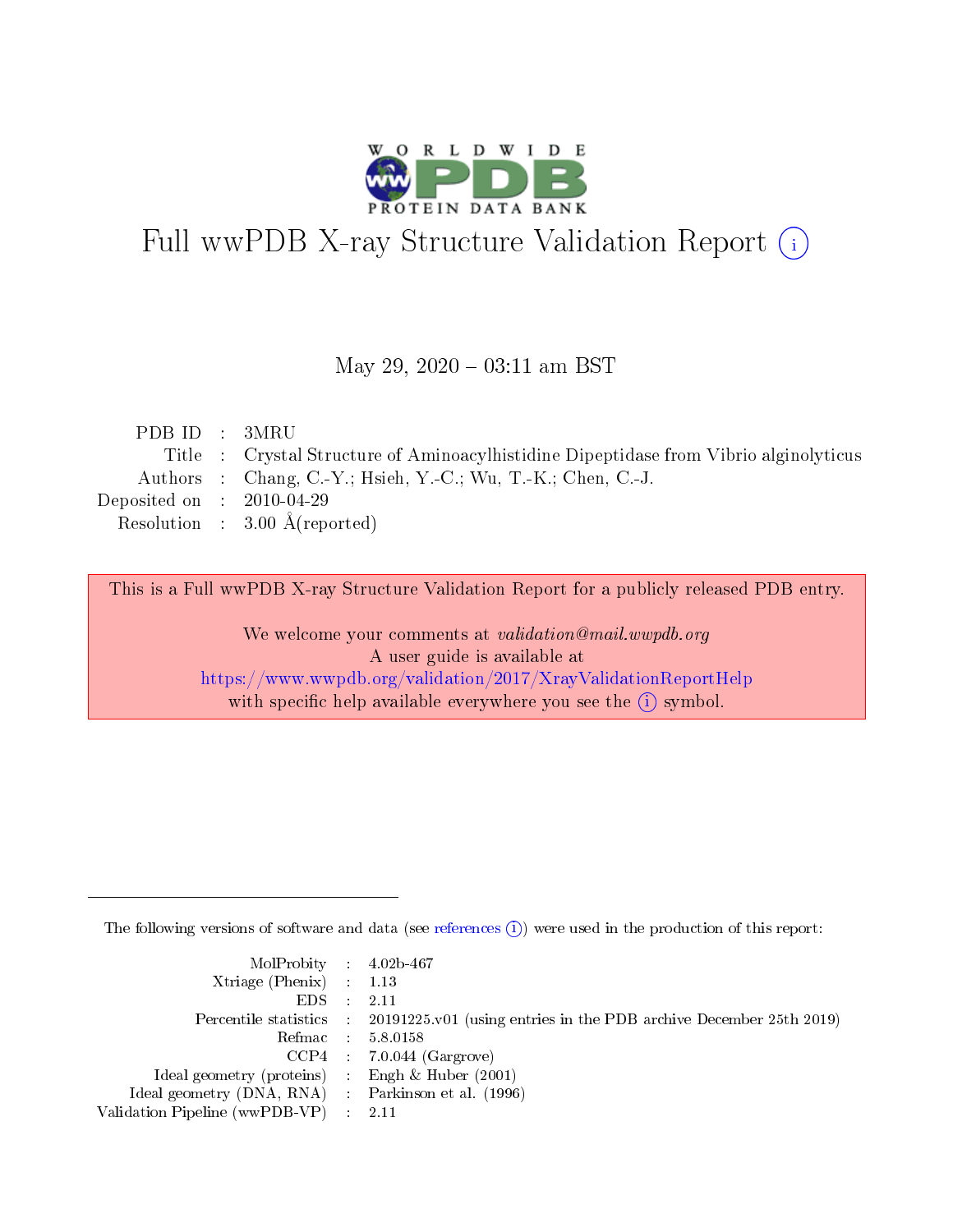## 1 [O](https://www.wwpdb.org/validation/2017/XrayValidationReportHelp#overall_quality)verall quality at a glance  $(i)$

The following experimental techniques were used to determine the structure: X-RAY DIFFRACTION

The reported resolution of this entry is 3.00 Å.

Percentile scores (ranging between 0-100) for global validation metrics of the entry are shown in the following graphic. The table shows the number of entries on which the scores are based.



| Metric                | Whole archive<br>$(\#\text{Entries})$ | Similar resolution<br>$(\#\text{Entries}, \text{resolution range}(\text{\AA}))$ |  |  |
|-----------------------|---------------------------------------|---------------------------------------------------------------------------------|--|--|
| $R_{free}$            | 130704                                | $2092(3.00-3.00)$                                                               |  |  |
| Clashscore            | 141614                                | $2416(3.00-3.00)$                                                               |  |  |
| Ramachandran outliers | 138981                                | $2333(3.00-3.00)$                                                               |  |  |
| Sidechain outliers    | 138945                                | $2336(3.00-3.00)$                                                               |  |  |
| RSRZ outliers         | 127900                                | $1990(3.00-3.00)$                                                               |  |  |

The table below summarises the geometric issues observed across the polymeric chains and their fit to the electron density. The red, orange, yellow and green segments on the lower bar indicate the fraction of residues that contain outliers for  $>=$  3, 2, 1 and 0 types of geometric quality criteria respectively. A grey segment represents the fraction of residues that are not modelled. The numeric value for each fraction is indicated below the corresponding segment, with a dot representing fractions  $\epsilon=5\%$  The upper red bar (where present) indicates the fraction of residues that have poor fit to the electron density. The numeric value is given above the bar.

| Mol | Chain | Length | Quality of chain |     |     |  |
|-----|-------|--------|------------------|-----|-----|--|
|     |       | 490    | 51%              | 38% | 10% |  |
|     |       | 490    | $\%$<br>49%      | 40% | 10% |  |

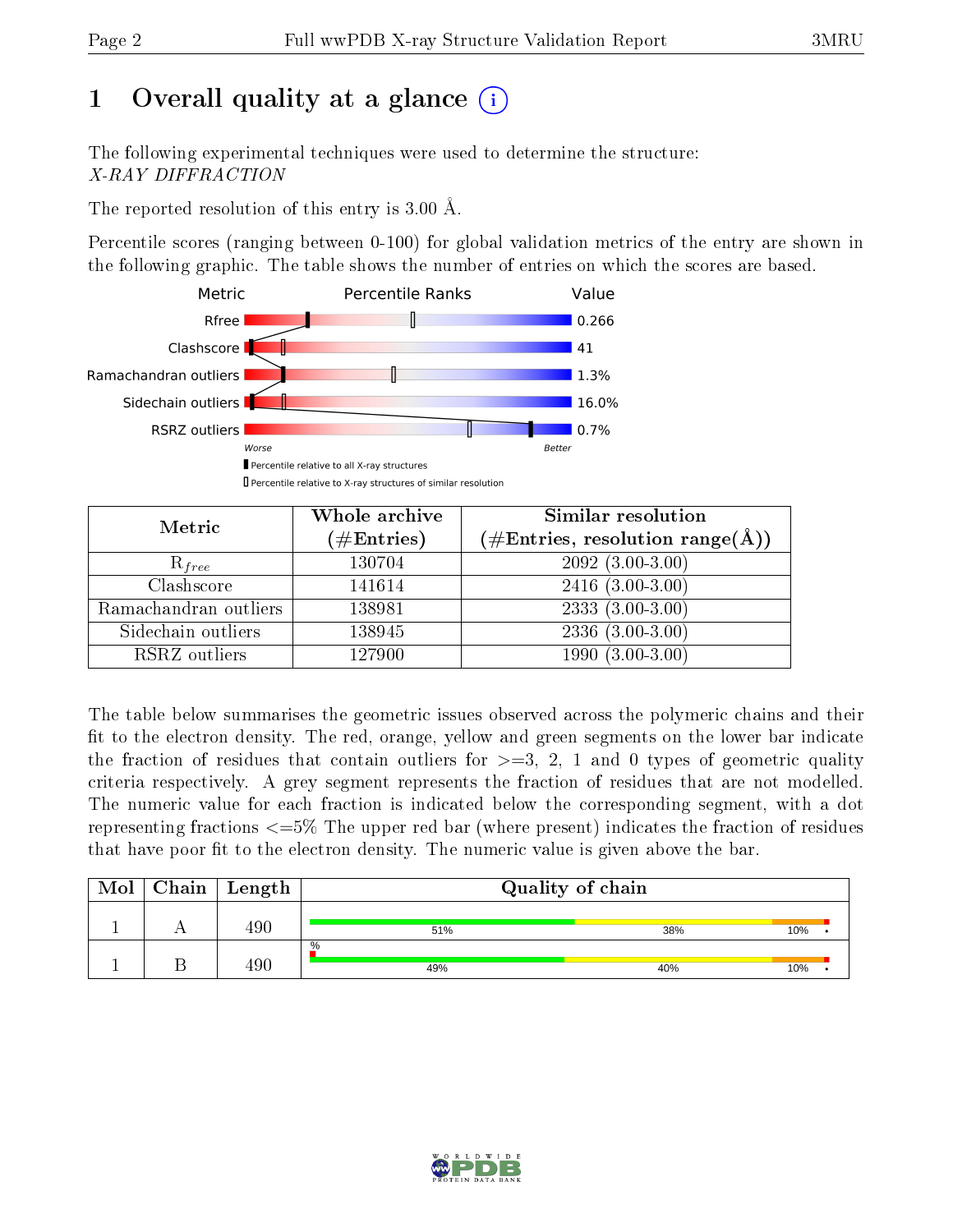# 2 Entry composition (i)

There are 2 unique types of molecules in this entry. The entry contains 7530 atoms, of which 0 are hydrogens and 0 are deuteriums.

In the tables below, the ZeroOcc column contains the number of atoms modelled with zero occupancy, the AltConf column contains the number of residues with at least one atom in alternate conformation and the Trace column contains the number of residues modelled with at most 2 atoms.

Molecule 1 is a protein called Aminoacyl-histidine dipeptidase.

| Mol | Chain   Residues | Atoms               |      |         |  | $ZeroOcc \mid AltConf \mid Trace \mid$ |  |  |
|-----|------------------|---------------------|------|---------|--|----------------------------------------|--|--|
|     | 490              | $\rm Total$<br>3763 | 2383 | 626 731 |  | 23                                     |  |  |
|     | 490              | Total<br>3763       | 2383 | 626 731 |  | 23                                     |  |  |

• Molecule 2 is ZINC ION (three-letter code: ZN) (formula: Zn).

|  | $Mol$   Chain   Residues | Atoms    | ZeroOcc   AltConf |  |
|--|--------------------------|----------|-------------------|--|
|  |                          | Total Zn |                   |  |
|  |                          | Total Zn |                   |  |

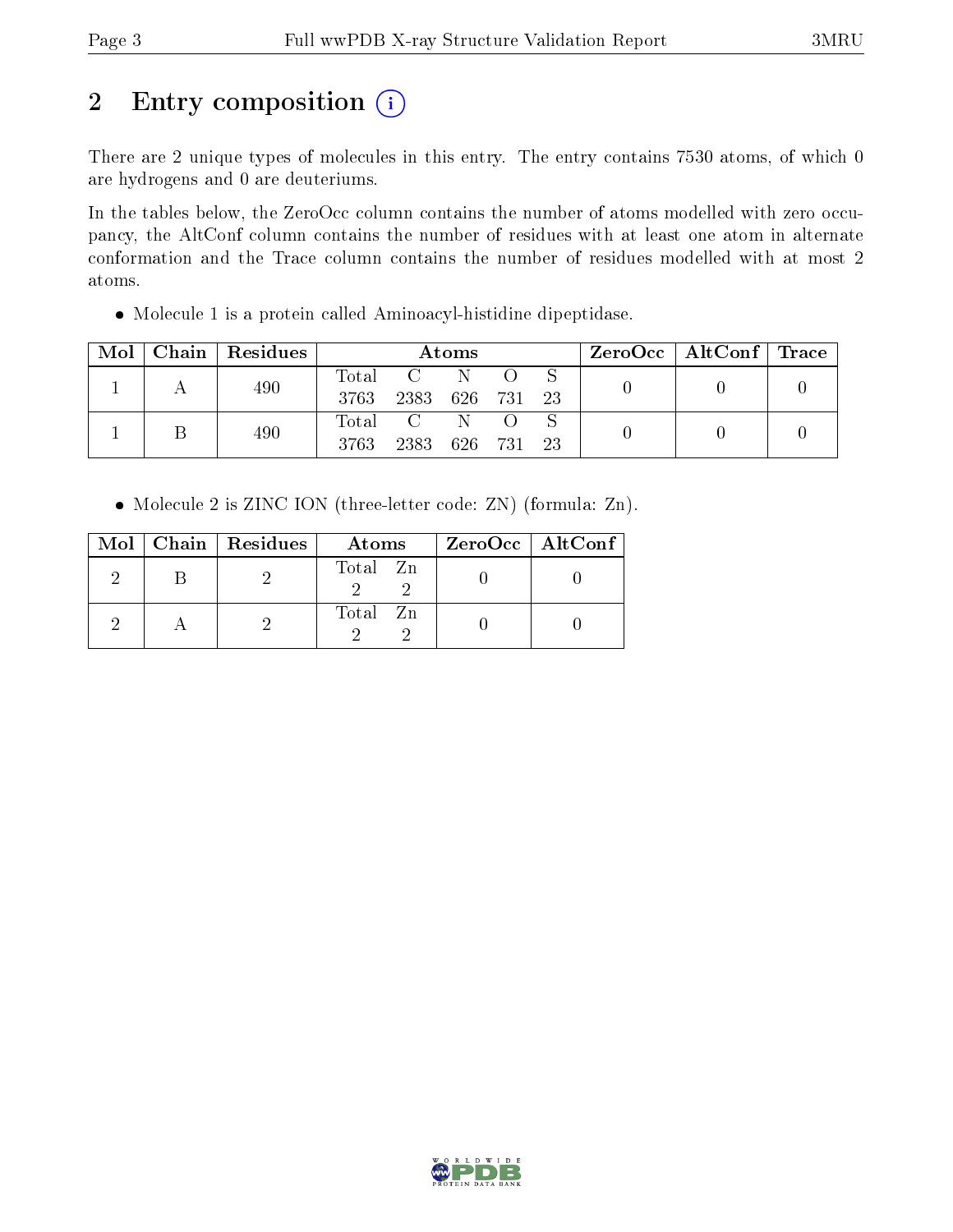## 3 Residue-property plots  $(i)$

These plots are drawn for all protein, RNA and DNA chains in the entry. The first graphic for a chain summarises the proportions of the various outlier classes displayed in the second graphic. The second graphic shows the sequence view annotated by issues in geometry and electron density. Residues are color-coded according to the number of geometric quality criteria for which they contain at least one outlier: green  $= 0$ , yellow  $= 1$ , orange  $= 2$  and red  $= 3$  or more. A red dot above a residue indicates a poor fit to the electron density (RSRZ  $> 2$ ). Stretches of 2 or more consecutive residues without any outlier are shown as a green connector. Residues present in the sample, but not in the model, are shown in grey.



• Molecule 1: Aminoacyl-histidine dipeptidase





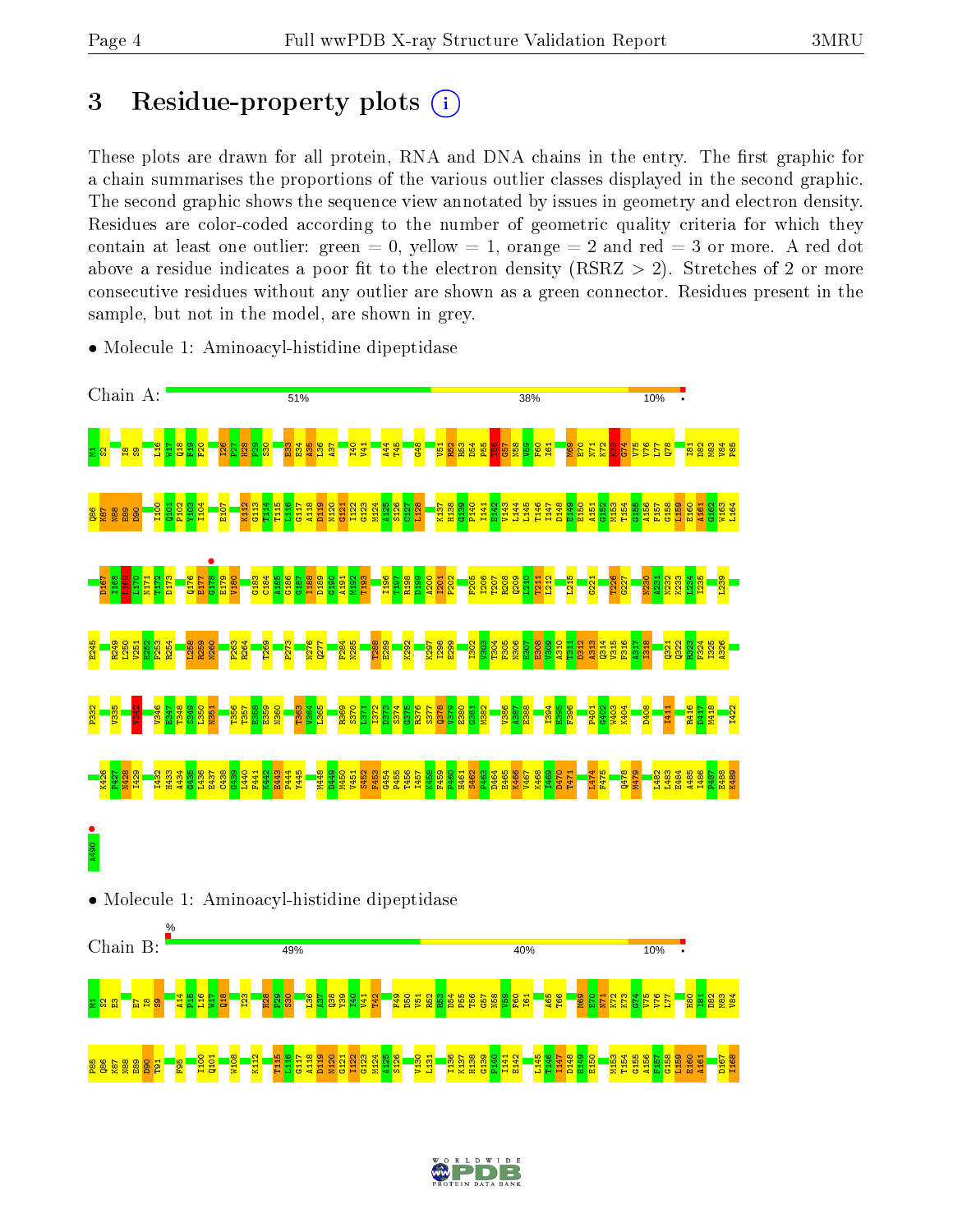

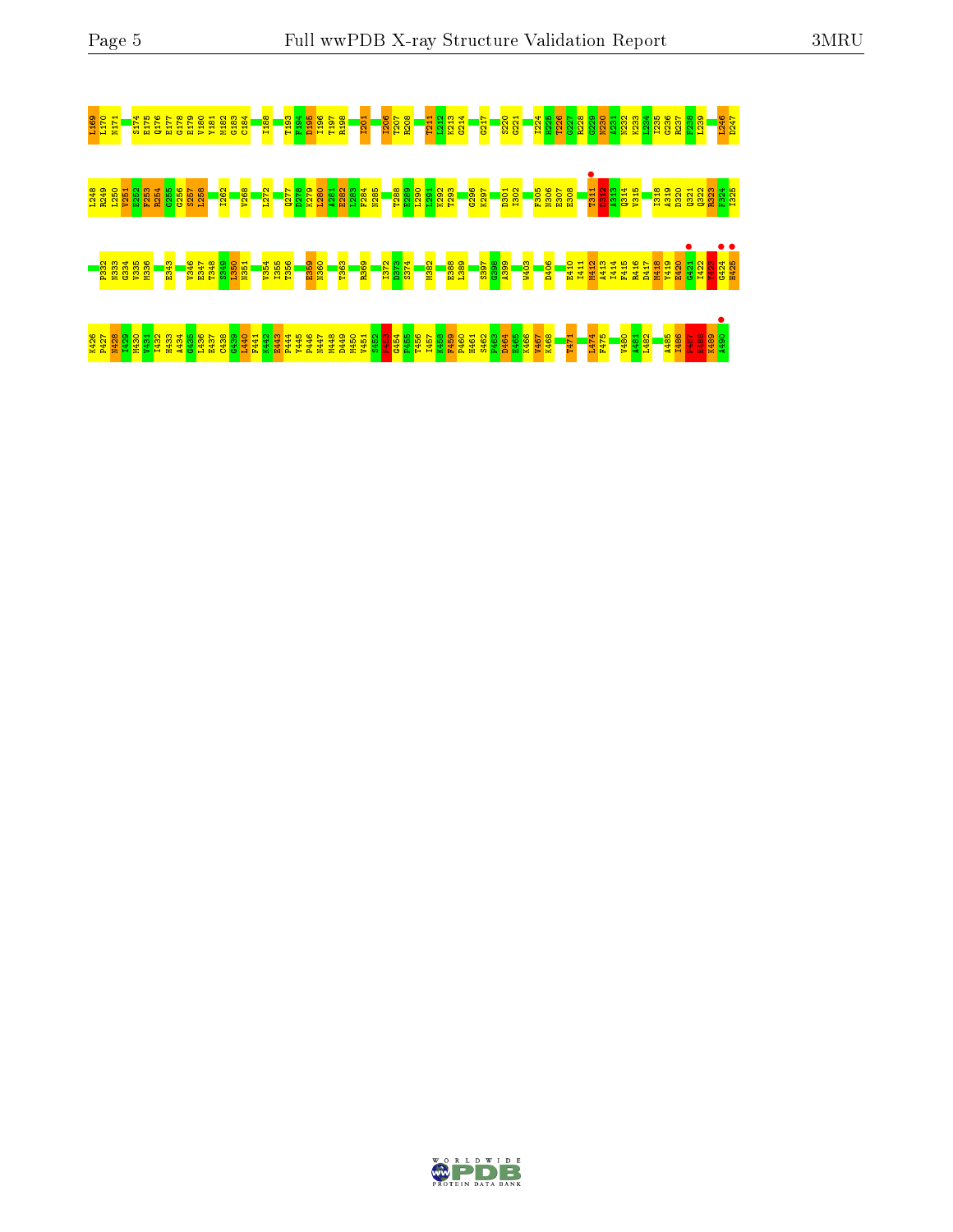# 4 Data and refinement statistics  $(i)$

| Property                                                             | Value                                                        | Source     |
|----------------------------------------------------------------------|--------------------------------------------------------------|------------|
| Space group                                                          | $P_65$                                                       | Depositor  |
| Cell constants                                                       | $80.41\text{\AA}$<br>$303.10\text{\AA}$<br>$80.41\text{\AA}$ |            |
| a, b, c, $\alpha$ , $\beta$ , $\gamma$                               | $90.00^\circ$<br>$120.00^\circ$<br>$90.00^\circ$             | Depositor  |
| Resolution $(A)$                                                     | 27.57<br>3.00<br>$\equiv$                                    | Depositor  |
|                                                                      | 27.57<br>2.79                                                | <b>EDS</b> |
| % Data completeness                                                  | 98.9 (27.57-3.00)                                            | Depositor  |
| (in resolution range)                                                | 99.9 (27.57-2.79)                                            | <b>EDS</b> |
| $R_{merge}$                                                          | 0.07                                                         | Depositor  |
| $\mathrm{R}_{sym}$                                                   | $0.05\,$                                                     | Depositor  |
| $\sqrt{I/\sigma}(I) > 1$                                             | 2.48 (at $2.80\text{\AA})$                                   | Xtriage    |
| Refinement program                                                   | <b>CNS 1.21</b>                                              | Depositor  |
|                                                                      | 0.231<br>0.273<br>$\sim$                                     | Depositor  |
| $R, R_{free}$                                                        | 0.239<br>0.266                                               | DCC        |
| $R_{free}$ test set                                                  | 1385 reflections $(5.03\%)$                                  | wwPDB-VP   |
| Wilson B-factor $(A^2)$                                              | 77.2                                                         | Xtriage    |
| Anisotropy                                                           | 0.133                                                        | Xtriage    |
| Bulk solvent $k_{sol}(e/\mathring{A}^3)$ , $B_{sol}(\mathring{A}^2)$ | 0.32, 49.0                                                   | <b>EDS</b> |
| $\overline{L-test for}$ twinning <sup>2</sup>                        | $< L >$ = 0.52, $< L2$ = 0.36                                | Xtriage    |
| Estimated twinning fraction                                          | $0.478$ for h,-h-k,-l                                        | Xtriage    |
| $F_o, F_c$ correlation                                               | 0.95                                                         | <b>EDS</b> |
| Total number of atoms                                                | 7530                                                         | wwPDB-VP   |
| Average B, all atoms $(A^2)$                                         | 86.0                                                         | wwPDB-VP   |

Xtriage's analysis on translational NCS is as follows: The largest off-origin peak in the Patterson function is  $3.84\%$  of the height of the origin peak. No significant pseudotranslation is detected.

<sup>&</sup>lt;sup>2</sup>Theoretical values of  $\langle |L| \rangle$ ,  $\langle L^2 \rangle$  for acentric reflections are 0.5, 0.333 respectively for untwinned datasets, and 0.375, 0.2 for perfectly twinned datasets.



<span id="page-5-1"></span><span id="page-5-0"></span><sup>1</sup> Intensities estimated from amplitudes.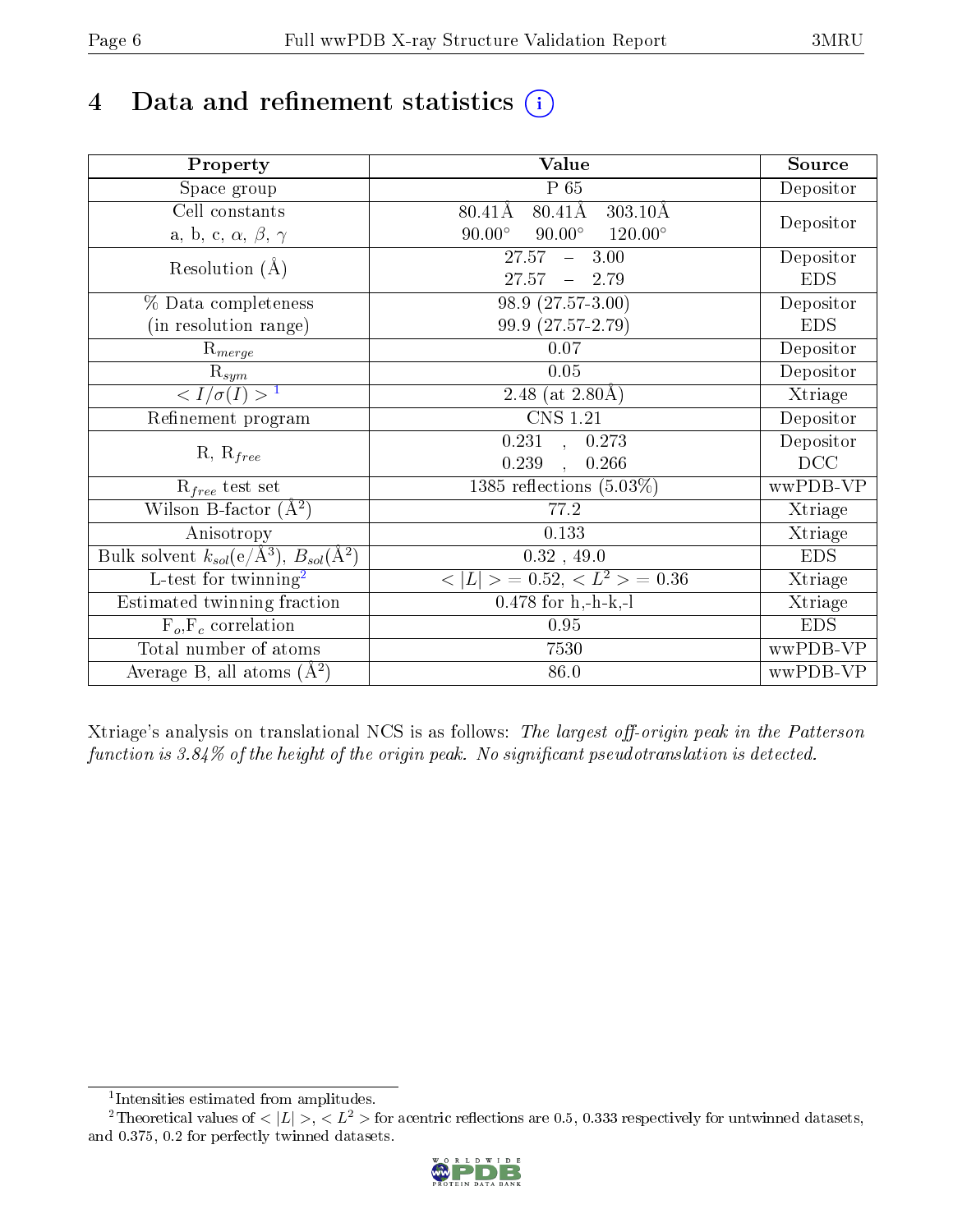# 5 Model quality  $(i)$

## 5.1 Standard geometry  $(i)$

Bond lengths and bond angles in the following residue types are not validated in this section: ZN

The Z score for a bond length (or angle) is the number of standard deviations the observed value is removed from the expected value. A bond length (or angle) with  $|Z| > 5$  is considered an outlier worth inspection. RMSZ is the root-mean-square of all Z scores of the bond lengths (or angles).

| Mol | Chain |                   | Bond lengths | Bond angles |                     |  |
|-----|-------|-------------------|--------------|-------------|---------------------|--|
|     |       | RMSZ <sup>1</sup> | $\# Z  > 5$  | RMSZ        | # $ Z  > 5$         |  |
|     |       | 0.62              | 0/3841       | 0.82        | $8/5206$ $(0.2\%)$  |  |
|     |       | 0.61              | 0/3841       | 0.86        | $11/5206$ $(0.2\%)$ |  |
| AП  | AII   | 0.61              | 0/7682       | 0.84        | $19/10412(0.2\%)$   |  |

Chiral center outliers are detected by calculating the chiral volume of a chiral center and verifying if the center is modelled as a planar moiety or with the opposite hand.A planarity outlier is detected by checking planarity of atoms in a peptide group, atoms in a mainchain group or atoms of a sidechain that are expected to be planar.

| Mol | Chain   $\#\text{Chirality outliers}$   $\#\text{Planarity outliers}$ |  |
|-----|-----------------------------------------------------------------------|--|
|     |                                                                       |  |
|     |                                                                       |  |
|     |                                                                       |  |

There are no bond length outliers.

All (19) bond angle outliers are listed below:

| Mol | Chain        | Res | Type       | Atoms      | Z       | Observed $(°)$ | Ideal $(^\circ)$ |
|-----|--------------|-----|------------|------------|---------|----------------|------------------|
|     | А            | 161 | <b>ALA</b> | $CB-CA-C$  | $-9.09$ | 96.47          | 110.10           |
| 1   | В            | 453 | PHE        | $CB-CA-C$  | $-8.38$ | 93.63          | 110.40           |
| 1   | В            | 3   | GLU        | $N$ -CA-C  | $-8.36$ | 88.42          | 111.00           |
|     | А            | 28  | HIS        | $N$ -CA-CB | $-7.15$ | 97.73          | 110.60           |
| 1   | B            | 423 | TYR        | $CB-CA-C$  | 6.89    | 124.18         | 110.40           |
| 1   | B            | 312 | ASP        | $N$ -CA-C  | 6.63    | 128.91         | 111.00           |
| 1   | В            | 488 | <b>GLU</b> | $N$ -CA-C  | 6.46    | 128.46         | 111.00           |
| 1   | В            | 161 | ALA        | $CB-CA-C$  | 6.02    | 119.13         | 110.10           |
|     | $\mathbf{A}$ | 56  | <b>THR</b> | $CB-CA-C$  | $-6.00$ | 95.41          | 111.60           |
|     | А            | 342 | VAL        | $N$ -CA-C  | 5.85    | 126.79         | 111.00           |
| 1   | В            | 311 | THR        | $N$ -CA-C  | 5.81    | 126.69         | 111.00           |
|     | В            | 487 | <b>PRO</b> | $CB-CA-C$  | $-5.80$ | 97.50          | 112.00           |

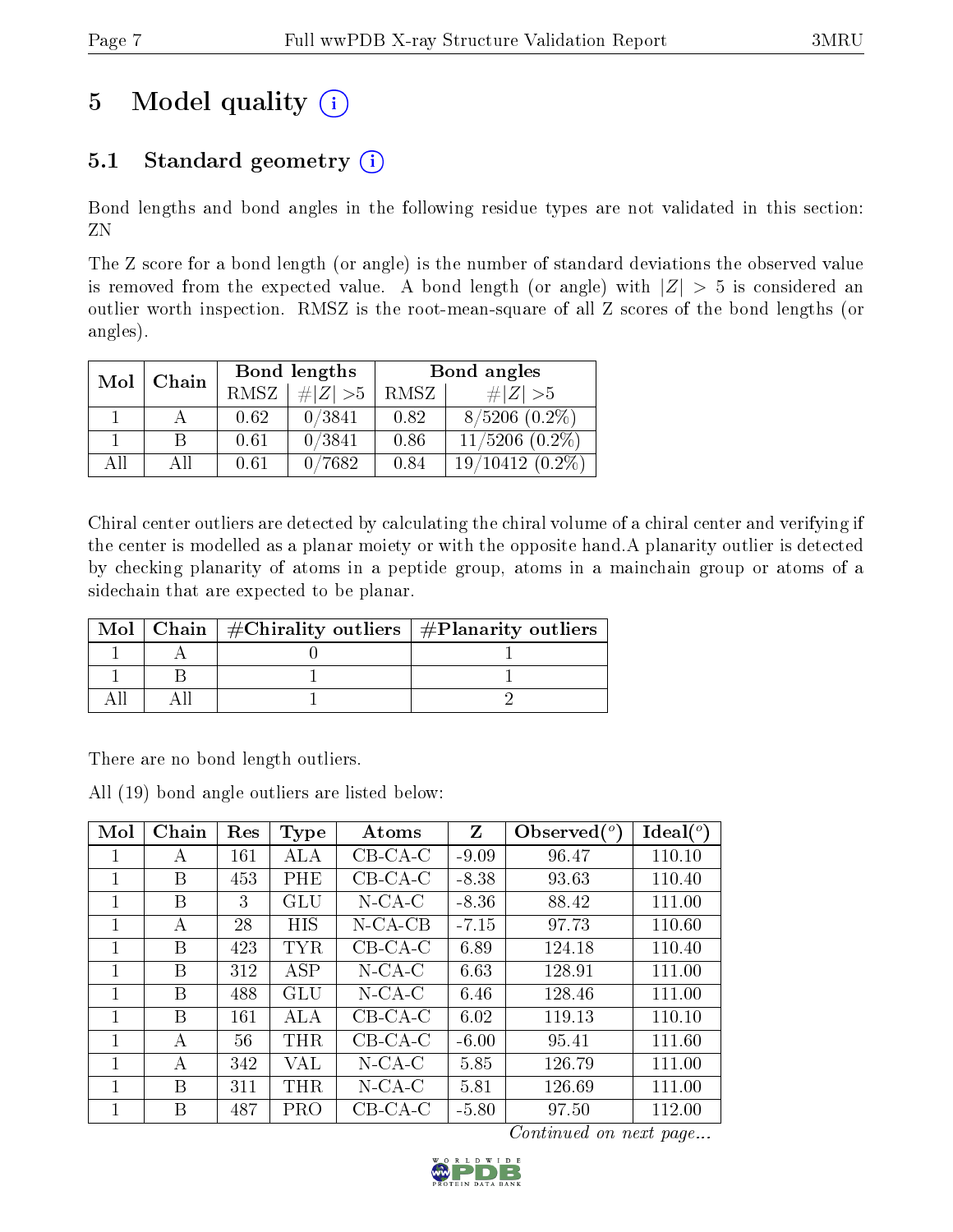| Mol | Chain | Res | Type       | Atoms       | $Z_{\rm}$ | Observed $(°)$ | Ideal $(°)$ |
|-----|-------|-----|------------|-------------|-----------|----------------|-------------|
|     | А     | 342 | VAL        | $CB-CA-C$   | $-5.75$   | 100.47         | 111.40      |
|     | В     | 28  | <b>HIS</b> | $N$ -CA-CB  | $-5.74$   | 100.27         | 110.60      |
|     | А     | 57  | <b>GLY</b> | $N$ -CA-C   | 5.72      | 127.41         | 113.10      |
|     | А     | 453 | PHE        | $CB-CA-C$   | $-5.48$   | 99.44          | 110.40      |
|     | B     | 487 | <b>PRO</b> | $O-C-N$     | $-5.45$   | 113.97         | 122.70      |
|     | B     | 446 | <b>PRO</b> | $CB-CA-C$   | $-5.38$   | 98.56          | 112.00      |
|     |       | 169 | LEU        | $CA$ -CB-CG | 5.09      | 127.00         | 115.30      |

All (1) chirality outliers are listed below:

| Mol | Chain   $\text{Res}$   $\text{Type}$   Atom |  |  |
|-----|---------------------------------------------|--|--|
|     |                                             |  |  |

All (2) planarity outliers are listed below:

| Mol | Chain | Res | <b>Type</b> | Group     |
|-----|-------|-----|-------------|-----------|
|     |       | 342 |             | Peptide   |
|     |       | 187 | PRC         | Mainchain |

### 5.2 Too-close contacts  $(i)$

In the following table, the Non-H and H(model) columns list the number of non-hydrogen atoms and hydrogen atoms in the chain respectively. The H(added) column lists the number of hydrogen atoms added and optimized by MolProbity. The Clashes column lists the number of clashes within the asymmetric unit, whereas Symm-Clashes lists symmetry related clashes.

| $\text{Mol}$ |      | Chain   Non-H   $H (model)$   $H (added)$ |      |     | $Class \mid Symm-Class$ |
|--------------|------|-------------------------------------------|------|-----|-------------------------|
|              | 3763 |                                           | 3696 | 299 |                         |
|              | 3763 |                                           | 3696 | 308 |                         |
|              |      |                                           |      |     |                         |
|              |      |                                           |      |     |                         |
|              | 7530 |                                           | 7392 | 605 |                         |

The all-atom clashscore is defined as the number of clashes found per 1000 atoms (including hydrogen atoms). The all-atom clashscore for this structure is 41.

All (605) close contacts within the same asymmetric unit are listed below, sorted by their clash magnitude.

| Atom-1          | Atom-2                                     | Interatomic<br>distance (A) | $\gamma$ lash<br>overlap (A) |
|-----------------|--------------------------------------------|-----------------------------|------------------------------|
| 1 B 486 ILE CD1 | $1 \cdot R \cdot 487 \cdot PRO \cdot H D2$ | - 48 -                      | 4.                           |

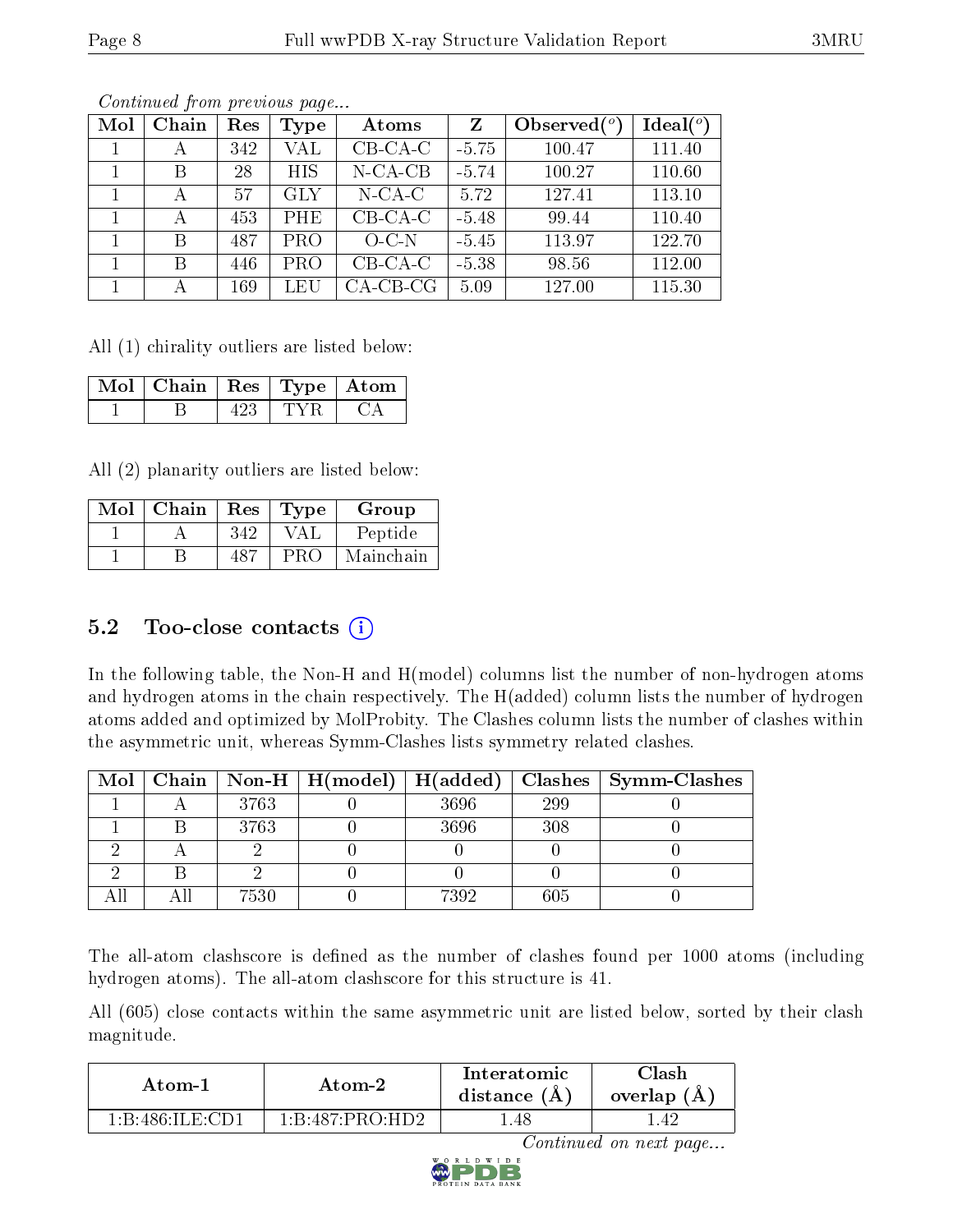| Commaca from previous page   |                              | Interatomic    | Clash         |
|------------------------------|------------------------------|----------------|---------------|
| Atom-1                       | Atom-2                       | distance $(A)$ | overlap $(A)$ |
| 1:B:457:ILE:HG12             | 1:B:467:VAL:CG1              | 1.54           | 1.36          |
| 1:B:486:ILE:HD13             | 1:B:487:PRO:CD               | 1.54           | 1.36          |
| 1: B: 443: GLU: CG           | 1:B:444:PRO:HD3              | 1.64           | 1.28          |
| 1:B:488:GLU:O                | 1:B:489:LYS:HD2              | 1.34           | 1.27          |
| $1:B:443:GL\overline{U:OE1}$ | 1:B:444:PRO:HD3              | 1.35           | 1.27          |
| 1: A:312: ASP:HA             | 1:A:313:ALA:CB               | 1.65           | 1.26          |
| 1:B:443:GLU:CD               | 1:B:444:PRO:HD3              | 1.55           | 1.25          |
| 1: A:122: ILE: CG2           | 1: A: 455: PRO:HG3           | 1.72           | 1.18          |
| 1:B:254:ARG:NH2              | 1: B: 356: THR: HG22         | 1.59           | $1.15\,$      |
| 1: A:87: LYS:N               | 1: A:87: LYS: HD2            | 1.50           | 1.15          |
| 1:B:443:GLU:OE1              | 1:B:444:PRO:CD               | 1.96           | 1.14          |
| 1:B:69:MET:HB2               | 1:B:72:LYS:HG2               | 1.24           | 1.14          |
| 1:B:457:ILE:CG1              | 1:B:467:VAL:HG12             | 1.78           | 1.13          |
| 1:B:457:ILE:HG23             | 1:B:467:VAL:HG13             | 1.32           | 1.12          |
| 1:A:87:LYS:H                 | 1: A:87: LYS:CD              | 1.64           | 1.11          |
| 1:B:188:ILE:HD13             | 1:B:399:ALA:HB2              | 1.34           | 1.09          |
| 1:A:443:GLU:HB3              | 1:A:444:PRO:HD3              | 1.22           | 1.09          |
| 1:B:168:ILE:HD12             | 1:B:449:ASP:HB3              | 1.34           | 1.08          |
| 1:A:87:LYS:O                 | 1:A:87:LYS:HD3               | 1.54           | 1.06          |
| 1:A:457:ILE:HG13             | 1: A:467: VAL:CG1            | 1.88           | 1.04          |
| 1:A:457:ILE:CG1              | 1:A:467:VAL:HG13             | 1.88           | 1.04          |
| 1: A: 120: ASN:O             | 1: A: 123: GLY: N            | 1.90           | 1.03          |
| 1: A: 122: ILE: HG21         | 1: A: 455: PRO: CG           | 1.89           | 1.03          |
| 1:B:159:LEU:C                | 1: B: 160: GLU: HG3          | 1.72           | 1.02          |
| 1: A:312: ASP:HA             | 1:A:313:ALA:HB2              | 1.04           | 1.02          |
| 1: B: 335: VAL: CG1          | 1:B:346:VAL:H <sub>G13</sub> | 1.92           | 1.00          |
| 1: A:161: ALA:HA             | 1: A:445: TYR: CZ            | 1.96           | 1.00          |
| 1:A:122:ILE:HG21             | 1:A:455:PRO:HG3              | 1.01           | 0.99          |
| 1: A:207:THR:OG1             | 1:A:310:ALA:HA               | 1.62           | 0.99          |
| 1:A:112:LYS:HE3              | 1:A:112:LYS:HA               | 1.45           | 0.98          |
| 1: A: 159: LEU: HD22         | 1: A: 159: LEU:H             | 1.26           | 0.98          |
| 1:B:457:ILE:HGI2             | 1:B:467:VAL:HG12             | 1.00           | 0.97          |
| 1:B:334:GLY:O                | 1: B: 336: MET:CE            | 2.13           | 0.97          |
| 1:B:422:ILE:O                | 1:B:422:ILE:HG13             | 1.63           | 0.96          |
| 1:A:284:PHE:O                | 1: A:288:THR:HG22            | 1.66           | 0.96          |
| 1:B:443:GLU:CG               | 1:B:444:PRO:CD               | 2.43           | 0.96          |
| 1:A:26:ILE:HD11              | 1: A:36:LEU:HD22             | 1.47           | 0.95          |
| 1:A:457:ILE:HG13             | 1:A:467:VAL:HG13             | 0.96           | 0.95          |
| 1:B:88:ASN:O                 | 1: B: 91: THR: HG22          | 1.66           | 0.95          |
| 1: A:221: GLY:O              | 1:A:433:HIS:HB3              | 1.67           | 0.95          |
| 1:B:426:LYS:HG2              | 1:B:427:PRO:HD2              | 1.47           | 0.94          |

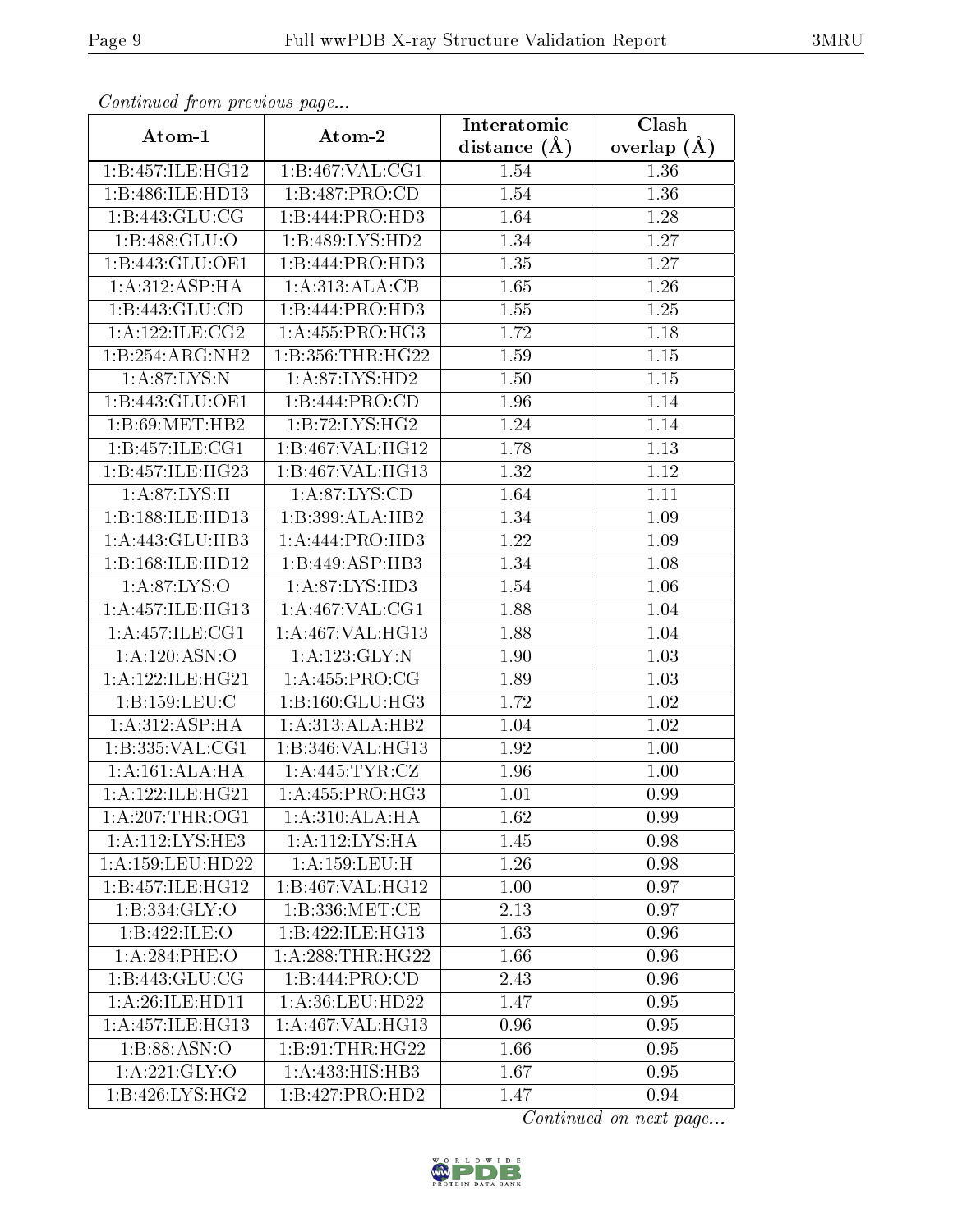| Continuea from previous page      |                              | Interatomic        | Clash           |
|-----------------------------------|------------------------------|--------------------|-----------------|
| Atom-1                            | Atom-2                       | distance $(A)$     | overlap $(\AA)$ |
| 1:A:148:ASP:OD1                   | 1:A:151:ALA:HB3              | 1.68               | 0.93            |
| 1:B:71:ASN:H                      | 1:B:71:ASN:ND2               | 1.67               | 0.93            |
| 1:B:257:SER:OG                    | 1:B:258:LEU:N                | 1.92               | 0.92            |
| 1:B:334:GLY:O                     | 1:B:336:MET:HE3              | 1.69               | 0.92            |
| 1: A: 456: THR: CG2               | 1: A:471:THR:HG21            | 1.98               | 0.92            |
| 1:B:161:ALA:HA                    | 1:B:445:TYR:CZ               | 2.05               | 0.92            |
| 1:B:254:ARG:HH22                  | 1:B:356:THR:HG22             | 1.29               | 0.92            |
| 1:B:23:ILE:HD13                   | 1:B:36:LEU:HD11              | 1.50               | 0.91            |
| 1: A:51: VAL:HG22                 | 1: A:61:ILE: HG12            | 1.51               | 0.90            |
| 1:B:443:GLU:HG2                   | 1:B:444:PRO:HD3              | 1.54               | 0.90            |
| 1:A:201:ILE:HD11                  | 1:A:313:ALA:HB1              | 1.54               | 0.90            |
| 1:B:335:VAL:HG13                  | 1:B:346: VAL: HG13           | 1.54               | 0.89            |
| 1:B:460:PRO:HB2                   | $1:B:461:HIS:H\overline{D2}$ | 1.36               | 0.89            |
| 1:B:71:ASN:C                      | 1:B:488:GLU:HB2              | 1.93               | 0.89            |
| 1:A:443:GLU:HB3                   | $1:A:444:PRO:\overline{CD}$  | 2.02               | 0.89            |
| 1:B:441:PHE:O                     | 1:B:444:PRO:O                | 1.91               | 0.89            |
| 1:B:226:THR:HB                    | 1:B:228:ARG:HG2              | 1.56               | 0.88            |
| 1:B:71:ASN:HD22                   | 1:B:71:ASN:H                 | 1.19               | 0.88            |
| 1:A:312:ASP:CA                    | 1:A:313:ALA:CB               | 2.49               | 0.88            |
| 1: A:87: LYS:H                    | 1: A:87: LYS: HD2            | 0.75               | 0.88            |
| $1: A:208: \overline{ARG:NE}$     | 1:A:308:GLU:HB3              | $\overline{1}$ .88 | 0.88            |
| 1:A:318:ILE:HD12                  | 1:A:322:GLN:HG3              | 1.56               | 0.87            |
| 1:B:335:VAL:HG13                  | 1:B:346:VAL:CG1              | 2.05               | 0.86            |
| 1:B:488:GLU:O                     | 1:B:489:LYS:CD               | 2.22               | 0.86            |
| 1: A:75: VAL:HG21                 | 1:A:486:ILE:HD13             | 1.58               | 0.86            |
| $1: A:87:\overline{\text{LYS:N}}$ | 1: A:87: LYS:CD              | 2.30               | 0.85            |
| 1:B:16:LEU:HD21                   | 1:B:122:ILE:HG23             | 1.57               | 0.85            |
| 1:B:262:ILE:HD13                  | 1:B:351:ASN:ND2              | 1.90               | 0.85            |
| 1: A:159:LEU:HD22                 | 1: A: 159: LEU: N            | 1.90               | 0.85            |
| 1:B:188:ILE:HD13                  | 1:B:399:ALA:CB               | 2.06               | 0.84            |
| 1: A:249: ARG:HB3                 | 1: A:315: VAL:HGI1           | 1.57               | 0.84            |
| 1:A:312:ASP:CA                    | 1:A:313:ALA:HB2              | 2.00               | 0.83            |
| 1: A: 455: PRO:HG2                | 1: A: 457: ILE: HD11         | 1.59               | 0.83            |
| 1: A:26: ILE: CD1                 | 1: A:36: LEU: HD13           | 2.09               | 0.83            |
| 1:A:188:ILE:HD13                  | 1:A:189:ASP:O                | 1.80               | 0.82            |
| 1: B: 359: GLU: CD                | 1:B:359:GLU:H                | 1.83               | 0.82            |
| 1: A:208: ARG: HE                 | 1:A:308:GLU:HB3              | 1.43               | 0.82            |
| 1: A:56:THR:OG1                   | 1: A:56:THR:O                | 1.92               | 0.81            |
| 1:B:71:ASN:HB2                    | 1:B:488:GLU:HB2              | 1.63               | 0.81            |
| 1:B:311:THR:HG22                  | 1:B:311:THR:O                | 1.79               | 0.81            |
| 1:B:457:ILE:CG2                   | 1:B:467:VAL:HG13             | 2.10               | 0.81            |

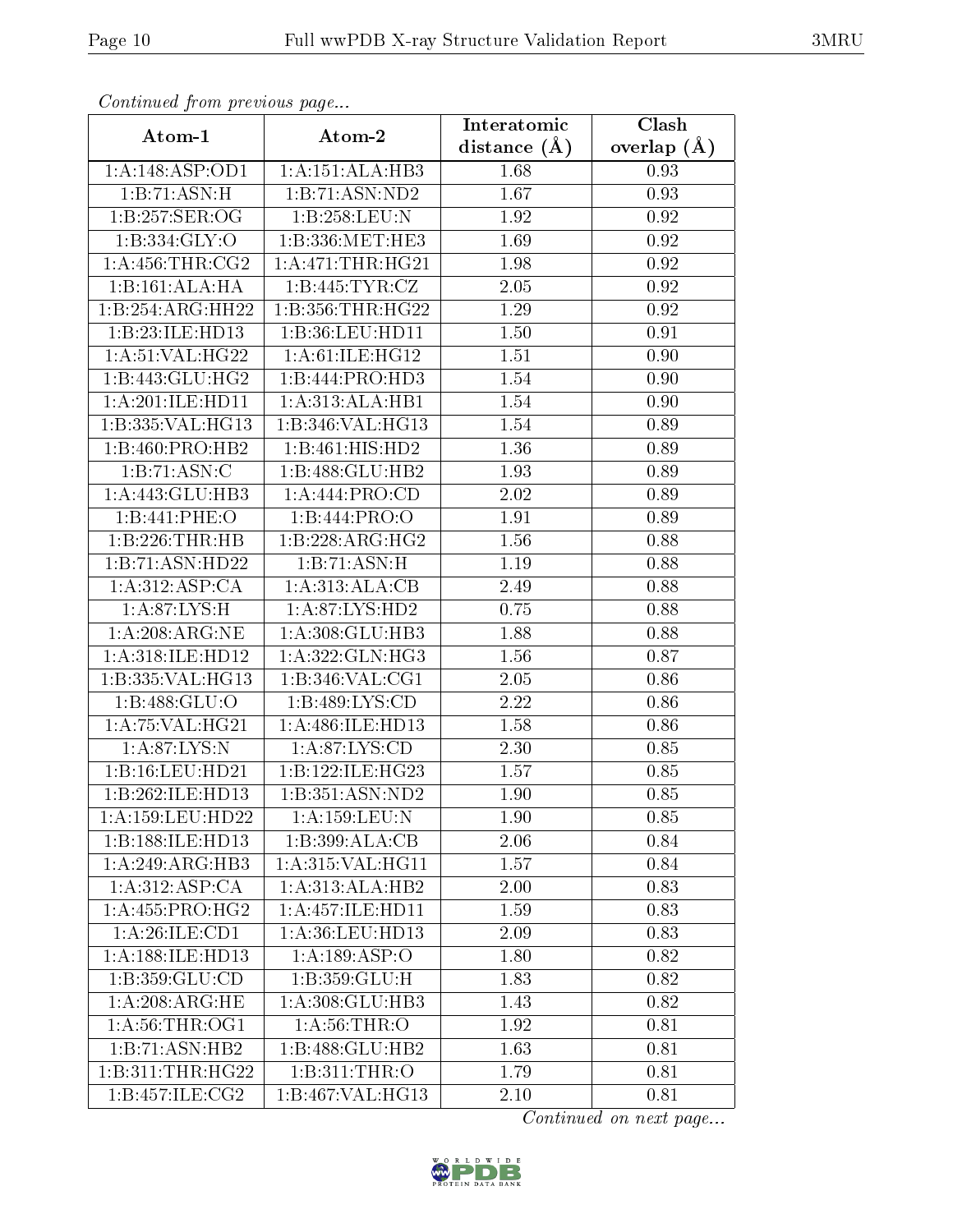| Continuea from previous page     |                              | Interatomic    | Clash         |
|----------------------------------|------------------------------|----------------|---------------|
| Atom-1                           | Atom-2                       | distance $(A)$ | overlap $(A)$ |
| 1: A:71: ASN: HD22               | 1:A:488:GLU:HB2              | 1.45           | 0.80          |
| 1:B:183:GLY:HA2                  | 1:B:403:TRP:CD2              | 2.17           | 0.79          |
| 1:B:285:ASN:HA                   | 1:B:288:THR:HG22             | 1.65           | 0.79          |
| $1:A:87:\overline{\text{LYS:O}}$ | 1: A:87: LYS:CD              | 2.30           | 0.79          |
| 1:B:422:ILE:O                    | 1:B:422:ILE:CG1              | 2.30           | 0.79          |
| 1:B:87:LYS:HB2                   | 1:B:91:THR:HG21              | 1.63           | 0.78          |
| 1:B:75:VAL:HG22                  | 1:B:141:ILE:HD13             | 1.63           | 0.78          |
| 1:B:457:ILE:HG12                 | 1:B:467:VAL:HG11             | 1.65           | 0.78          |
| 1: A:26: ILE: HD13               | 1: A:26: ILE: O              | 1.83           | 0.78          |
| 1:B:168:ILE:CD1                  | 1:B:449:ASP:HB3              | 2.12           | 0.78          |
| 1:A:88:ASN:HB2                   | 1:A:113:GLY:HA2              | 1.66           | 0.77          |
| 1:B:16:LEU:HD21                  | 1:B:122:ILE:CG2              | 2.14           | 0.77          |
| 1:B:457:ILE:CG1                  | 1:B:467:VAL:CG1              | 2.46           | 0.77          |
| 1: A:211:THR:HG23                | 1:A:305:PHE:HB2              | 1.66           | 0.77          |
| 1:B:232:ASN:CG                   | 1:B:355:ILE:HD13             | 2.05           | 0.77          |
| 1:A:118:ALA:CB                   | 1:A:467:VAL:HG21             | 2.14           | 0.77          |
| 1:B:443:GLU:HG2                  | 1:B:444:PRO:CD               | 2.11           | 0.77          |
| 1:A:288:THR:HB                   | 1: A: 304: THR: HG21         | 1.67           | 0.76          |
| 1:B:230:ASN:HD21                 | 1:B:232:ASN:HB2              | 1.51           | 0.76          |
| 1: A:171: ASN: ND2               | 1:A:173:ASP:H                | 1.82           | 0.76          |
| 1:A:230:ASN:HD21                 | 1:A:232:ASN:HB2              | 1.51           | 0.75          |
| 1:B:161:ALA:HA                   | 1:B:445:TYR:CE2              | 2.21           | 0.75          |
| 1: A: 159: LEU: CD2              | 1: A: 159: LEU:H             | 1.99           | 0.75          |
| 1:A:299:GLU:CB                   | 1:A:302:ILE:HD11             | 2.16           | 0.75          |
| 1:B:250:LEU:H                    | 1:B:321:GLN:NE2              | 1.85           | 0.75          |
| 1:B:457:ILE:HG23                 | 1:B:467:VAL:CG1              | 2.14           | 0.75          |
| 1: A: 188: ILE: HD11             | 1:A:396:PHE:HB3              | 1.69           | 0.74          |
| 1:B:176:GLN:HB3                  | 1:B:179:GLU:HG2              | 1.70           | 0.74          |
| 1:B:8:ILE:HD12                   | 1:B:8:ILE:H                  | 1.53           | 0.74          |
| 1:A:26:ILE:HD11                  | 1: A:36:LEU:CD2              | 2.17           | 0.74          |
| 1:A:299:GLU:HB2                  | 1: A:302: ILE: HD11          | 1.69           | 0.74          |
| 1:B:206:ILE:HD13                 | 1:B:207:THR:N                | 2.03           | 0.74          |
| 1: A: 456: THR: HG22             | 1: A:471:THR:HG21            | 1.69           | 0.74          |
| 1: A:87: LYS:C                   | 1:A:87:LYS:HD3               | 2.07           | 0.74          |
| 1:B:423:TYR:CD1                  | 1:B:424:GLY:O                | 2.41           | 0.74          |
| 1:A:41:VAL:HG12                  | 1: A:51:VAL:HG11             | 1.71           | 0.73          |
| 1:B:182:MET:HB3                  | 1:B:412:MET:HE3              | 1.71           | 0.73          |
| 1:A:26:ILE:HD12                  | 1: A:36: LEU: HD13           | 1.71           | 0.73          |
| 1:B:488:GLU:C                    | 1:B:489:LYS:HD2              | 2.09           | 0.73          |
| 1: A:212:LEU:HB3                 | 1: A:235: ILE: HD11          | 1.68           | 0.73          |
| 1:B:71:ASN:O                     | $1:B:488:GL\overline{U:HB2}$ | 1.88           | 0.73          |

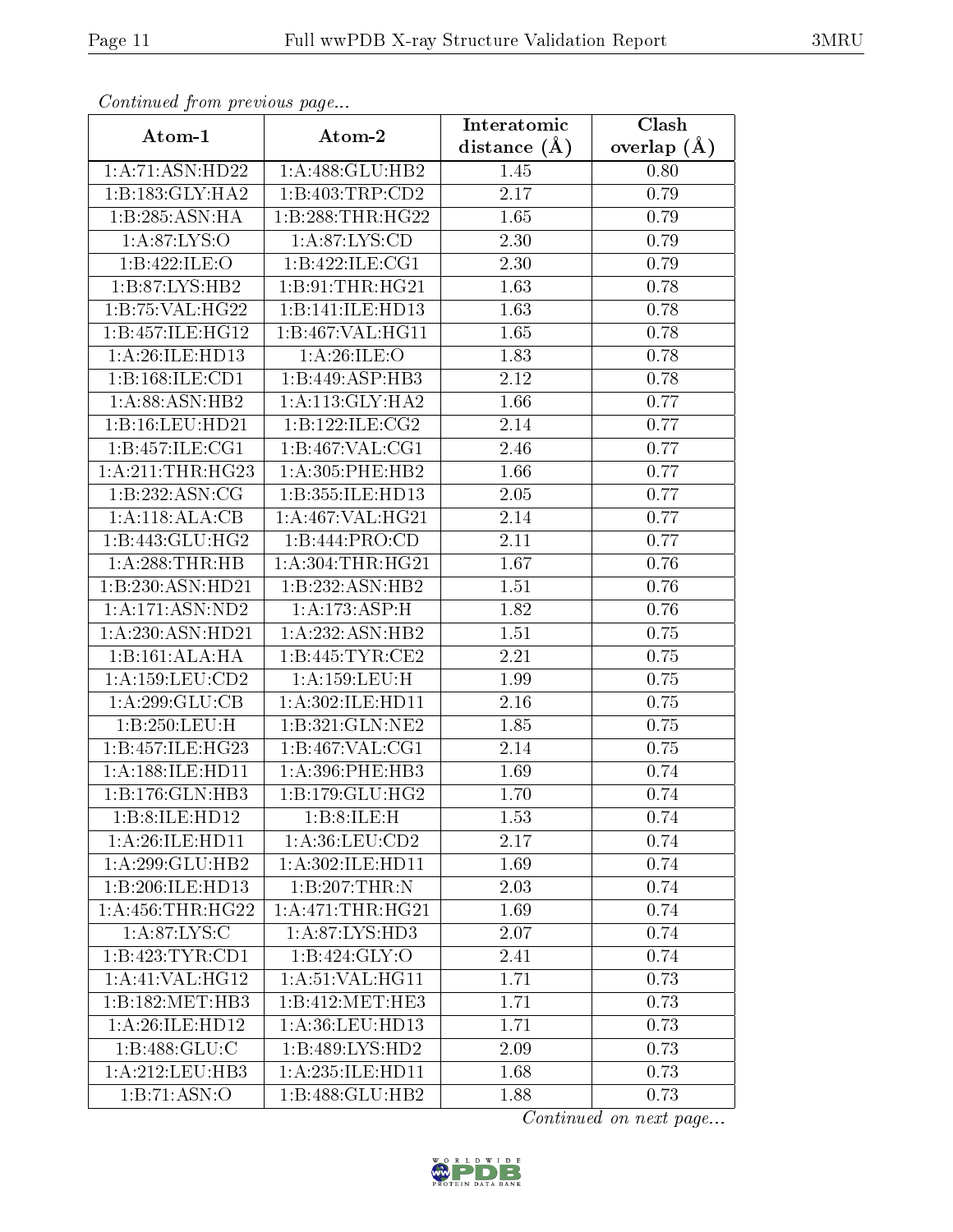| Commaca jibin previous page |                     | Interatomic    | Clash         |
|-----------------------------|---------------------|----------------|---------------|
| Atom-1                      | Atom-2              | distance $(A)$ | overlap $(A)$ |
| 1:B:71:ASN:O                | 1:B:489:LYS:N       | 2.21           | 0.73          |
| 1:B:443:GLU:CB              | 1:B:444:PRO:CD      | 2.66           | 0.72          |
| 1:A:171:ASN:HD21            | 1:A:173:ASP:HB3     | $1.54\,$       | 0.72          |
| 1:A:438:CYS:HA              | 1: A:441:PHE:CD1    | 2.23           | 0.72          |
| 1: B: 334: GLY:O            | 1:B:336:MET:HE2     | 1.88           | 0.72          |
| 1: A: 456: THR: HG21        | 1: A:471:THR:HG21   | 1.71           | 0.72          |
| 1:B:159:LEU:O               | 1:B:160:GLU:HG3     | 1.90           | 0.72          |
| 1:B:262:ILE:HD13            | 1:B:351:ASN:HD22    | 1.52           | 0.72          |
| 1:B:58:ASN:OD1              | 1:B:147:ILE:HD13    | 1.89           | 0.72          |
| 1:A:208:ARG:NH2             | 1: A:306: ASN:O     | 2.23           | 0.72          |
| 1: A:342:VAL:HG12           | 1:A:342:VAL:O       | 1.88           | 0.72          |
| 1:B:206:ILE:HD12            | 1:B:208:ARG:HG3     | 1.72           | 0.72          |
| 1:B:120:ASN:HB3             | 1:B:123:GLY:HA3     | 1.71           | 0.71          |
| 1:B:413:ALA:O               | 1:B:417:ASP:OD1     | 2.07           | 0.71          |
| 1:B:184:CYS:HB2             | 1:B:434:ALA:O       | 1.91           | 0.71          |
| 1:B:332:PRO:O               | 1:B:350:LEU:HD21    | 1.90           | 0.71          |
| 1: A: 455: PRO:HG2          | 1:A:457:ILE:CD1     | 2.20           | 0.71          |
| 1:A:161:ALA:HA              | 1: A:445: TYR:OH    | 1.91           | 0.70          |
| 1:B:211:THR:HG23            | 1:B:305:PHE:HB2     | 1.72           | 0.70          |
| 1:A:171:ASN:HD21            | 1:A:173:ASP:CB      | 2.04           | 0.70          |
| 1:B:335:VAL:HG11            | 1:B:346:VAL:HG13    | 1.73           | 0.70          |
| 1: B: 158: GLY:O            | 1: B: 159: LEU: HB2 | 1.91           | 0.69          |
| 1:A:159:LEU:N               | 1:A:159:LEU:CD2     | 2.55           | 0.69          |
| 1:A:411:ILE:HD12            | 1:A:451:VAL:HG21    | 1.74           | 0.69          |
| 1:B:332:PRO:HG3             | 1:B:382:MET:HE2     | 1.73           | 0.69          |
| 1:B:23:ILE:CD1              | 1:B:36:LEU:HD11     | 2.20           | 0.69          |
| 1: A:148: ASP:O             | 1: A: 153: MET: HA  | 1.93           | 0.69          |
| 1:A:28:HIS:CE1              | 1: A:83: MET:HE1    | 2.27           | 0.69          |
| 1:A:41:VAL:HG12             | 1:A:51:VAL:CG1      | 2.22           | 0.69          |
| 1: A:87: LYS:C              | 1: A:87: LYS:CD     | 2.61           | 0.69          |
| $1:\overline{A:73:L}YS:HG3$ | 1:A:486:ILE:CG2     | 2.22           | 0.69          |
| 1:B:188:ILE:HD12            | 1:B:397:SER:O       | 1.93           | 0.68          |
| 1:B:257:SER:OG              | 1:B:258:LEU:HG      | 1.92           | 0.68          |
| 1: A:124: MET:HE3           | 1: A:145:LEU:HD22   | 1.76           | 0.68          |
| 1:B:468:LYS:HB3             | 1:B:471:THR:HG23    | 1.76           | 0.68          |
| 1:B:423:TYR:CE1             | 1: B: 424: GLY: O   | 2.47           | 0.68          |
| 1: A:20: PHE:HE1            | 1:A:121:GLY:HA3     | 1.59           | 0.67          |
| 1:B:443:GLU:CB              | 1:B:444:PRO:HD3     | 2.25           | 0.67          |
| 1:B:75:VAL:HG22             | 1:B:141:ILE:CD1     | 2.25           | 0.67          |
| 1:A:416:ARG:HG2             | 1:A:426:LYS:HD3     | 1.77           | 0.67          |
| 1:B:206:ILE:HD12            | 1:B:208:ARG:CG      | 2.24           | 0.67          |

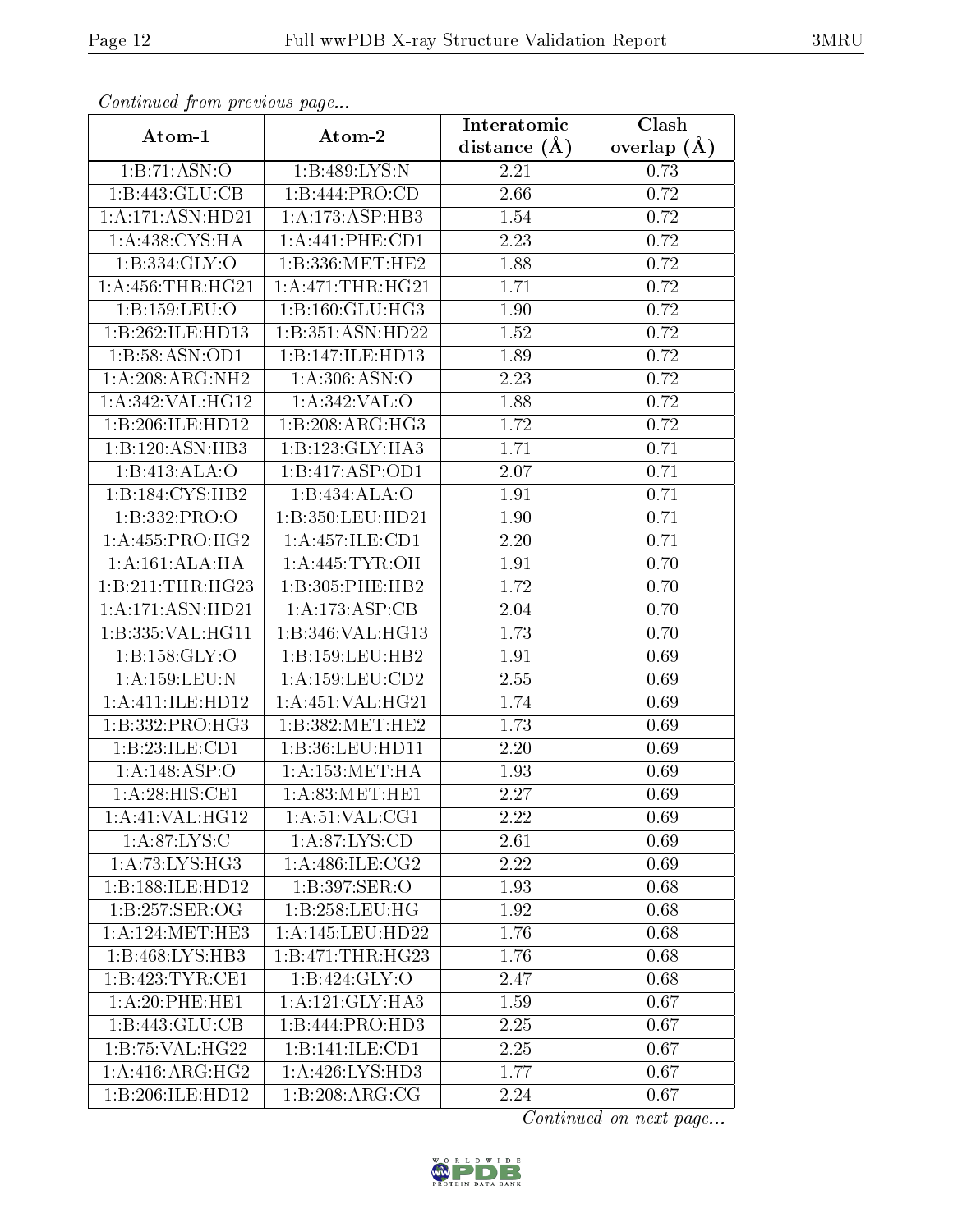| Continuea from previous page |                              | Interatomic       | $\overline{\text{Clash}}$ |
|------------------------------|------------------------------|-------------------|---------------------------|
| Atom-1                       | Atom-2                       | distance $(A)$    | overlap $(A)$             |
| 1: A:120: ASN:HB3            | 1:A:123:GLY:HA3              | 1.78              | 0.66                      |
| 1:A:76:VAL:HB                | 1:A:169:LEU:HD22             | 1.78              | 0.66                      |
| 1:B:254:ARG:HH22             | 1:B:356:THR:CG2              | 2.06              | 0.66                      |
| 1:B:208:ARG:NH2              | 1:B:306:ASN:O                | 2.29              | 0.66                      |
| 1:B:456:THR:OG1              | 1:B:471:THR:HG21             | 1.95              | 0.66                      |
| 1:B:69:MET:HB2               | 1:B:72:LYS:CG                | 2.15              | 0.66                      |
| 1:A:167:ASP:HA               | $1:A:448:MET:\overline{HG2}$ | 1.76              | 0.66                      |
| 1: A:26: ILE: CD1            | 1: A:36: LEU:HD22            | 2.25              | 0.66                      |
| 1:B:159:LEU:O                | 1: B: 160: GLU: CG           | 2.44              | 0.66                      |
| 1: A:100: ILE: HD12          | 1:A:100:ILE:H                | 1.61              | 0.66                      |
| 1:B:159:LEU:C                | 1:B:160:GLU:CG               | 2.55              | 0.65                      |
| 1:B:167:ASP:C                | 1:B:168:ILE:HD13             | 2.16              | 0.65                      |
| 1: A:71: ASN:ND2             | 1:A:488:GLU:HB2              | 2.11              | 0.65                      |
| 1:B:206:ILE:CD1              | 1:B:208:ARG:HG3              | 2.25              | 0.65                      |
| 1:A:75:VAL:CG2               | 1:A:486:ILE:HD13             | 2.25              | 0.65                      |
| 1:B:119:ASP:OD1              | 1:B:120:ASN:ND2              | 2.29              | 0.65                      |
| 1:A:120:ASN:O                | 1:A:122:ILE:N                | <b>2.30</b>       | 0.65                      |
| 1:B:100:ILE:H                | 1:B:100:ILE:HD12             | 1.62              | 0.65                      |
| 1: A:120: ASN: C             | 1:A:123:GLY:H                | 1.99              | 0.65                      |
| 1: B:354:VAL: C              | 1:B:355:ILE:HD12             | 2.17              | 0.65                      |
| 1:A:196:ILE:O                | 1:A:360:ASN:HA               | 1.98              | 0.64                      |
| 1: A:26: ILE: HD11           | 1:A:36:LEU:HD13              | 1.78              | 0.64                      |
| 1:B:188:ILE:CD1              | 1:B:399:ALA:HB2              | 2.21              | 0.64                      |
| 1: A:71: ASN: HD22           | 1: A:488: GLU:CB             | 2.11              | 0.64                      |
| 1:B:182:MET:HB3              | 1:B:412:MET:CE               | 2.27              | 0.64                      |
| 1: B: 347: GLU: CG           | 1:B:372:ILE:HD13             | $\overline{2}.27$ | 0.64                      |
| 1:B:443:GLU:OE1              | 1:B:444:PRO:CG               | 2.45              | 0.64                      |
| 1:B:453:PHE:O                | 1:B:453:PHE:CG               | 2.51              | 0.64                      |
| 1:A:119:ASP:C                | 1: A:119: ASP:OD1            | 2.37              | 0.63                      |
| 1:B:119:ASP:OD1              | 1:B:119:ASP:C                | 2.37              | 0.63                      |
| 1:B:416:ARG:HG3              | 1: B: 417: ASP: OD1          | 1.99              | 0.63                      |
| 1: A:20: PHE:CE1             | 1: A:121: GLY:HA3            | 2.33              | 0.63                      |
| 1:B:23:ILE:HD12              | $1:B:36:LEU:HD\overline{21}$ | 1.80              | 0.63                      |
| 1:B:168:ILE:HD12             | 1:B:449:ASP:CB               | 2.22              | 0.63                      |
| 1:A:120:ASN:C                | 1:A:122:ILE:N                | 2.50              | 0.63                      |
| $1:B:54: \overline{ASP:H}B2$ | 1:B:55:PRO:HD2               | 1.81              | 0.63                      |
| 1: B:66:THR:OG1              | 1:B:137:LYS:HA               | 1.99              | 0.62                      |
| 1:A:198:ARG:HB3              | 1: A:314: GLN:HB3            | 1.81              | 0.62                      |
| 1: A:212: LEU: CB            | 1:A:235:ILE:HD11             | 2.29              | 0.62                      |
| 1: A:418: MET:C              | 1:A:418:MET:SD               | 2.77              | 0.62                      |
| 1:A:184:CYS:HB2              | 1:A:434:ALA:O                | 2.00              | 0.62                      |

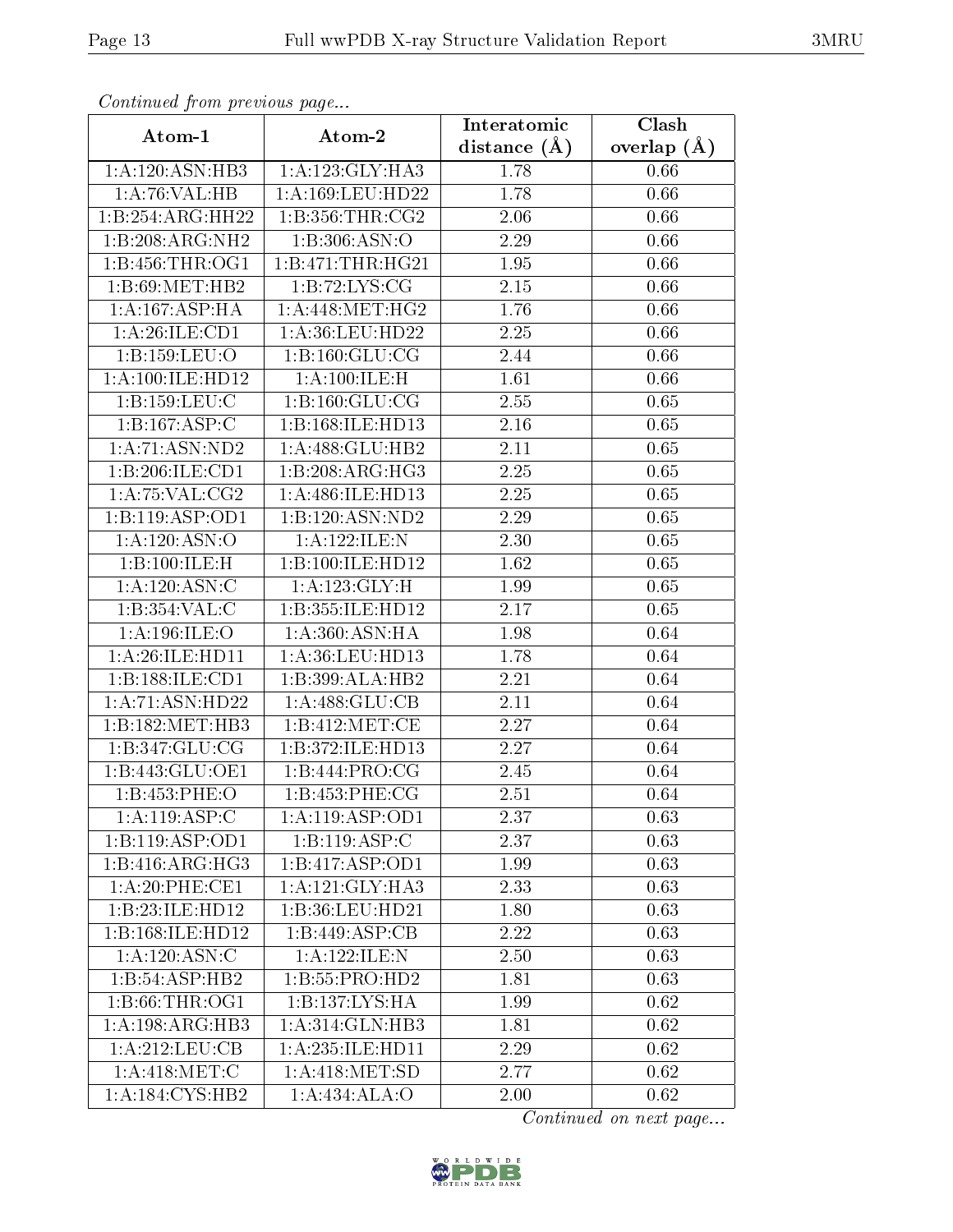| Comunaca jiom previous page |                                     | Interatomic    | Clash         |
|-----------------------------|-------------------------------------|----------------|---------------|
| Atom-1                      | Atom-2                              | distance $(A)$ | overlap $(A)$ |
| 1:A:89:GLU:O                | 1: A:90: ASP:HB2                    | 1.98           | 0.62          |
| 1:B:285:ASN:HA              | 1: B:288:THR:CG2                    | 2.30           | 0.62          |
| 1:A:148:ASP:OD2             | 1:A:151:ALA:O                       | 2.18           | 0.62          |
| 1: A:73: LYS:O              | 1: A:74: GLY:O                      | 2.18           | 0.62          |
| 1:A:44:ALA:HB3              | 1: A:51: VAL:HG21                   | 1.82           | 0.62          |
| 1:A:470:ASP:OD1             | 1:A:470:ASP:N                       | 2.32           | 0.61          |
| 1:B:148:ASP:O               | 1:B:153:MET:HA                      | 2.00           | 0.61          |
| 1: A:416: ARG: NE           | 1:A:429:ILE:HD12                    | 2.15           | 0.61          |
| 1: A:72: LYS:O              | 1:A:73:LYS:HB2                      | 2.01           | 0.61          |
| 1:A:84:VAL:HG22             | 1: A: 150: GLU: HG2                 | 1.81           | 0.61          |
| 1:B:177:GLU:HB3             | 1: B: 456: THR: HG23                | 1.83           | 0.61          |
| 1:B:176:GLN:HB3             | 1:B:179:GLU:CG                      | 2.30           | 0.61          |
| 1:B:460:PRO:HB2             | 1:B:461:HIS:CD2                     | 2.25           | 0.61          |
| 1: A:176: GLN:HB3           | 1:A:179:GLU:HB2                     | 1.83           | 0.61          |
| 1: A:33: GLU: HG3           | 1:A:147:ILE:HG13                    | 1.82           | 0.61          |
| 1: A:83:MET:HG2             | 1: A:84:VAL: N                      | 2.16           | 0.61          |
| 1:B:249:ARG:HA              | 1:B:321:GLN:HE22                    | 1.66           | 0.61          |
| 1:A:254:ARG:HH11            | 1: A: 357: THR:H                    | 1.48           | 0.61          |
| 1: A:30: SER: HA            | 1:A:82:ASP:HB2                      | 1.82           | 0.61          |
| 1:B:196:ILE:HG22            | 1:B:320:ASP:HB3                     | 1.83           | 0.61          |
| 1:B:448:MET:O               | 1: B:450:MET:HG2                    | 2.01           | 0.61          |
| 1:B:335:VAL:CG1             | 1: B: 346: VAL: CG1                 | 2.68           | 0.60          |
| 1:B:418:MET:HA              | 1:B:418:MET:CE                      | 2.30           | 0.60          |
| 1:B:84:VAL:HG22             | 1: B: 150: GLU: HG2                 | 1.83           | 0.60          |
| 1:B:482:LEU:HA              | 1:B:485:ALA:HB3                     | 1.84           | 0.60          |
| 1: A: 188: ILE: CD1         | 1:A:189:ASP:O                       | 2.49           | 0.60          |
| 1:A:180:VAL:HG12            | 1:A:451:VAL:HG12                    | 1.84           | 0.60          |
| 1:A:188:ILE:HD13            | $1:A:189: \overline{\text{ASP:N}}$  | 2.17           | 0.60          |
| 1:A:201:ILE:HD11            | 1:A:313:ALA:CB                      | 2.29           | 0.60          |
| 1: A:312: ASP:HA            | 1:A:313:ALA:HB3                     | 1.77           | 0.60          |
| 1:A:454:GLY:HA2             | 1:A:475:PHE:CD2                     | 2.36           | 0.60          |
| 1:B:156:ALA:HB1             | 1:B:440:LEU:HB2                     | 1.82           | 0.60          |
| 1:B:246:LEU:HD11            | 1:B:280:LEU:HB2                     | 1.83           | 0.60          |
| 1:A:150:GLU:O               | 1:A:150:GLU:HG3                     | 2.01           | 0.60          |
| 1:B:30:SER:HA               | 1:B:82:ASP:HB2                      | 1.83           | 0.60          |
| 1:B:412:MET:CE              | 1:B:451:VAL:HG12                    | 2.32           | 0.59          |
| 1:B:220:SER:O               | 1:B:224:ILE:HB                      | 2.01           | 0.59          |
| 1: A:372: ILE: HG22         | $1:A:374:\overline{\text{SER:HB3}}$ | 1.82           | 0.59          |
| 1: A: 123: GLY: O           | 1: A:126: SER:HB3                   | 2.00           | 0.59          |
| 1: A:52: ARG:HD3            | 1: A:60: PHE:HB2                    | 1.84           | 0.59          |
| 1:B:272:LEU:HD13            | 1:B:280:LEU:HD13                    | 1.85           | 0.59          |

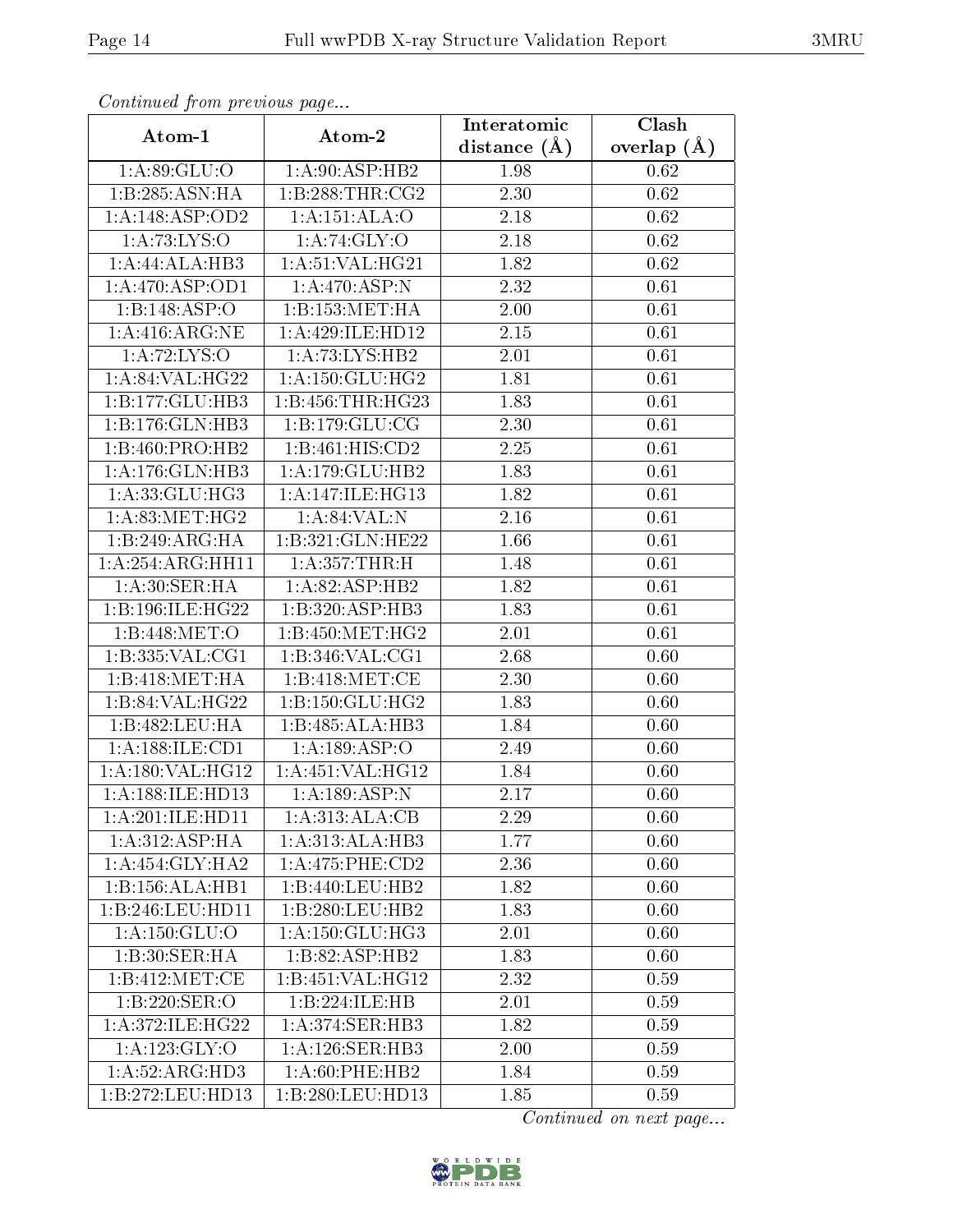| Continuea from previous page |                              | Interatomic    | Clash         |
|------------------------------|------------------------------|----------------|---------------|
| Atom-1                       | Atom-2                       | distance $(A)$ | overlap $(A)$ |
| 1:B:320:ASP:OD1              | 1:B:323:ARG:NH1              | 2.35           | 0.59          |
| 1:B:426:LYS:HG2              | 1:B:427:PRO:CD               | 2.29           | 0.59          |
| 1:B:411:ILE:HD12             | 1:B:412:MET:N                | 2.18           | 0.59          |
| 1:B:443:GLU:HG2              | 1:B:444:PRO:N                | 2.11           | 0.59          |
| 1: B:83:MET:HG2              | 1:B:84:VAL:N                 | 2.17           | 0.59          |
| $1:A:299:GLU:H\overline{B3}$ | 1:A:302:ILE:HD11             | 1.85           | 0.59          |
| 1: A:52: ARG:HD2             | 1: A:52: ARG: N              | 2.16           | 0.59          |
| 1:B:468:LYS:HB3              | 1: B:471:THR:CG2             | 2.32           | 0.59          |
| 1:B:71:ASN:C                 | 1:B:488:GLU:CB               | 2.68           | 0.59          |
| 1:B:169:LEU:HB3              | 1:B:450:MET:HB3              | 1.85           | 0.59          |
| 1:B:71:ASN:ND2               | 1:B:71:ASN:N                 | 2.43           | 0.59          |
| 1:A:58:ASN:OD1               | 1: A:146:THR:HA              | 2.03           | 0.58          |
| 1:B:488:GLU:N                | 1:B:488:GLU:CD               | 2.56           | 0.58          |
| 1: A: 159: LEU: HD23         | 1: A: 159: LEU: C            | 2.23           | 0.58          |
| 1: B:66:THR:HG23             | 1:B:138:HIS:CD2              | 2.38           | 0.58          |
| 1: A: 138: HIS: CD2          | 1:A:141:ILE:HD12             | 2.38           | 0.58          |
| 1:B:486:ILE:HD13             | 1:B:487:PRO:HD2              | 0.65           | 0.58          |
| 1:A:169:LEU:HB3              | 1: A:450:MET:HB3             | 1.84           | 0.58          |
| 1:A:81:ILE:HD12              | 1:A:147:ILE:CD1              | 2.33           | 0.58          |
| 1:B:206:ILE:HD13             | 1:B:207:THR:C                | 2.23           | 0.58          |
| 1:B:206:ILE:HD13             | 1:B:207:THR:O                | 2.03           | 0.58          |
| 1: A:34: GLU:O               | 1:A:35:ALA:HB2               | 2.04           | 0.58          |
| 1:A:456:THR:HG22             | 1: A:471:THR:CG2             | 2.34           | 0.58          |
| 1:B:179:GLU:HA               | 1:B:428:ASN:O                | 2.03           | 0.58          |
| 1:B:87:LYS:HB2               | 1:B:91:THR:CG2               | 2.32           | 0.58          |
| 1:A:208:ARG:NH1              | 1:A:277:GLN:HE21             | 2.02           | 0.58          |
| 1: A:36:LEU:O                | 1:A:40:ILE:HG12              | 2.03           | 0.57          |
| 1:B:369:ARG:HH11             | 1: B: 369: ARG: HG2          | 1.69           | 0.57          |
| 1:A:112:LYS:CE               | 1:A:112:LYS:HA               | 2.22           | 0.57          |
| 1:A:75:VAL:HG21              | $1: A:486: ILE:$ CD1         | 2.33           | 0.57          |
| 1:A:119:ASP:OD1              | 1:A:120:ASN:ND2              | 2.38           | 0.57          |
| 1:B:118:ALA:HB1              | 1:B:467:VAL:HG11             | 1.87           | 0.57          |
| 1:A:335: VAL: HG13           | 1:A:346:VAL:HG13             | 1.86           | 0.57          |
| 1:B:198:ARG:HB3              | 1:B:314:GLN:HB2              | 1.87           | 0.57          |
| 1:B:335:VAL:HG13             | 1:B:346:VAL:HG11             | 1.87           | 0.57          |
| 1:B:196:ILE:O                | 1:B:360:ASN:HA               | 2.04           | 0.57          |
| 1:B:80:HIS:CE1               | 1: B:82: ASP:O               | 2.57           | 0.56          |
| 1:A:201:ILE:CD1              | 1:A:313:ALA:HB1              | 2.32           | 0.56          |
| 1: B: 124: MET:CE            | 1:B:145:LEU:HD13             | 2.36           | 0.56          |
| 1: A:348:THR:HG23            | 1: A:370: SER: HB2           | 1.87           | 0.56          |
| 1:B:71:ASN:CB                | $1:B:488:GL\overline{U:HB2}$ | 2.35           | 0.56          |

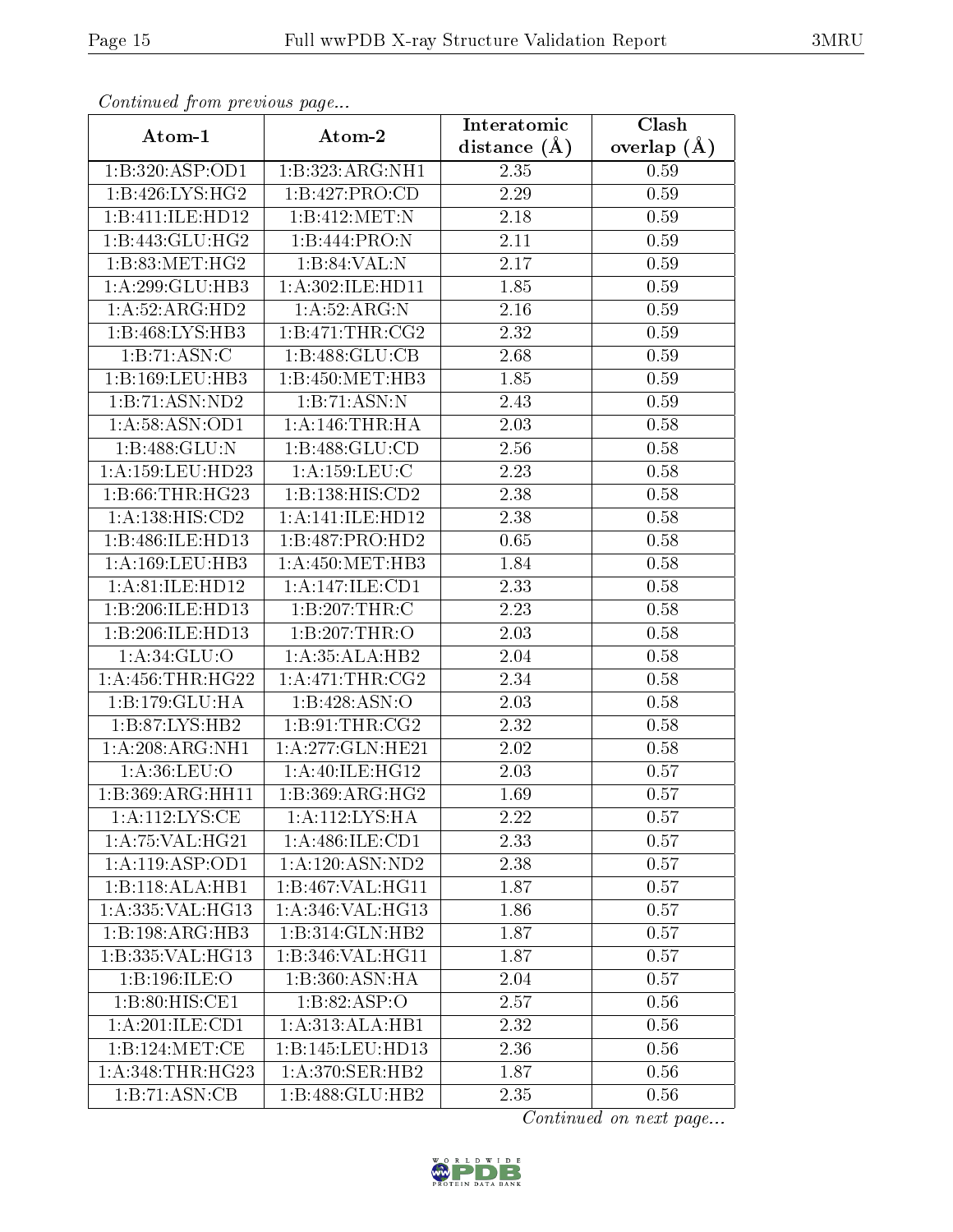| Commaca jibin previous page |                    | Interatomic    | Clash         |
|-----------------------------|--------------------|----------------|---------------|
| Atom-1                      | Atom-2             | distance $(A)$ | overlap $(A)$ |
| 1:B:188:ILE:HD13            | 1:B:399:ALA:CA     | 2.35           | 0.56          |
| 1:B:90:ASP:OD1              | 1: B:90:ASP:N      | 2.30           | 0.56          |
| 1:B:87:LYS:HD2              | 1:B:91:THR:HG23    | 1.87           | 0.56          |
| 1: A:230:ASN:ND2            | 1:A:232:ASN:HB2    | 2.20           | 0.56          |
| 1:A:26:ILE:CD1              | 1: A:26: ILE: O    | 2.52           | 0.56          |
| 1:B:180:VAL:HG21            | 1:B:415:PHE:CE1    | 2.39           | 0.56          |
| 1: A:26: ILE: HD11          | 1: A:36: LEU: CG   | 2.35           | 0.56          |
| 1:B:206:ILE:CD1             | 1:B:208:ARG:CG     | 2.83           | 0.56          |
| 1: A:8: ILE: HD13           | 1:A:104:ILE:HG13   | 1.87           | 0.55          |
| 1:A:230:ASN:HD22            | 1:A:233:LYS:H      | 1.53           | 0.55          |
| 1:B:232:ASN:ND2             | 1:B:355:ILE:HD13   | 2.21           | 0.55          |
| 1:B:355:ILE:HD12            | 1:B:355:ILE:N      | 2.22           | 0.55          |
| 1: A:254:ARG:HE             | 1: A: 356: THR: HA | 1.72           | 0.55          |
| 1:B:230:ASN:HD22            | 1:B:233:LYS:H      | 1.54           | 0.55          |
| 1:B:87:LYS:HD2              | 1:B:91:THR:CG2     | 2.37           | 0.55          |
| 1: A: 456: THR: HG22        | 1: A:471:THR:OG1   | 2.07           | 0.55          |
| 1:A:73:LYS:HG3              | 1:A:486:ILE:HG23   | 1.89           | 0.55          |
| 1:A:118:ALA:HB2             | 1:A:467:VAL:HG21   | 1.87           | 0.55          |
| 1:A:81:ILE:HD12             | 1:A:147:ILE:HD12   | 1.87           | 0.55          |
| 1:B:14:ALA:O                | 1:B:18:GLN:HB2     | 2.07           | 0.55          |
| 1: A:72: LYS:H A            | 1:A:140:PRO:HD3    | 1.89           | 0.54          |
| 1:A:411:ILE:HD12            | 1: A:451: VAL: CG2 | 2.37           | 0.54          |
| 1:A:89:GLU:O                | 1: A:90: ASP:CB    | 2.55           | 0.54          |
| 1:B:412:MET:HE2             | 1:B:451:VAL:HG12   | 1.90           | 0.54          |
| 1:B:71:ASN:O                | 1:B:488:GLU:CB     | 2.53           | 0.54          |
| 1:A:118:ALA:HB1             | 1:A:467:VAL:HG21   | 1.89           | 0.54          |
| 1:A:318:ILE:HD12            | 1:A:322:GLN:CG     | 2.35           | 0.54          |
| 1:A:148:ASP:CB              | 1: A:154:THR:HG22  | 2.38           | 0.54          |
| 1: A:208: ARG:CD            | 1:A:308:GLU:HB3    | 2.38           | 0.54          |
| 1:A:52:ARG:H                | 1:A:52:ARG:HD2     | 1.73           | 0.54          |
| 1:B:196:ILE:HA              | 1:B:320:ASP:OD2    | 2.08           | 0.54          |
| 1: A:8: ILE: CD1            | 1:A:104:ILE:HG13   | 2.38           | 0.53          |
| 1:A:20:PHE:CD1              | 1:A:121:GLY:O      | 2.61           | 0.53          |
| 1:A:33:GLU:OE1              | 1:A:82:ASP:HB3     | 2.08           | 0.53          |
| 1:B:233:LYS:HD2             | 1:B:333:ASN:HB2    | 1.91           | 0.53          |
| 1: B: 120: ASN:O            | 1:B:123:GLY:N      | 2.41           | 0.53          |
| 1:A:313:ALA:O               | 1:A:314:GLN:HB2    | 2.08           | 0.53          |
| 1: B: 158: GLY:O            | 1:B:159:LEU:CB     | 2.56           | 0.53          |
| 1:A:72:LYS:HA               | 1: A:140: PRO:CD   | 2.39           | 0.53          |
| 1:A:292:LYS:HE2             | 1:A:302:ILE:O      | 2.08           | 0.53          |
| 1:A:183:GLY:HA2             | 1:A:403:TRP:CD2    | 2.44           | 0.53          |

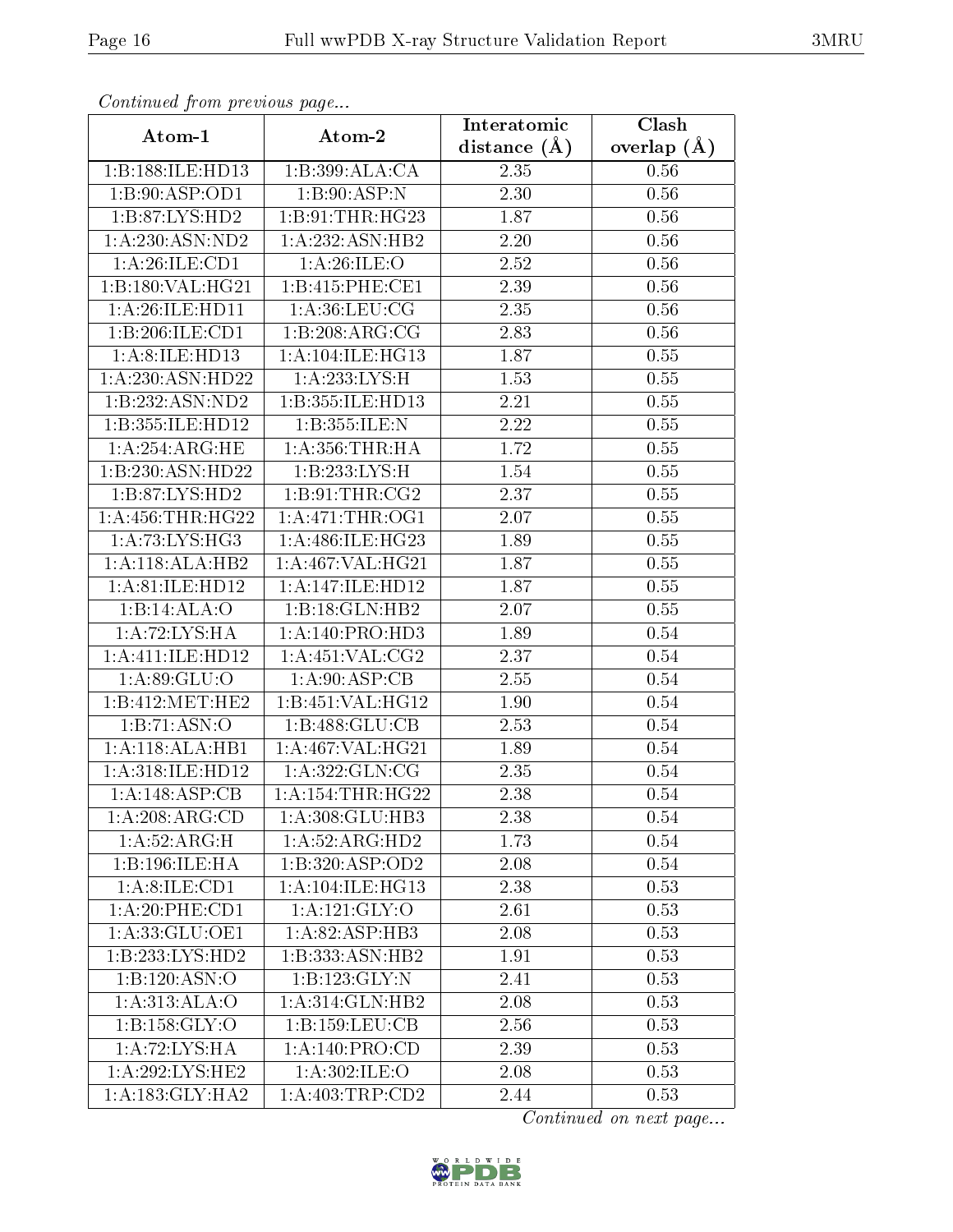| Commuca from previous page   |                     | Interatomic       | Clash         |
|------------------------------|---------------------|-------------------|---------------|
| Atom-1                       | Atom-2              | distance $(A)$    | overlap $(A)$ |
| 1:A:428:ASN:C                | 1:A:428:ASN:HD22    | 2.12              | 0.53          |
| 1: A:378: GLN: HG2           | 1:B:237:ARG:HD3     | 1.91              | 0.53          |
| 1:B:347:GLU:HG2              | 1:B:372:ILE:HD13    | 1.90              | 0.53          |
| 1:B:54:ASP:CG                | 1:B:56:THR:HG22     | 2.29              | 0.53          |
| 1: B:217: GLY:O              | 1:B:228:ARG:NH1     | 2.42              | 0.53          |
| 1:B:471:THR:HA               | 1:B:474:LEU:HD22    | 1.90              | 0.53          |
| 1:A:191:ALA:O                | 1:A:394:ILE:HA      | 2.09              | 0.52          |
| 1: A:298: ILE: HG23          | 1: A:299: GLU:HG2   | 1.92              | 0.52          |
| 1:B:100:ILE:N                | 1:B:100:ILE:HD12    | 2.24              | 0.52          |
| 1:B:239:LEU:HD12             | 1:B:325:ILE:HD11    | 1.92              | 0.52          |
| 1:B:183:GLY:HA2              | 1:B:403:TRP:CG      | 2.45              | 0.52          |
| 1:B:418:MET:HG2              | 1:B:485:ALA:CB      | 2.39              | $0.52\,$      |
| $1:A:167:A\overline{SP:N}$   | 1:A:167:ASP:OD2     | 2.42              | 0.52          |
| 1:B:226:THR:HB               | 1:B:228:ARG:CG      | 2.35              | 0.52          |
| 1: B: 155: GLY: O            | 1: B: 158: GLY: O   | 2.28              | 0.52          |
| 1:A:44:ALA:CB                | 1: A:51:VAL:HG21    | 2.39              | 0.52          |
| 1: A:58: ASN: HD22           | 1:A:159:LEU:HD13    | 1.73              | $0.52\,$      |
| 1:B:262:ILE:HA               | 1:B:351:ASN:HD21    | 1.75              | 0.52          |
| 1:A:326:ALA:HB1              | 1:B:389:LEU:HG      | 1.91              | 0.52          |
| 1: A:209: GLN: HG3           | 1: A:269:THR:HG22   | 1.92              | 0.52          |
| 1: A:83:MET:CE               | 1:A:117:GLY:HA3     | $\overline{2}.40$ | 0.52          |
| 1:B:120:ASN:ND2              | 1:B:120:ASN:N       | 2.58              | 0.52          |
| $1:B:254:ARG:\overline{NH1}$ | 1: B: 256: GLY: O   | 2.43              | 0.52          |
| 1:B:73:LYS:HD2               | 1:B:487:PRO:HG2     | 1.92              | 0.52          |
| 1:B:413:ALA:HA               | 1:B:416:ARG:HG2     | 1.92              | 0.52          |
| 1:B:457:ILE:CG2              | 1: B: 467: VAL: CG1 | 2.81              | 0.52          |
| 1:B:7:GLU:HG3                | 1:B:9:SER:H         | 1.75              | 0.52          |
| 1: A:258:LEU:HD12            | 1:A:260:ASN:HB2     | 1.93              | 0.51          |
| 1:B:71:ASN:HB2               | 1:B:488:GLU:HG2     | 1.93              | 0.51          |
| 1: A: 456: THR: CG2          | 1:A:471:THR:CG2     | 2.82              | 0.51          |
| $1:\overline{A:73:LYS:HG3}$  | 1:A:486:ILE:HG22    | 1.92              | 0.51          |
| 1:B:440:LEU:O                | 1:B:443:GLU:HB3     | 2.11              | 0.51          |
| 1:B:71:ASN:HB2               | 1:B:488:GLU:CB      | 2.36              | 0.51          |
| 1: A:100: ILE: HD12          | 1:A:100:ILE:N       | 2.24              | 0.51          |
| 1:B:198:ARG:NH1              | 1:B:251:VAL:O       | 2.32              | 0.51          |
| 1:B:432:ILE:HD11             | 1:B:436:LEU:HD11    | 1.92              | 0.51          |
| 1:B:120:ASN:C                | 1:B:122:ILE:N       | 2.63              | 0.51          |
| 1:A:432:ILE:HD11             | 1:A:436:LEU:HD11    | 1.93              | 0.51          |
| 1: A:120: ASN: C             | 1:A:122:ILE:H       | 2.15              | 0.51          |
| 1:A:40:ILE:HD12              | 1:A:128:LEU:HD21    | 1.93              | 0.51          |
| 1:B:443:GLU:OE1              | 1:B:444:PRO:HG3     | 2.11              | 0.51          |

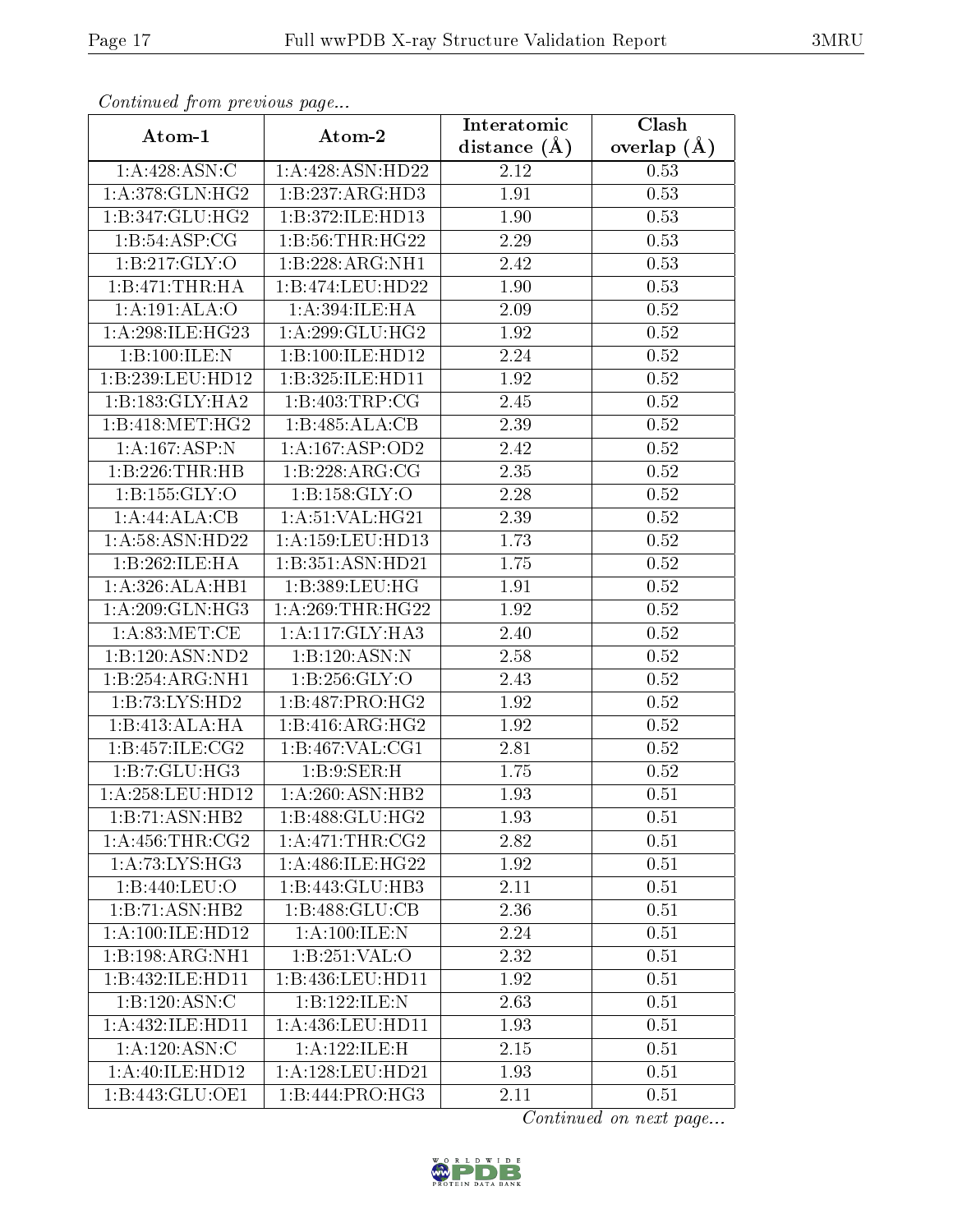| сонинией јтот ртеvиоиз раде       |                                      | Interatomic    | Clash         |
|-----------------------------------|--------------------------------------|----------------|---------------|
| Atom-1                            | Atom-2                               | distance $(A)$ | overlap $(A)$ |
| 1:A:428:ASN:C                     | 1:A:428:ASN:ND2                      | 2.61           | 0.50          |
| 1:A:86:GLN:HB2                    | 1:A:115:THR:HG23                     | 1.93           | 0.50          |
| 1: A:26: ILE: HD11                | 1: A:36:LEU:CD1                      | 2.39           | 0.50          |
| 1:A:456:THR:HG23                  | 1:A:468:LYS:HB3                      | 1.93           | 0.50          |
| 1: A:205:PHE:CE2                  | 1:A:273:PRO:HD3                      | 2.46           | 0.50          |
| 1:B:167:ASP:O                     | 1:B:168:ILE:HD13                     | 2.12           | 0.50          |
| 1:B:420:GLU:O                     | 1:B:420:GLU:OE2                      | 2.28           | 0.50          |
| 1: A: 193: THR: HG23              | 1: A: 363: THR: HB                   | 1.94           | 0.50          |
| $1:A:401:P\overline{RO:HG2}$      | 1:A:440:LEU:HA                       | 1.94           | 0.50          |
| 1: B: 75: VAL: CG2                | 1:B:141:ILE:CD1                      | 2.90           | 0.50          |
| 1: A: 456: THR: HG22              | 1: A:471:THR:CB                      | 2.42           | 0.50          |
| 1:B:41:VAL:HG13                   | 1:B:51:VAL:H <sub>G11</sub>          | 1.94           | 0.50          |
| 1:B:195:ASP:OD1                   | 1:B:195:ASP:N                        | 2.45           | 0.49          |
| $1:A:73:\overline{\text{LYS:CG}}$ | 1: A:486: ILE: HG22                  | 2.42           | 0.49          |
| 1:A:394:ILE:HD12                  | $1: A:396:$ PHE:CZ                   | 2.47           | 0.49          |
| 1:B:410:GLU:O                     | 1:B:414:ILE:HG12                     | 2.12           | 0.49          |
| 1:B:80:HIS:HE1                    | 1:B:82:ASP:O                         | 1.93           | 0.49          |
| 1:B:305:PHE:HB3                   | 1: B: 307: GLU: HG3                  | 1.93           | 0.49          |
| 1:A:200:ALA:HB2                   | 1:A:314:GLN:HE22                     | 1.77           | 0.49          |
| 1: A:8: ILE: HD13                 | 1: A: 104: ILE: CG1                  | 2.43           | 0.49          |
| 1:B:285:ASN:CA                    | 1:B:288:THR:HG22                     | 2.39           | 0.49          |
| 1: A:119: ASP:HA                  | 1: A: 120: ASN: HA                   | 1.54           | 0.49          |
| 1: A:60:PHE:HZ                    | $1:\overline{A}:159:\text{LEU}:HD11$ | 1.76           | 0.49          |
| 1:B:8:ILE:CD1                     | 1:B:8:ILE:H                          | 2.25           | 0.49          |
| 1:A:88:ASN:HD22                   | 1: A:89: GLU: H                      | 1.61           | 0.49          |
| 1:B:54:ASP:OD2                    | 1:B:56:THR:HG22                      | 2.13           | 0.49          |
| 1: A:124: MET:CE                  | 1:A:145:LEU:HD22                     | 2.43           | 0.48          |
| 1:A:34:GLU:O                      | 1:A:35:ALA:CB                        | 2.60           | 0.48          |
| 1:A:208:ARG:HH11                  | 1:A:277:GLN:HE21                     | 1.60           | 0.48          |
| 1:B:174:SER:OG                    | 1:B:453:PHE:HA                       | 2.12           | 0.48          |
| 1:A:394:ILE:HD12                  | 1: A:396: PHE:CE1                    | 2.47           | 0.48          |
| 1:B:119:ASP:OD1                   | 1:B:119:ASP:O                        | 2.30           | 0.48          |
| 1:B:312:ASP:N                     | 1:B:312:ASP:OD1                      | 2.46           | 0.48          |
| 1:B:119:ASP:CG                    | 1:B:119:ABP:O                        | 2.52           | 0.48          |
| 1:B:292:LYS:O                     | 1:B:296:GLY:HA3                      | 2.14           | 0.48          |
| 1:B:72:LYS:HB3                    | 1:B:486:ILE:HG21                     | 1.95           | 0.48          |
| 1: A:382:MET:O                    | 1:A:386:VAL:HG23                     | 2.13           | 0.48          |
| 1:B:178:GLY:HA2                   | 1:B:419:TYR:OH                       | 2.14           | 0.48          |
| 1: A:207:THR:O                    | 1: A:308: GLU:HB2                    | 2.14           | 0.48          |
| 1: A:250:LEU:H                    | 1:A:321:GLN:HE22                     | 1.62           | 0.48          |
| 1: A:51: VAL: CG2                 | 1:A:61:ILE:HG12                      | 2.34           | 0.48          |

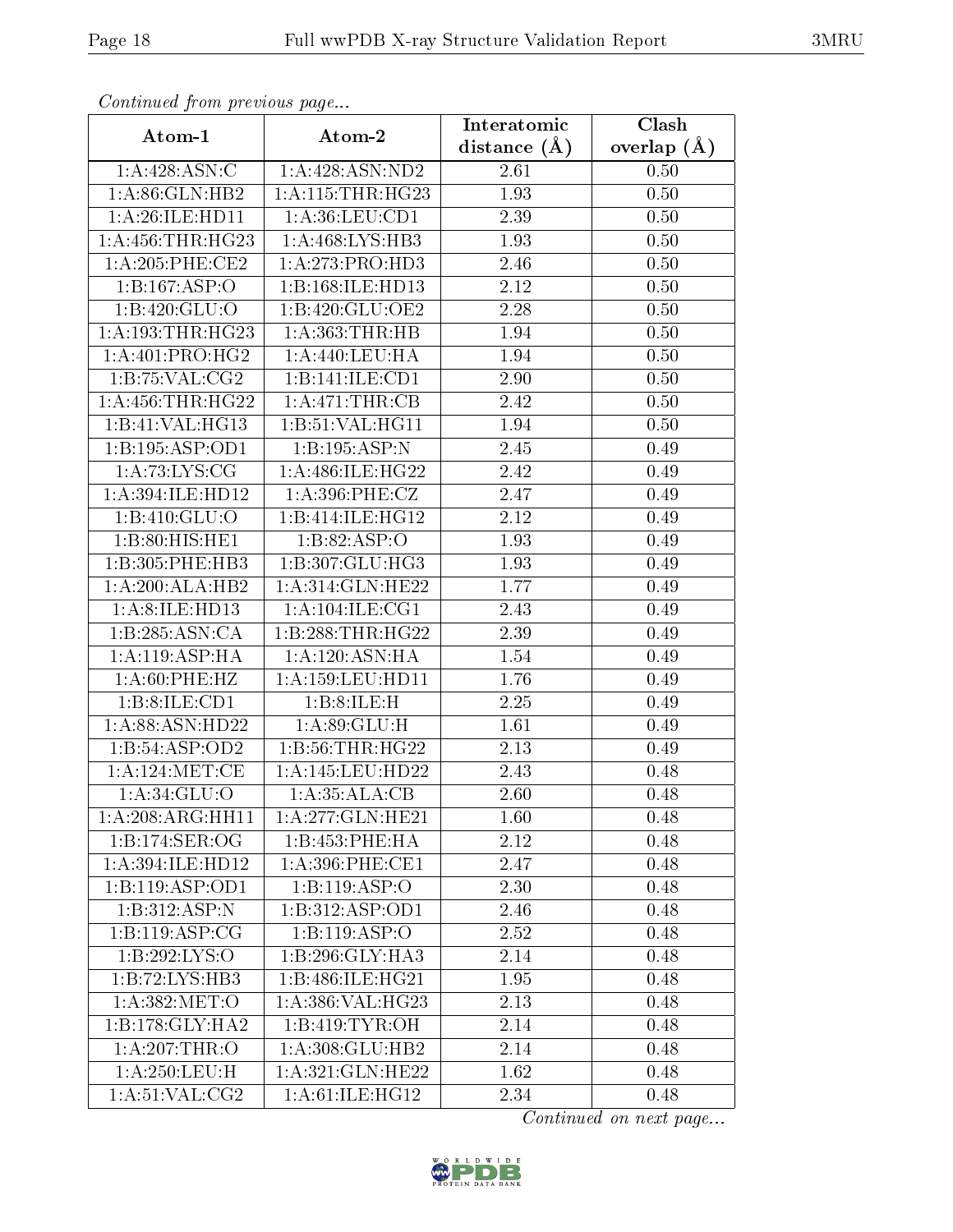| Continuea from previous page |                                      | Interatomic       | Clash         |
|------------------------------|--------------------------------------|-------------------|---------------|
| Atom-1                       | Atom-2                               | distance $(A)$    | overlap $(A)$ |
| 1:A:453:PHE:N                | 1: A: 453: PHE: CD1                  | 2.81              | 0.47          |
| 1:B:369:ARG:NH1              | 1:B:369:ARG:HG2                      | $\overline{2.27}$ | 0.47          |
| 1:B:411:ILE:HG13             | 1:B:449:ASP:OD2                      | 2.14              | 0.47          |
| 1: A:71: ASN: C              | 1: A:72: LYS: HG3                    | 2.33              | 0.47          |
| 1:B:77:LEU:HD23              | 1:B:170:LEU:HB2                      | 1.96              | 0.47          |
| 1:B:453:PHE:CD1              | 1:B:453:PHE:N                        | 2.82              | 0.47          |
| 1: A: 120: ASN: O            | 1:A:121:GLY:C                        | 2.51              | 0.47          |
| 1:A:259:ARG:NH2              | 1:A:365:LEU:HG                       | 2.28              | 0.47          |
| 1:B:120:ASN:CB               | 1:B:123:GLY:HA3                      | 2.42              | 0.47          |
| 1:B:108:TRP:HA               | 1:B:467:VAL:O                        | 2.14              | 0.47          |
| 1:A:188:ILE:HD12             | $1: A:396:$ PHE: $CD2$               | 2.50              | 0.47          |
| 1:B:459:PHE:N                | 1:B:460:PRO:HD3                      | 2.30              | 0.47          |
| 1:B:206:ILE:CD1              | 1:B:207:THR:O                        | 2.62              | 0.47          |
| 1: A: 186: GLY: N            | 1: A:370: SER:O                      | 2.43              | 0.47          |
| 1:B:248:LEU:C                | 1:B:248:LEU:HD12                     | 2.35              | 0.47          |
| 1:B:23:ILE:CD1               | 1:B:36:LEU:HD21                      | 2.45              | 0.47          |
| 1:B:454:GLY:HA2              | 1:B:475:PHE:CD2                      | 2.50              | 0.47          |
| 1:B:486:ILE:CG1              | 1:B:487:PRO:HD2                      | 2.36              | 0.47          |
| $1:A:\overline{138:HIS:CG}$  | 1:A:141:ILE:HD12                     | 2.50              | 0.47          |
| 1:B:49:PHE:O                 | 1: B:51: VAL:HG23                    | 2.15              | 0.47          |
| 1:A:148:ASP:CG               | 1: A: 154: THR: HG22                 | 2.35              | 0.46          |
| 1:A:180:VAL:HG13             | 1:A:453:PHE:HB3                      | 1.97              | 0.46          |
| 1: B: 39: TYR: O             | 1:B:42:THR:HG22                      | 2.15              | 0.46          |
| 1:B:72:LYS:HA                | 1:B:487:PRO:O                        | 2.15              | 0.46          |
| 1:B:301:ASP:C                | 1:B:301:ASP:OD2                      | 2.53              | 0.46          |
| 1: A: 33: GLU: CG            | $1:A:\overline{147:ILE:HG13}$        | 2.46              | 0.46          |
| 1:B:171:ASN:HD22             | 1:B:438:CYS:HB3                      | 1.80              | 0.46          |
| 1:A:376:ARG:O                | 1:A:380:GLU:HG3                      | 2.15              | 0.46          |
| 1:B:438:CYS:HA               | 1:B:441:PHE:CE1                      | 2.50              | 0.46          |
| 1: A:112:LYS:HE3             | 1: A:113: GLY: H                     | 1.80              | 0.46          |
| 1:A:206:ILE:HD13             | 1: A:277: GLN: HE22                  | 1.81              | 0.46          |
| 1:B:224:ILE:HD12             | 1:B:262:ILE:HD11                     | 1.97              | 0.46          |
| 1:B:372:ILE:N                | 1:B:372:ILE:HD12                     | 2.30              | 0.46          |
| 1: A:88: ASN:CB              | 1: A:113: GLY:HA2                    | 2.41              | 0.46          |
| 1:A:312:ASP:CA               | 1:A:313:ALA:HB3                      | 2.41              | 0.46          |
| 1:B:359:GLU:CD               | 1: B: 359: GLU: N                    | 2.60              | 0.46          |
| 1:B:301:ASP:OD2              | 1:B:302:ILE:N                        | 2.48              | 0.46          |
| 1: A: 117: GLY: C            | 1:A:119:ASP:N                        | 2.70              | 0.46          |
| 1: A:83:MET:CG               | 1: A:84:VAL: N                       | 2.78              | 0.46          |
| 1:B:159:LEU:HD23             | 1:B:159:LEU:HA                       | 1.68              | 0.46          |
| 1:A:159:LEU:HD23             | $1: A: 159: \overline{\text{LEU:O}}$ | 2.15              | 0.46          |

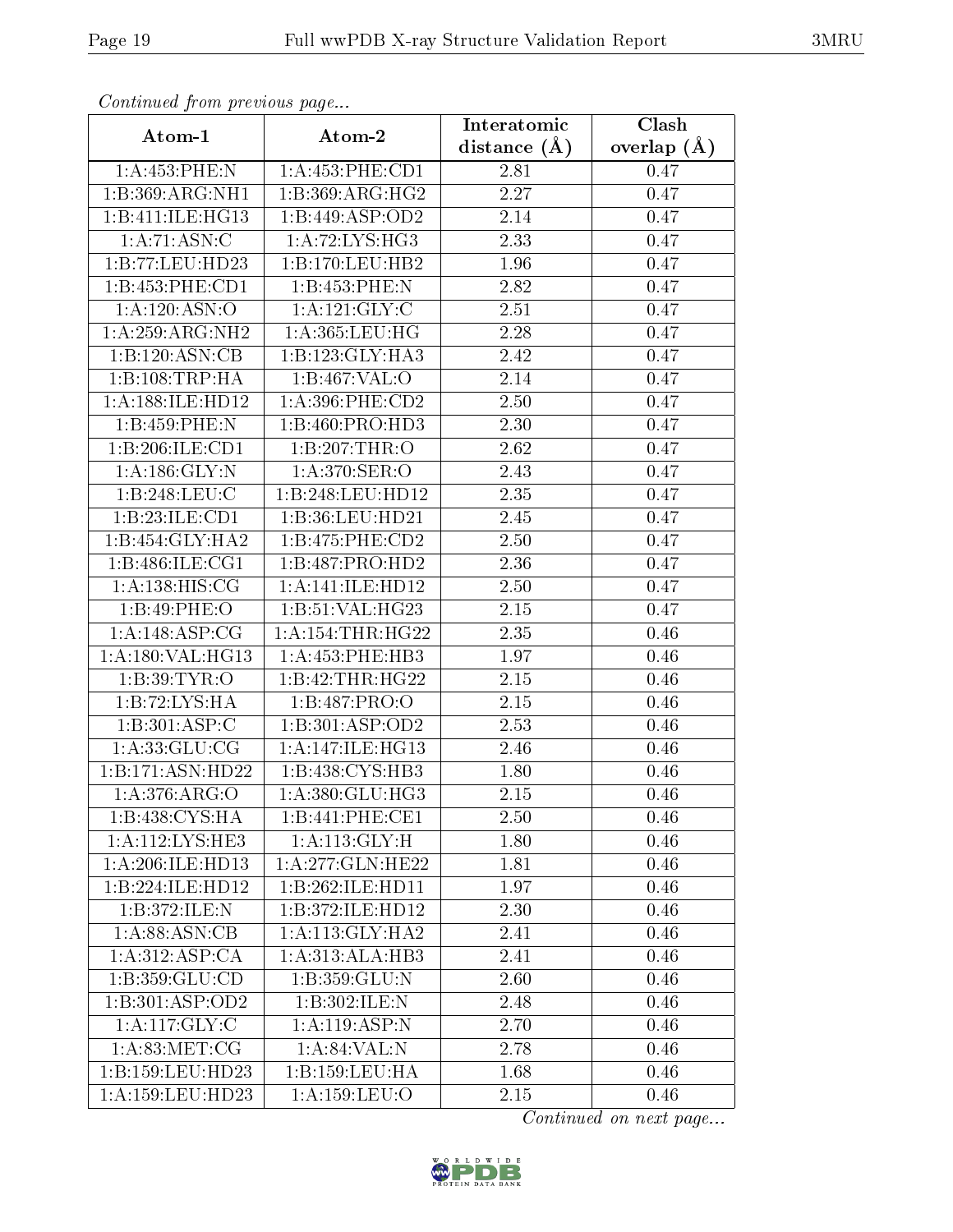| Commuca from previous page         |                      | Interatomic    | Clash           |  |
|------------------------------------|----------------------|----------------|-----------------|--|
| Atom-1                             | Atom-2               | distance $(A)$ | overlap $(\AA)$ |  |
| 1: A:9: SER: HB3                   | 1: A:18: GLN: HG2    | 1.98           | 0.46            |  |
| 1:B:174:SER:HB2                    | 1:B:181:TYR:HE1      | 1.81           | 0.46            |  |
| 1:B:230:ASN:ND2                    | 1:B:232:ASN:HB2      | 2.26           | 0.46            |  |
| 1: A:83:MET:HG2                    | 1: A:84:VAL:HI       | 1.81           | 0.45            |  |
| 1:B:230:ASN:ND2                    | 1: B: 233: LYS: H    | 2.13           | 0.45            |  |
| 1:B:420:GLU:O                      | 1:B:420:GLU:CG       | 2.63           | 0.45            |  |
| 1:B:462:SER:C                      | 1:B:464:ASP:H        | 2.19           | 0.45            |  |
| 1:B:71:ASN:O                       | 1: B: 72: LYS:C      | 2.55           | 0.45            |  |
| 1: A:83:MET:HE2                    | 1:A:117:GLY:HA3      | 1.98           | 0.45            |  |
| 1: A: 177: GLU: HG2                | 1:A:474:LEU:HD23     | 1.98           | 0.45            |  |
| 1: A:208:ARG:HD3                   | 1: A:277: GLN:NE2    | 2.30           | 0.45            |  |
| 1:A:54:ASP:HB2                     | 1:A:55:PRO:HD2       | 1.99           | 0.45            |  |
| 1: A:324: PHE:CD2                  | 1:A:325:ILE:HD12     | 2.51           | 0.45            |  |
| 1: A:372: ILE: CG2                 | 1:A:374:SER:HB3      | 2.46           | 0.45            |  |
| 1:B:58:ASN:HA                      | 1:B:147:ILE:CD1      | 2.47           | 0.45            |  |
| 1: A:122: ILE: CG2                 | 1: A: 455: PRO: CG   | 2.64           | 0.45            |  |
| 1: A: 332: PRO: HG3                | 1: A:382:MET:HE2     | 1.97           | 0.45            |  |
| 1: A:369:ARG:HG2                   | 1: A: 369: ARG: HH11 | 1.82           | 0.45            |  |
| $1:A:455:\overline{\text{PRO:CG}}$ | 1: A: 457: ILE: HD11 | 2.40           | 0.45            |  |
| 1:A:489:LYS:HA                     | 1: A:489: LYS: HD2   | 1.68           | 0.45            |  |
| 1:B:84:VAL:HA                      | 1:B:85:PRO:HD3       | 1.73           | 0.45            |  |
| 1:B:75:VAL:CG2                     | 1:B:141:ILE:HD13     | 2.40           | 0.45            |  |
| 1: A:474:LEU:O                     | 1:A:475:PHE:C        | 2.55           | 0.45            |  |
| 1:B:279:LYS:O                      | 1:B:282:GLU:HB2      | 2.17           | 0.45            |  |
| 1: B: 221: GLY:O                   | 1:B:433:HIS:HB3      | 2.16           | 0.45            |  |
| 1:B:86:GLN:HG3                     | 1:B:461:HIS:O        | 2.17           | 0.45            |  |
| 1: A:479:MET:HE1                   | 1:A:483:LEU:HG       | 1.98           | 0.45            |  |
| $1:B:257:\overline{\text{SER:HG}}$ | 1:B:258:LEU:HG       | 1.82           | 0.45            |  |
| 1: A:418: MET:O                    | 1:A:422:ILE:HG12     | 2.17           | 0.44            |  |
| 1:B:284:PHE:O                      | 1:B:288:THR:HG22     | 2.16           | 0.44            |  |
| 1:A:315:VAL:HG12                   | 1: A:316: PHE:O      | 2.17           | 0.44            |  |
| 1:B:119:ASP:HA                     | 1:B:120:ASN:HA       | 1.52           | 0.44            |  |
| 1:B:120:ASN:O                      | 1: B: 121: GLY: C    | 2.56           | 0.44            |  |
| 1: B: 57: GLY:O                    | 1:B:147:ILE:HD11     | 2.17           | 0.44            |  |
| 1:A:171:ASN:O                      | 1:A:452:SER:HA       | 2.17           | 0.44            |  |
| 1:A:464:ASP:O                      | 1:A:466:LYS:N        | 2.51           | 0.44            |  |
| 1:B:213:LYS:HG2                    | 1:B:214:GLY:N        | 2.32           | 0.44            |  |
| 1:B:488:GLU:OE1                    | 1:B:488:GLU:O        | 2.34           | 0.44            |  |
| 1: A:74: GLY: H                    | 1:A:140:PRO:HG2      | 1.82           | 0.44            |  |
| 1:B:86:GLN:HB2                     | 1: B:115: THR:HG23   | 1.98           | 0.44            |  |
| 1: A: 157: PHE: CD2                | 1:A:157:PHE:O        | 2.71           | 0.44            |  |

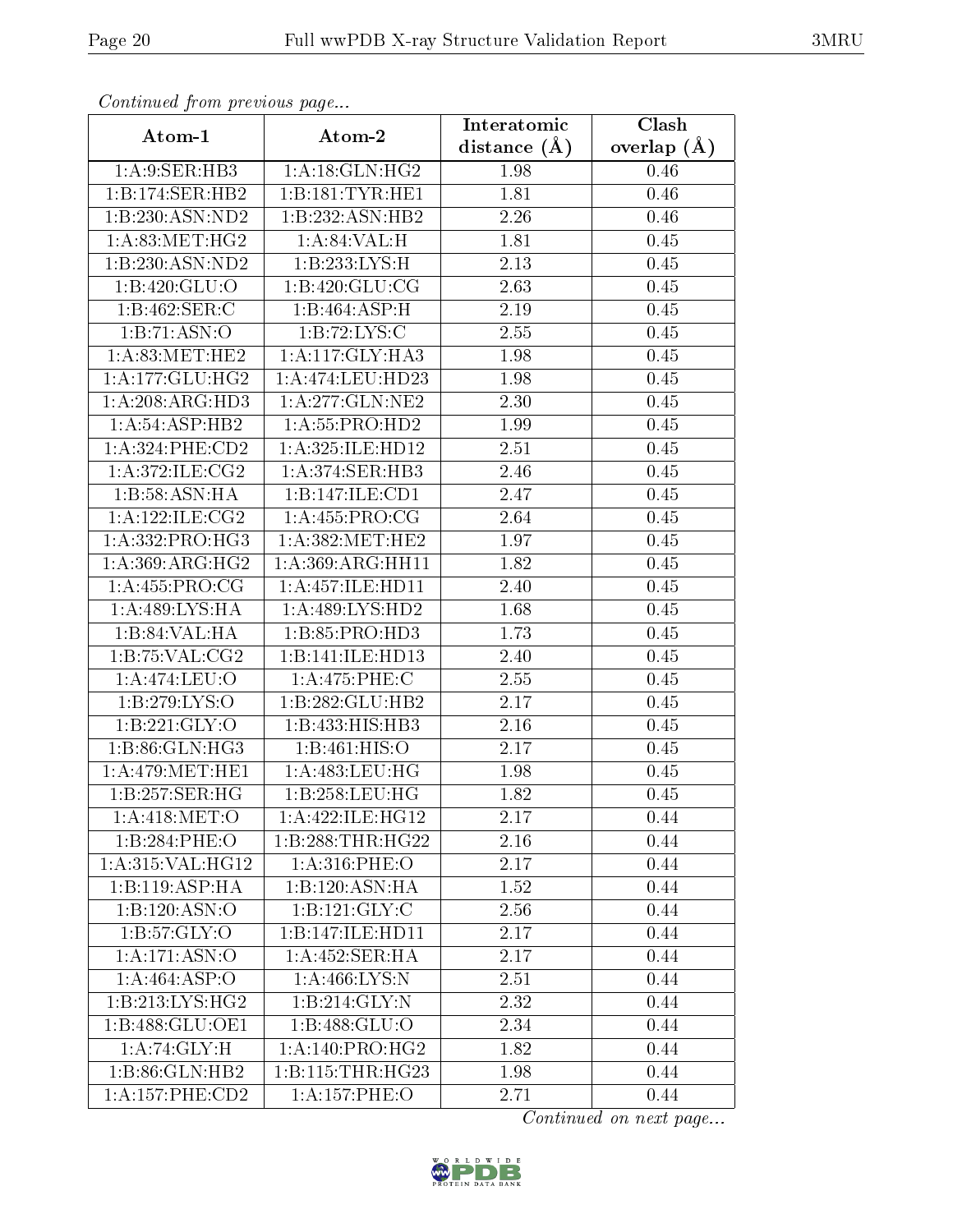| Continued from previous page  |                               | Interatomic    | $\overline{\text{Clash}}$ |
|-------------------------------|-------------------------------|----------------|---------------------------|
| Atom-1                        | Atom-2                        | distance $(A)$ | overlap $(A)$             |
| 1: A:285: ASN: HA             | 1: A:288:THR:CG2              | 2.48           | 0.44                      |
| 1:B:425:HIS:O                 | 1:B:426:LYS:HB2               | 2.16           | 0.44                      |
| 1:A:120:ASN:N                 | 1:A:120:ASN:ND2               | 2.63           | 0.44                      |
| 1:A:188:ILE:HD13              | 1:A:189:ASP:C                 | 2.36           | 0.44                      |
| 1: A:258:LEU:HD12             | 1:A:260:ASN:CB                | 2.48           | 0.44                      |
| 1:A:100:ILE:O                 | 1:A:102:PRO:HD3               | 2.17           | 0.44                      |
| 1: A: 157: PHE: O             | 1: A:157:PHE:CG               | 2.69           | 0.44                      |
| 1:A:70:GLU:C                  | 1: A:72: LYS:H                | 2.21           | 0.44                      |
| 1: A:73: LYS: HA              | 1:A:73:LYS:HD2                | 1.43           | 0.44                      |
| 1:A:88:ASN:HB2                | 1: A:113: GLY:CA              | 2.44           | 0.44                      |
| 1: A: 119: ASP: CG            | 1:A:119:ASP:O                 | 2.56           | 0.43                      |
| 1:A:250:LEU:H                 | 1: A:321: GLN: NE2            | 2.16           | 0.43                      |
| 1: A:60:PHE:HZ                | 1:A:159:LEU:CD1               | 2.31           | 0.43                      |
| 1: A:84:VAL:CG2               | 1:A:150:GLU:HG2               | 2.46           | 0.43                      |
| 1:A:60:PHE:CD1                | 1: A:60:PHE:N                 | 2.86           | 0.43                      |
| 1: B:66:THR:CG2               | 1:B:138:HIS:CE1               | 3.01           | 0.43                      |
| 1:A:137:LYS:O                 | 1:A:484:GLU:HG2               | 2.18           | 0.43                      |
| 1:B:54:ASP:OD1                | 1: B: 56: THR: HG22           | 2.19           | 0.43                      |
| 1: A:69:MET:N                 | 1: A:69:MET:HE2               | 2.34           | 0.43                      |
| 1:B:201:ILE:HG13              | 1:B:201:ILE:H                 | 1.35           | 0.43                      |
| 1:B:248:LEU:HD12              | 1:B:248:LEU:O                 | 2.17           | 0.43                      |
| 1:B:65:ALA:HB1                | 1: B:69:MET:O                 | 2.18           | 0.43                      |
| 1:A:28:HIS:CE1                | 1: A:83:MET:CE                | 2.99           | 0.43                      |
| 1: A:69:MET:HE3               | 1: A:69:MET:HB2               | 1.90           | 0.43                      |
| 1: B: 268: VAL:O              | 1:B:268:VAL:HG13              | 2.19           | 0.43                      |
| 1:B:38:GLN:O                  | 1: B:39: TYR: C               | 2.56           | 0.43                      |
| 1:B:51:VAL:HG22               | 1:B:61:ILE:HG12               | 2.01           | 0.43                      |
| $1:A:119.\overline{ASP:O}$    | 1: A:119: ASP:OD1             | 2.35           | 0.43                      |
| 1:B:174:SER:HB2               | 1:B:181:TYR:CE1               | 2.54           | 0.43                      |
| 1:B:156:ALA:HB3               | 1:B:440:LEU:CD2               | 2.48           | 0.43                      |
| 1:A:201:ILE:HD12              | 1: A:315: VAL:HG23            | 2.00           | 0.43                      |
| 1:B:272:LEU:HD11              | 1:B:277:GLN:HA                | 2.01           | 0.43                      |
| 1:B:443:GLU:HB3               | 1: B:444: PRO:CD              | 2.48           | 0.43                      |
| 1:B:85:PRO:HA                 | 1: B:95:PHE:CE2               | 2.54           | 0.43                      |
| 1: A:171: ASN:ND2             | 1:A:173:ASP:N                 | 2.60           | 0.43                      |
| 1: A:226:THR:HG22             | 1: A: 227: GLY: H             | 1.84           | 0.43                      |
| 1: A:45:THR:O                 | 1:A:48:GLY:N                  | 2.33           | 0.43                      |
| $1:B:318:ILE:\overline{HG23}$ | 1:B:319:ALA:H                 | 1.84           | 0.43                      |
| 1: A: 159: LEU: CD2           | 1: A: 159: LEU: C             | 2.87           | 0.42                      |
| 1:A:215:LEU:O                 | 1:A:264:ARG:HB2               | 2.18           | 0.42                      |
| 1:A:263:PRO:HD3               | $1:A:351:A\overline{SN:HD21}$ | 1.84           | 0.42                      |

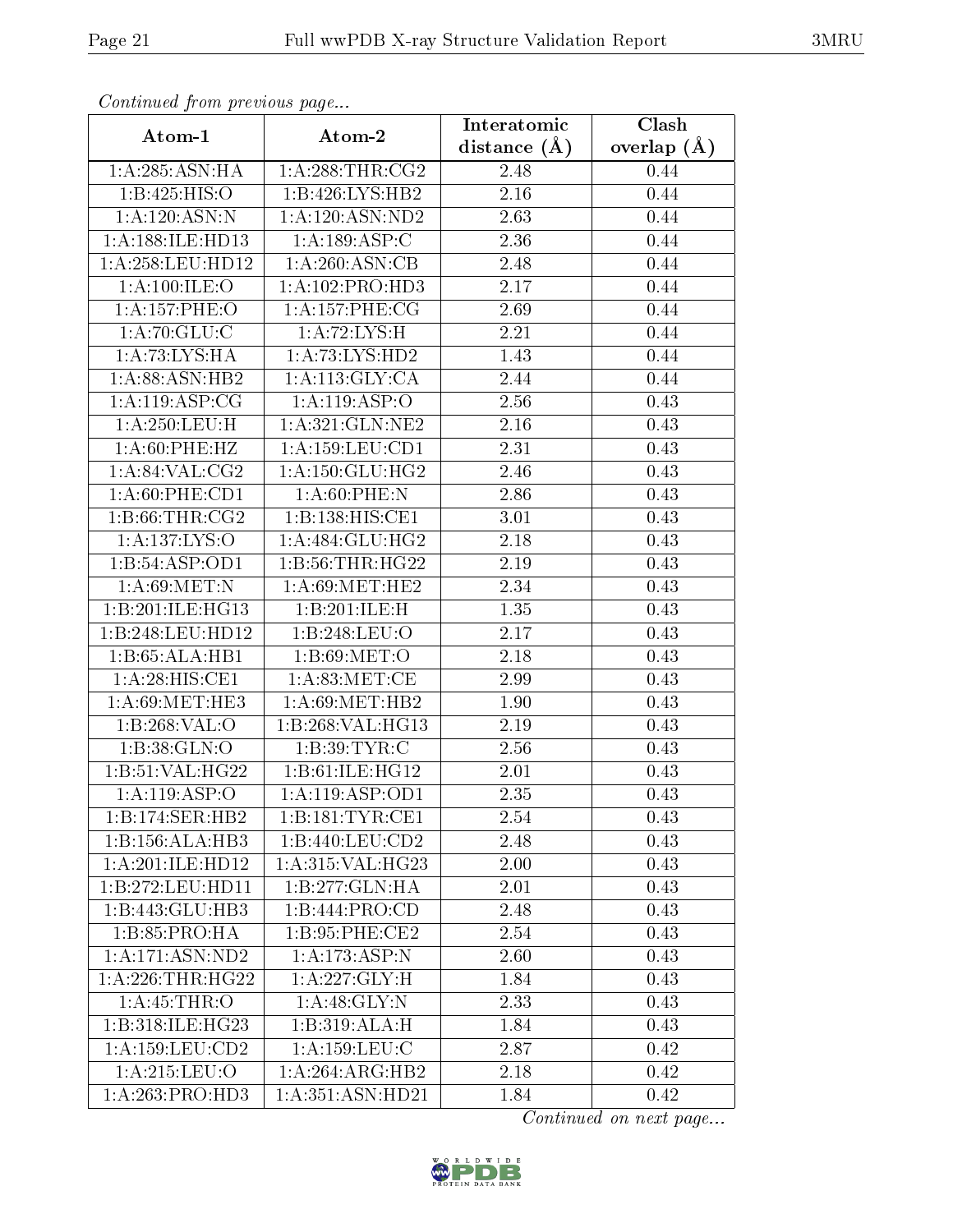| Continuea from previous page |                      | Interatomic    | Clash           |
|------------------------------|----------------------|----------------|-----------------|
| Atom-1                       | Atom-2               | distance $(A)$ | overlap $(\AA)$ |
| 1: B: 359: GLU: O            | 1:B:360:ASN:CB       | 2.67           | 0.42            |
| 1:B:72:LYS:HA                | 1:B:488:GLU:HB3      | 2.00           | 0.42            |
| 1: A:140: PRO:O              | 1: A:141: ILE: HG13  | 2.20           | 0.42            |
| 1:B:156:ALA:HB2              | 1:B:437:GLU:HG3      | 2.02           | 0.42            |
| 1: B:83:MET:HG2              | 1:B:84:VAL:H         | 1.84           | 0.42            |
| 1: A: 150: GLU:O             | 1: A: 150: GLU: CG   | 2.67           | 0.42            |
| 1: A:202:PRO:HG2             | 1: A:205:PHE:CE1     | 2.54           | 0.42            |
| 1:A:249:ARG:HB3              | 1: A:315: VAL:CG1    | 2.39           | 0.42            |
| 1:B:250:LEU:N                | 1:B:321:GLN:NE2      | 2.62           | 0.42            |
| 1: A:56:THR:HG21             | 1:A:158:GLY:HA3      | 2.01           | 0.42            |
| 1:A:141:ILE:HDI1             | 1: A: 483: LEU: HD22 | 2.01           | 0.42            |
| 1:A:201:ILE:HD11             | 1:A:314:GLN:H        | 1.84           | 0.42            |
| 1: A:377: SER: O             | 1: A:378: GLN:C      | 2.57           | 0.42            |
| 1:B:290:LEU:O                | 1:B:293:THR:HB       | 2.20           | 0.42            |
| 1:B:71:ASN:HD22              | 1:B:71:ASN:N         | 2.01           | 0.42            |
| 1:B:124:MET:HE3              | 1:B:145:LEU:HD22     | 2.00           | 0.42            |
| 1: A:122: ILE: HG21          | 1:A:455:PRO:CB       | 2.46           | 0.42            |
| 1:A:77:LEU:HB2               | 1:A:143:VAL:HG22     | 2.02           | 0.42            |
| 1:B:71:ASN:HB2               | 1:B:488:GLU:CG       | 2.50           | 0.42            |
| 1: A:57: GLY:O               | 1:A:147:ILE:HD13     | 2.19           | 0.42            |
| 1:A:372:ILE:HD13             | 1:A:404:LYS:HB2      | 2.01           | 0.42            |
| 1:B:230:ASN:C                | 1:B:230:ASN:HD22     | 2.23           | 0.42            |
| 1:B:28:HIS:N                 | 1:B:28:HIS:ND1       | 2.68           | 0.42            |
| 1:A:85:PRO:O                 | 1:A:86:GLN:HG2       | 2.20           | 0.41            |
| 1:B:108:TRP:CD2              | 1:B:466:LYS:HD3      | 2.54           | 0.41            |
| 1:B:462:SER:O                | 1:B:464:ASP:N        | 2.53           | 0.41            |
| 1:B:41:VAL:HG13              | 1: B:51:VAL:CG1      | 2.49           | 0.41            |
| 1:A:482:LEU:O                | 1:A:485:ALA:N        | 2.51           | 0.41            |
| 1:A:312:ASP:HB2              | 1:A:313:ALA:HB3      | 2.02           | 0.41            |
| 1:A:37:ALA:O                 | 1: A:41: VAL:HG22    | 2.21           | 0.41            |
| 1:B:359:GLU:O                | 1:B:360:ASN:HB2      | 2.20           | 0.41            |
| 1: A:26: ILE: CG1            | 1:A:26:ILE:O         | 2.67           | 0.41            |
| 1: A:471:THR:HA              | 1: A:474:LEU:HD22    | 2.02           | 0.41            |
| 1:A:88:ASN:HD22              | 1:A:89:GLU:N         | 2.18           | 0.41            |
| 1:B:438:CYS:HB2              | 1:B:450:MET:CE       | 2.49           | 0.41            |
| 1:B:457:ILE:CB               | 1:B:467:VAL:HG12     | 2.45           | 0.41            |
| 1:A:188:ILE:HD13             | 1:A:188:ILE:C        | 2.41           | 0.41            |
| 1:B:136:ILE:HG23             | 1:B:480:VAL:HG13     | 2.03           | 0.41            |
| 1: B: 85: PRO: O             | 1:B:86:GLN:HG2       | 2.20           | 0.41            |
| 1:A:148:ASP:OD2              | 1: A:154:THR:HG22    | 2.21           | 0.41            |
| 1:A:156:ALA:HB2              | 1:A:437:GLU:HG3      | 2.02           | 0.41            |

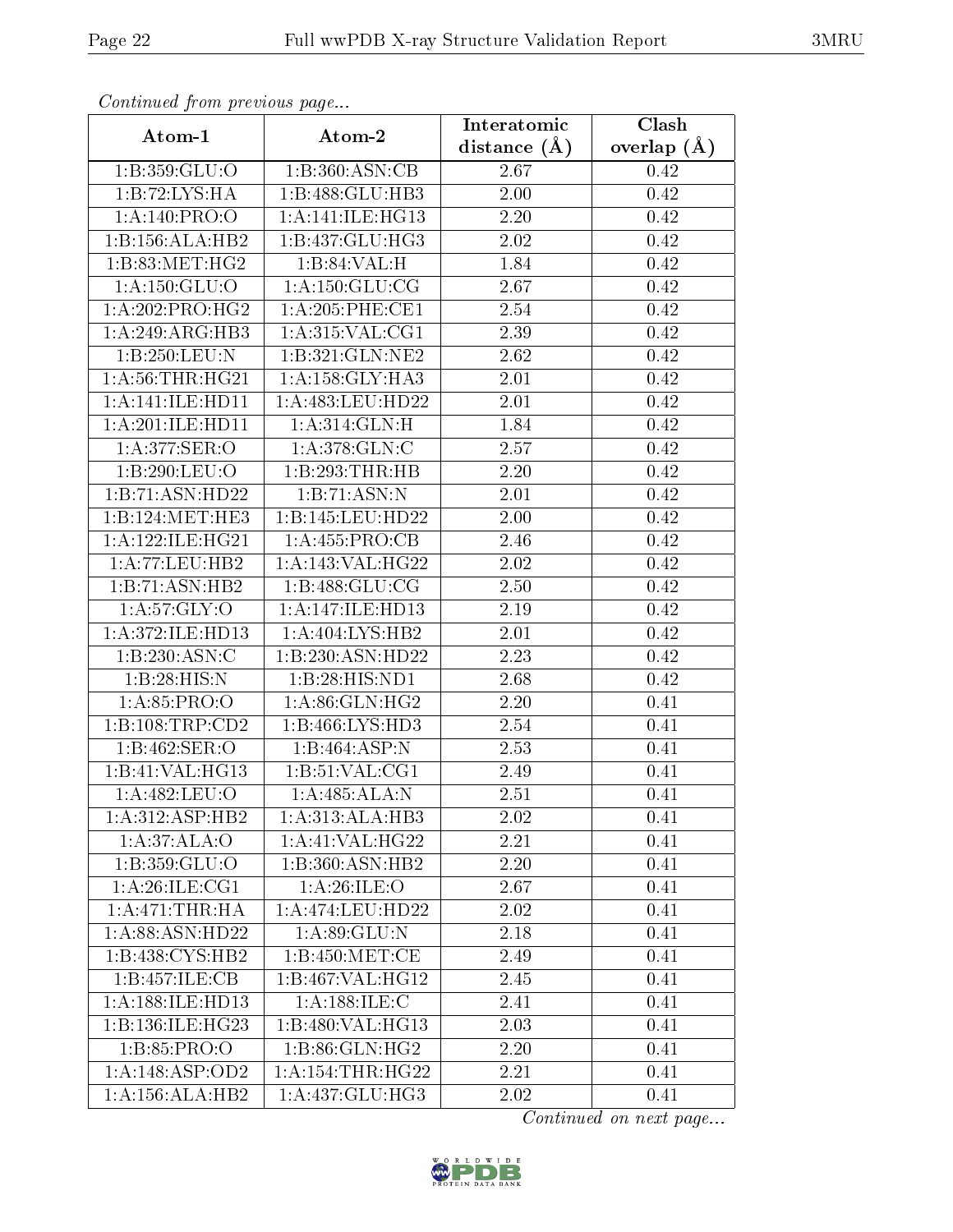| Atom-1                            | Atom-2              | Clash<br>Interatomic |               |  |
|-----------------------------------|---------------------|----------------------|---------------|--|
|                                   |                     | distance $(A)$       | overlap $(A)$ |  |
| 1:A:84:VAL:HG21                   | 1:A:461:HIS:CD2     | 2.56                 | 0.41          |  |
| 1: B: 126: SER: O                 | 1:B:130:VAL:HG23    | 2.20                 | 0.41          |  |
| 1:B:72:LYS:HB2                    | 1:B:139:GLY:CA      | 2.51                 | 0.41          |  |
| $1:A:462:\overline{\text{SER:C}}$ | 1:A:464:ASP:H       | 2.24                 | 0.41          |  |
| 1:B:318:ILE:O                     | 1:B:322:GLN:HG3     | 2.20                 | 0.41          |  |
| 1:A:198:ARG:NH2                   | 1:A:359:GLU:HA      | 2.35                 | 0.41          |  |
| 1:A:235:ILE:O                     | 1:A:239:LEU:HG      | 2.20                 | 0.41          |  |
| 1:B:196:ILE:HG22                  | 1:B:320:ASP:CB      | 2.51                 | 0.41          |  |
| 1:B:355:ILE:CD1                   | 1:B:355:ILE:N       | 2.84                 | 0.41          |  |
| 1:B:72:LYS:CB                     | 1:B:139:GLY:HA3     | 2.51                 | 0.41          |  |
| 1:A:208:ARG:HD2                   | 1:A:308:GLU:HB3     | 2.03                 | 0.40          |  |
| 1:B:117:GLY:C                     | 1:B:119:ASP:N       | 2.74                 | 0.40          |  |
| 1:B:235:ILE:O                     | 1: B: 236: GLY: C   | $2.60\,$             | 0.40          |  |
| 1: A:479:MET:HE2                  | 1:A:479:MET:O       | 2.21                 | 0.40          |  |
| 1: A:75: VAL:HG12                 | 1:A:76:VAL:N        | 2.36                 | 0.40          |  |
| 1:B:131:LEU:HD23                  | 1:B:131:LEU:HA      | 1.93                 | 0.40          |  |
| 1:B:120:ASN:O                     | 1:B:122:ILE:N       | 2.54                 | 0.40          |  |
| 1:B:76:VAL:HA                     | 1:B:142:GLU:O       | $\overline{2.22}$    | 0.40          |  |
| 1:B:16:LEU:HD21                   | 1:B:122:ILE:HG22    | $2.00\,$             | 0.40          |  |
| 1:B:254:ARG:NH2                   | 1: B: 356: THR: CG2 | 2.53                 | 0.40          |  |
| 1:A:176:GLN:HE21                  | 1: A:176: GLN: HB2  | 1.68                 | 0.40          |  |
| 1:B:136:ILE:HG22                  | 1:B:137:LYS:O       | 2.22                 | 0.40          |  |
| 1:B:60:PHE:HZ                     | 1:B:159:LEU:HD21    | 1.86                 | 0.40          |  |
| 1: B: 343: GLU: H                 | 1:B:343:GLU:CD      | 2.24                 | 0.40          |  |
| 1:B:411:ILE:HD13                  | 1:B:451:VAL:HG13    | 2.04                 | 0.40          |  |
| 1:A:118:ALA:CB                    | 1:A:467:VAL:CG2     | $\overline{2.92}$    | 0.40          |  |
| 1:A:163:TRP:O                     | 1:A:164:LEU:HD23    | 2.20                 | 0.40          |  |
| 1:A:454:GLY:HA2                   | 1: A:475: PHE:CE2   | 2.56                 | 0.40          |  |
| 1:A:482:LEU:HA                    | 1:A:485:ALA:HB3     | 2.02                 | 0.40          |  |
| 1:B:253:PHE:HD2                   | 1:B:254:ARG:N       | 2.20                 | 0.40          |  |

There are no symmetry-related clashes.

### 5.3 Torsion angles (i)

#### 5.3.1 Protein backbone (i)

In the following table, the Percentiles column shows the percent Ramachandran outliers of the chain as a percentile score with respect to all X-ray entries followed by that with respect to entries of similar resolution.

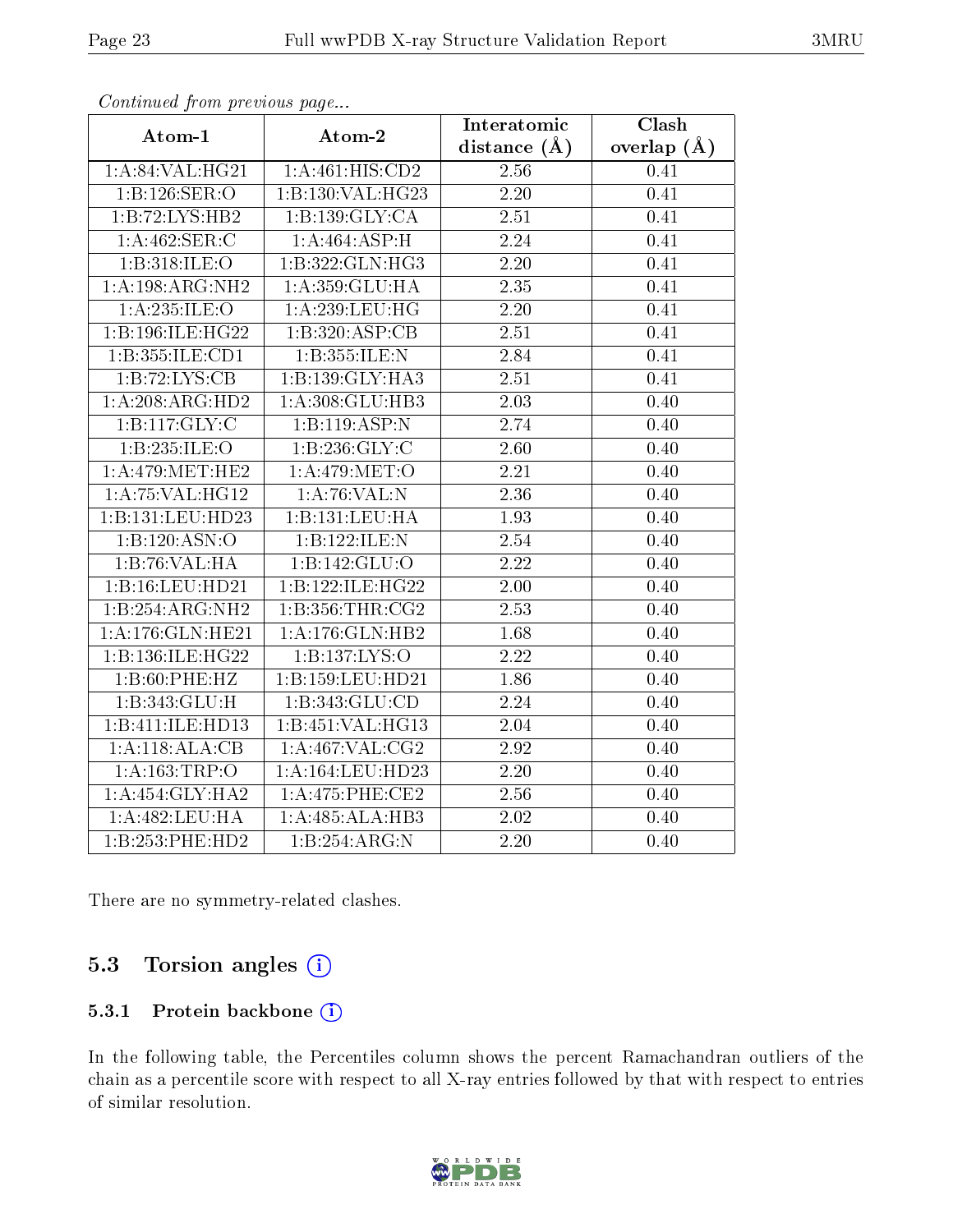| Mol | Chain | Analysed         |             |          |           | Favoured   Allowed   Outliers   Percentiles |
|-----|-------|------------------|-------------|----------|-----------|---------------------------------------------|
|     |       | $488/490(100\%)$ | 448 (92\%)  | 32(7%)   | $8(2\%)$  | 9 <br>$\sqrt{40}$                           |
|     |       | $488/490(100\%)$ | 444 (91\%)  | 39 (8\%) | $5(1\%)$  | $\boxed{53}$<br>15                          |
| All | All   | $976/980(100\%)$ | $892(91\%)$ | 71 (7%)  | $13(1\%)$ | 45<br>12                                    |

The Analysed column shows the number of residues for which the backbone conformation was analysed, and the total number of residues.

All (13) Ramachandran outliers are listed below:

| Mol | Chain | $\operatorname{Res}$ | Type                 |
|-----|-------|----------------------|----------------------|
| 1   | А     | 73                   | <b>LYS</b>           |
| 1   | А     | 74                   | <b>GLY</b>           |
| 1   | А     | 90                   | ASP                  |
| 1   | А     | 313                  | <b>ALA</b>           |
| 1   | B     | 159                  | LEU                  |
| 1   | А     | 35                   | ALA                  |
| 1   | А     | 121                  | $\rm GLY$            |
| 1   | А     | 465                  | $\operatorname{GLU}$ |
| 1   | В     | 423                  | TYR                  |
| 1   | В     | 487                  | PRO                  |
| 1   | В     | 459                  | PHE                  |
| 1   | В     | 101                  | <b>GLN</b>           |
| 1   | А     | 459                  | PHE                  |

#### 5.3.2 Protein sidechains  $(i)$

In the following table, the Percentiles column shows the percent sidechain outliers of the chain as a percentile score with respect to all X-ray entries followed by that with respect to entries of similar resolution.

The Analysed column shows the number of residues for which the sidechain conformation was analysed, and the total number of residues.

| Mol | Chain | Analysed          | Rotameric   Outliers |             | Percentiles                          |
|-----|-------|-------------------|----------------------|-------------|--------------------------------------|
|     |       | $402/402$ (100%)  | 341 $(85%)$          | 61 $(15%)$  | $\vert 3 \vert \vert 14 \vert$       |
|     | B.    | $402/402$ (100\%) | 334(83%)             | 68 (17%)    | $\vert 2 \vert \vert \vert 11 \vert$ |
| All | All   | $804/804$ (100%)  | 675 (84\%)           | $129(16\%)$ | 12                                   |

All (129) residues with a non-rotameric sidechain are listed below:

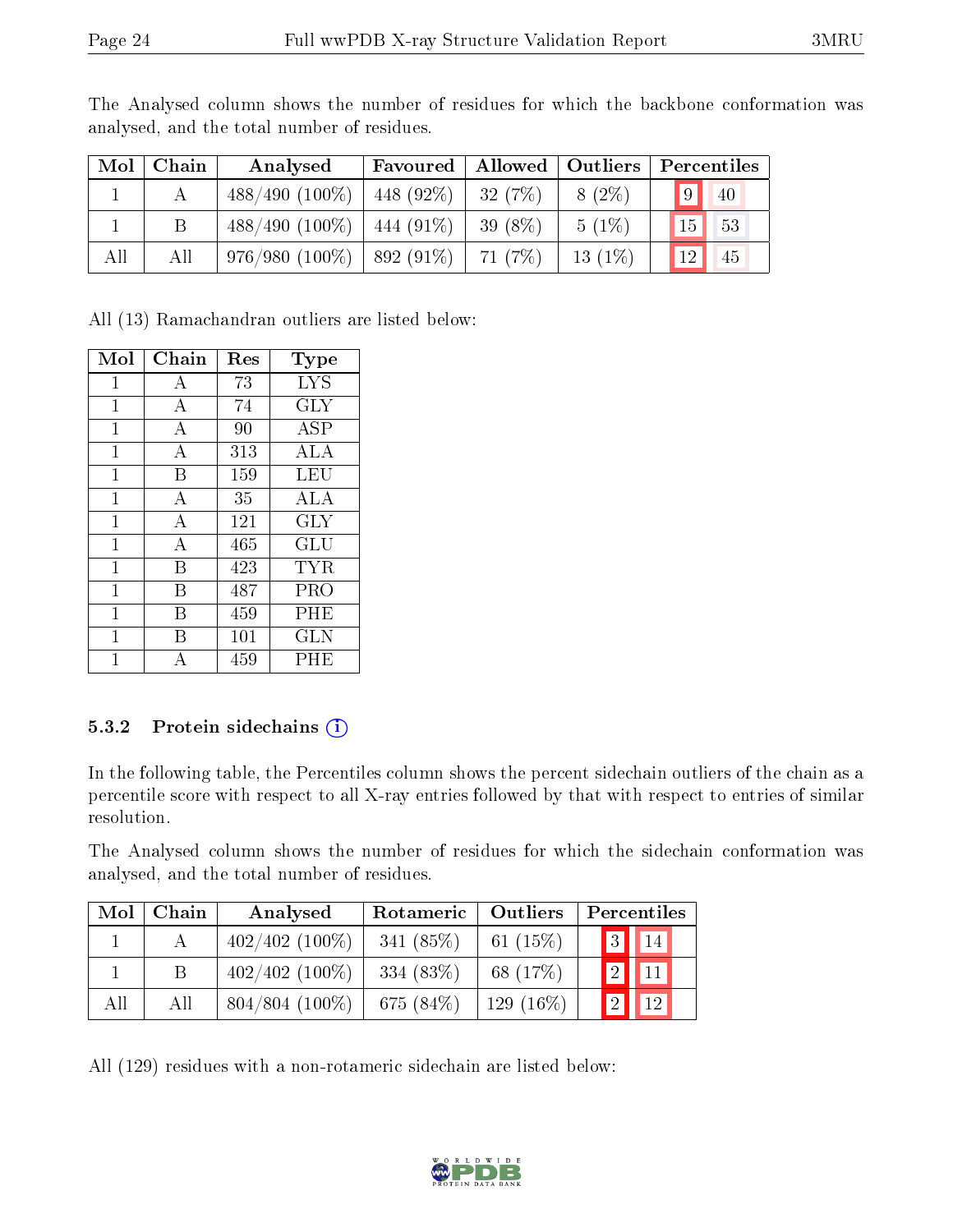| Mol            | Chain                                                                                                                                                                                                                                                       | Res              | Type                      |
|----------------|-------------------------------------------------------------------------------------------------------------------------------------------------------------------------------------------------------------------------------------------------------------|------------------|---------------------------|
| $\mathbf{1}$   | $\overline{A}$                                                                                                                                                                                                                                              | $\overline{2}$   | SER                       |
| $\mathbf{1}$   | $\overline{A}$                                                                                                                                                                                                                                              | 16               | <b>LEU</b>                |
| $\overline{1}$ |                                                                                                                                                                                                                                                             | 26               | <b>ILE</b>                |
| $\overline{1}$ |                                                                                                                                                                                                                                                             | $\overline{33}$  | $\overline{\text{GLU}}$   |
| $\mathbf{1}$   |                                                                                                                                                                                                                                                             | $52\,$           | $\rm{ARG}$                |
| $\overline{1}$ |                                                                                                                                                                                                                                                             | 53               | $\overline{\rm ARG}$      |
| $\overline{1}$ |                                                                                                                                                                                                                                                             | $56\,$           | <b>THR</b>                |
| $\overline{1}$ |                                                                                                                                                                                                                                                             | 69               | MET                       |
| $\overline{1}$ |                                                                                                                                                                                                                                                             | $\overline{73}$  | $\overline{\text{LYS}}$   |
| $\mathbf{1}$   |                                                                                                                                                                                                                                                             | $\overline{78}$  | $\overline{\text{GLN}}$   |
| $\overline{1}$ |                                                                                                                                                                                                                                                             | $\overline{87}$  | $\overline{\text{LYS}}$   |
| $\mathbf{1}$   |                                                                                                                                                                                                                                                             | 88               | $\overline{\text{ASN}}$   |
| $\overline{1}$ |                                                                                                                                                                                                                                                             | $\overline{89}$  | $\overline{{\rm GLU}}$    |
| $\overline{1}$ | $\frac{\overline{A}}{\overline{A}}$ $\frac{\overline{A}}{\overline{A}}$ $\frac{\overline{A}}{\overline{A}}$ $\frac{\overline{A}}{\overline{A}}$ $\frac{\overline{A}}{\overline{A}}$ $\frac{\overline{A}}{\overline{A}}$ $\frac{\overline{A}}{\overline{A}}$ | 107              | $\overline{\text{GLU}}$   |
| $\overline{1}$ |                                                                                                                                                                                                                                                             | $\overline{112}$ | $\overline{\text{LYS}}$   |
| $\mathbf{1}$   | $\frac{\overline{A}}{\overline{A}}$ $\frac{\overline{A}}{\overline{A}}$ $\frac{\overline{A}}{\overline{A}}$ $\frac{\overline{A}}{\overline{A}}$ $\frac{\overline{A}}{\overline{A}}$                                                                         | 119              | $\overline{\text{ASP}}$   |
| $\overline{1}$ |                                                                                                                                                                                                                                                             | 128              | $\overline{\text{LEU}}$   |
| $\overline{1}$ |                                                                                                                                                                                                                                                             | 144              | LEU                       |
| $\overline{1}$ |                                                                                                                                                                                                                                                             | 159              | $\overline{\text{LEU}}$   |
| $\mathbf{1}$   |                                                                                                                                                                                                                                                             | 160              | $\overline{{\rm GLU}}$    |
| $\mathbf{1}$   |                                                                                                                                                                                                                                                             | 167              | $\overline{\text{ASP}}$   |
| $\overline{1}$ |                                                                                                                                                                                                                                                             | 169              | LEU                       |
| $\overline{1}$ |                                                                                                                                                                                                                                                             | 177              | $\overline{{\rm GLU}}$    |
| $\mathbf{1}$   |                                                                                                                                                                                                                                                             | 180              | VAL                       |
| $\mathbf{1}$   |                                                                                                                                                                                                                                                             | 188              | $\overline{\text{ILE}}$   |
| $\mathbf{1}$   | $\frac{\overline{A}}{\overline{A}}$                                                                                                                                                                                                                         | 193              | <b>THR</b>                |
| $\overline{1}$ |                                                                                                                                                                                                                                                             | 201              | ILE                       |
| $\overline{1}$ |                                                                                                                                                                                                                                                             | $\overline{211}$ | THR                       |
| $\overline{1}$ | $\overline{A}$                                                                                                                                                                                                                                              | 226              | <b>THR</b>                |
| $\mathbf{1}$   | $\overline{A}$                                                                                                                                                                                                                                              | $\overline{230}$ | $\overline{\mathrm{ASN}}$ |
| $\mathbf{1}$   | $\overline{A}$                                                                                                                                                                                                                                              | 245              | GLU                       |
| $\overline{1}$ | $\overline{A}$                                                                                                                                                                                                                                              | $251\,$          | $\overline{\text{VAL}}$   |
| $\mathbf{1}$   | $\overline{A}$                                                                                                                                                                                                                                              | 253              | PHE                       |
| $\mathbf{1}$   | $\overline{A}$                                                                                                                                                                                                                                              | 258              | LEU                       |
| $\mathbf{1}$   | $\overline{A}$                                                                                                                                                                                                                                              | $259\,$          | $\overline{\rm{ARG}}$     |
| $\mathbf{1}$   | $\overline{A}$                                                                                                                                                                                                                                              | 260              | ASN                       |
| $\mathbf{1}$   | $\frac{\overline{A}}{\overline{A}}$                                                                                                                                                                                                                         | 276              | $\overline{\mathrm{ASN}}$ |
| $\mathbf 1$    |                                                                                                                                                                                                                                                             | 288              | THR                       |
| $\mathbf{1}$   | $\overline{A}$                                                                                                                                                                                                                                              | 289              | $\overline{{\rm GLU}}$    |
| $\mathbf{1}$   | $\overline{A}$                                                                                                                                                                                                                                              | 297              | $\overline{\text{LYS}}$   |
| $\mathbf{1}$   | $\overline{A}$                                                                                                                                                                                                                                              | 308              | GLU                       |
| $\mathbf{1}$   | $\overline{A}$                                                                                                                                                                                                                                              | $\overline{312}$ | $\overline{\text{ASP}}$   |
| $\mathbf{1}$   | $\overline{\rm A}$                                                                                                                                                                                                                                          | 318              | $\overline{\text{ILE}}$   |

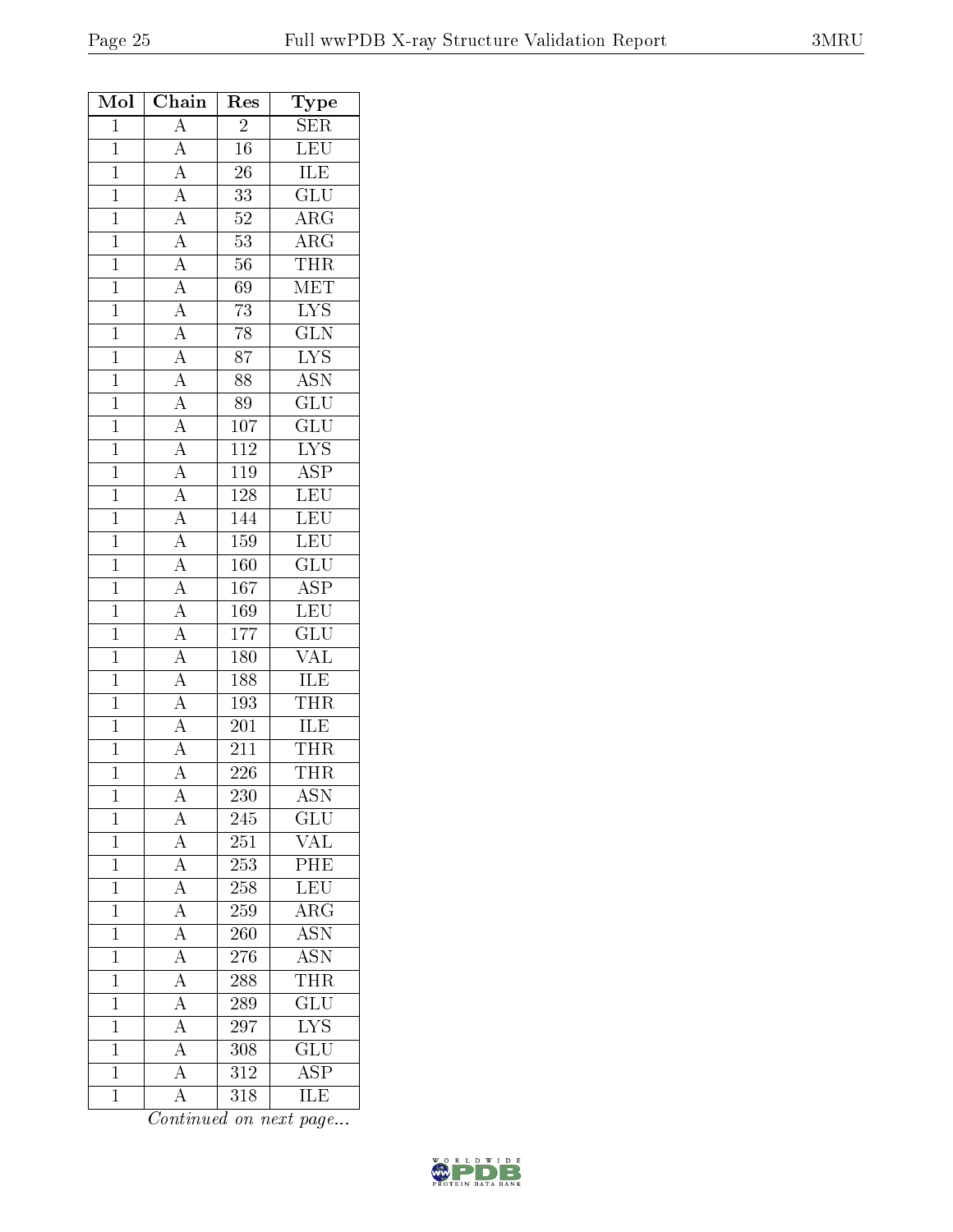| Mol            | Chain                                                                                                                                           | $\operatorname{Res}% \left( \mathcal{N}\right) \equiv\operatorname{Res}(\mathcal{N}_{0})\cap\mathcal{N}_{1}$ | ${\rm \bar{Ty}pe}$      |
|----------------|-------------------------------------------------------------------------------------------------------------------------------------------------|--------------------------------------------------------------------------------------------------------------|-------------------------|
| $\mathbf{1}$   | $\overline{A}$                                                                                                                                  | 350                                                                                                          | <b>LEU</b>              |
| $\overline{1}$ | $\overline{A}$                                                                                                                                  | 351                                                                                                          | <b>ASN</b>              |
| $\mathbf{1}$   | $\frac{\overline{A}}{\overline{A}}$                                                                                                             | 363                                                                                                          | <b>THR</b>              |
| $\mathbf{1}$   |                                                                                                                                                 | 378                                                                                                          | $\overline{\text{GLN}}$ |
| $\overline{1}$ | $\frac{\overline{A}}{\overline{A}}$                                                                                                             | 388                                                                                                          | $\overline{\text{GLU}}$ |
| $\mathbf{1}$   |                                                                                                                                                 | 408                                                                                                          | <b>ASP</b>              |
| $\overline{1}$ | $\frac{\overline{A}}{\overline{A}}$                                                                                                             | 411                                                                                                          | <b>ILE</b>              |
| $\mathbf{1}$   |                                                                                                                                                 | 428                                                                                                          | $\overline{\text{ASN}}$ |
| $\mathbf{1}$   |                                                                                                                                                 | 443                                                                                                          | $\overline{\text{GLU}}$ |
| $\mathbf{1}$   |                                                                                                                                                 | 452                                                                                                          | $\overline{\text{SER}}$ |
| $\mathbf{1}$   |                                                                                                                                                 | 462                                                                                                          | $\overline{\text{SER}}$ |
| $\overline{1}$ |                                                                                                                                                 | 466                                                                                                          | $\overline{\text{LYS}}$ |
| $\overline{1}$ |                                                                                                                                                 | 470                                                                                                          | $\overline{\text{ASP}}$ |
| $\mathbf{1}$   | $\frac{\overline{A}}{\overline{A}}$ $\frac{\overline{A}}{\overline{A}}$ $\frac{\overline{A}}{\overline{A}}$ $\frac{\overline{A}}{\overline{A}}$ | 471                                                                                                          | <b>THR</b>              |
| $\overline{1}$ |                                                                                                                                                 | 474                                                                                                          | LEU                     |
| $\mathbf{1}$   |                                                                                                                                                 | 478                                                                                                          | $\overline{\text{GLN}}$ |
| $\overline{1}$ | $\overline{A}$                                                                                                                                  | 479                                                                                                          | MET                     |
| $\mathbf{1}$   | $\overline{A}$                                                                                                                                  | 489                                                                                                          | $\overline{\text{LYS}}$ |
| $\mathbf 1$    | $\overline{\mathbf{B}}$                                                                                                                         | $\overline{2}$                                                                                               | $\overline{\text{SER}}$ |
| $\mathbf{1}$   | $\overline{\mathbf{B}}$                                                                                                                         | $\overline{9}$                                                                                               | $\overline{\text{SER}}$ |
| $\overline{1}$ | $\overline{\mathrm{B}}$                                                                                                                         | 18                                                                                                           | $\overline{\text{GLN}}$ |
| $\overline{1}$ | $\overline{\mathbf{B}}$                                                                                                                         | $\overline{30}$                                                                                              | $\overline{\text{SER}}$ |
| $\mathbf{1}$   | $\overline{\mathbf{B}}$                                                                                                                         | 42                                                                                                           | <b>THR</b>              |
| $\overline{1}$ | $\overline{\mathrm{B}}$                                                                                                                         | $50\,$                                                                                                       | $\overline{\text{ASP}}$ |
| $\mathbf{1}$   | $\overline{\mathbf{B}}$                                                                                                                         | 52                                                                                                           | $\overline{\rm{ARG}}$   |
| $\mathbf{1}$   | $\overline{\mathbf{B}}$                                                                                                                         | 69                                                                                                           | $\overline{\text{MET}}$ |
| $\mathbf{1}$   | $\overline{\mathbf{B}}$                                                                                                                         | $\overline{71}$                                                                                              | <b>ASN</b>              |
| $\mathbf{1}$   | B                                                                                                                                               | 89                                                                                                           | GLU                     |
| $\mathbf 1$    | $\overline{\mathrm{B}}$                                                                                                                         | 90                                                                                                           | $\overline{\text{ASP}}$ |
| 1              | B                                                                                                                                               | 112                                                                                                          | $\overline{\rm LYS}$    |
| $\mathbf 1$    | Β                                                                                                                                               | 115                                                                                                          | <b>THR</b>              |
| $\mathbf 1$    | $\overline{\mathrm{B}}$                                                                                                                         | 119                                                                                                          | <b>ASP</b>              |
| $\mathbf 1$    | Β                                                                                                                                               | 120                                                                                                          | ASN                     |
| $\mathbf{1}$   | $\overline{\mathrm{B}}$                                                                                                                         | 122                                                                                                          | $\overline{\text{ILE}}$ |
| $\mathbf{1}$   | Β                                                                                                                                               | 147                                                                                                          | $\overline{\text{ILE}}$ |
| $\mathbf 1$    | $\overline{\mathrm{B}}$                                                                                                                         | $\overline{154}$                                                                                             | <b>THR</b>              |
| $\mathbf{1}$   | Β                                                                                                                                               | 160                                                                                                          | GLU                     |
| $\mathbf 1$    | $\overline{\rm B}$                                                                                                                              | 168                                                                                                          | ILE                     |
| $\mathbf 1$    | $\overline{\mathrm{B}}$                                                                                                                         | 169                                                                                                          | $\overline{\text{LEU}}$ |
| $\mathbf 1$    | Β                                                                                                                                               | 175                                                                                                          | GLU                     |
| $\mathbf 1$    | $\overline{\mathrm{B}}$                                                                                                                         | 193                                                                                                          | <b>THR</b>              |
| $\mathbf 1$    | Β                                                                                                                                               | 195                                                                                                          | <b>ASP</b>              |

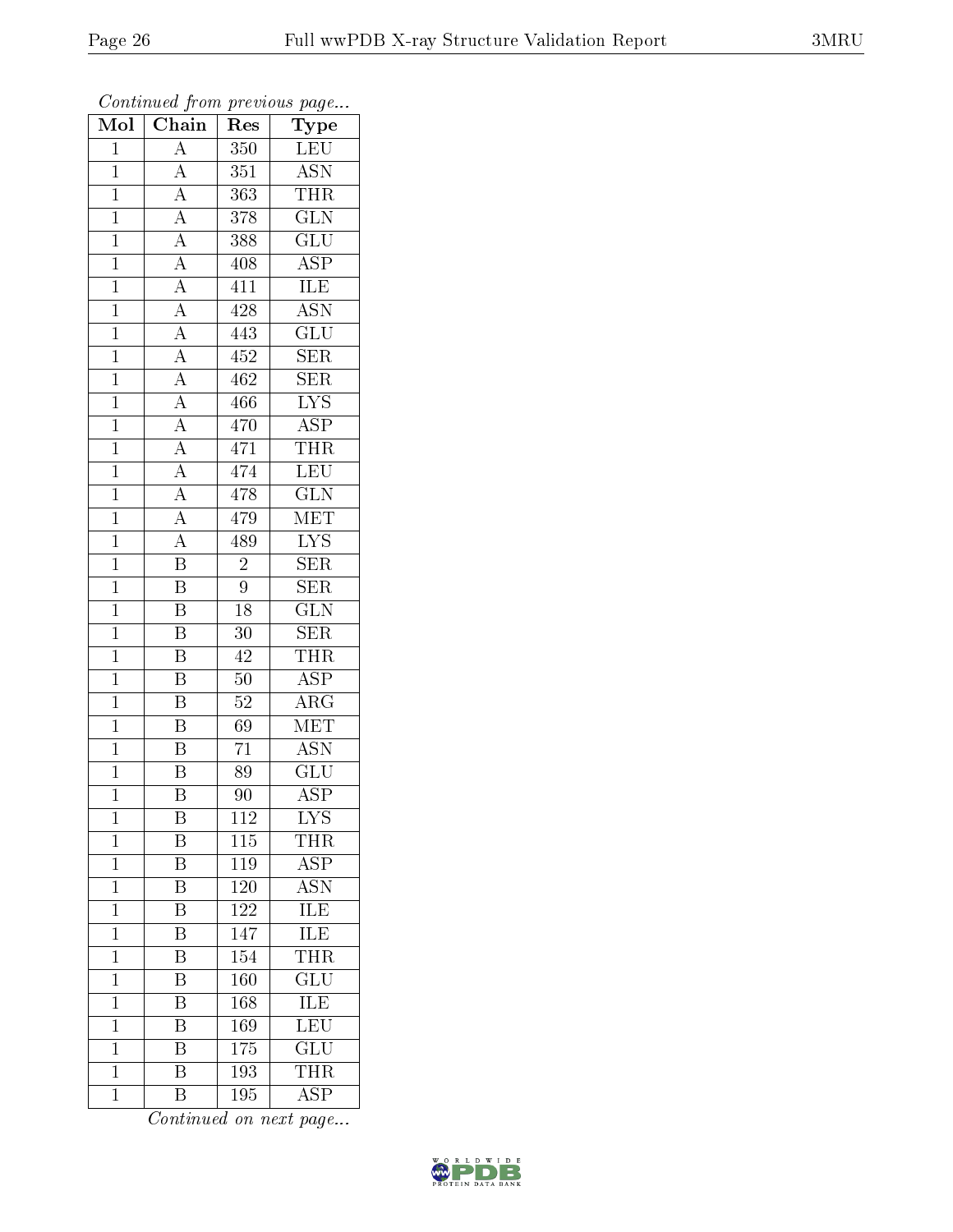| Mol            | Chain                   | Res              | Type                               |
|----------------|-------------------------|------------------|------------------------------------|
| $\mathbf 1$    | Β                       | 197              | THR                                |
| $\mathbf 1$    | Β                       | 201              | ILE                                |
| $\mathbf{1}$   | Β                       | 206              | ILE                                |
| $\mathbf 1$    | B                       | 211              | THR                                |
| $\mathbf{1}$   | $\overline{\mathbf{B}}$ | 226              | THR                                |
| $\mathbf 1$    | B                       | 230              | $\overline{\mathrm{ASN}}$          |
| $\mathbf{1}$   | $\overline{\text{B}}$   | 246              | LEU                                |
| $\mathbf{1}$   | $\overline{\mathrm{B}}$ | 247              | $\overline{\text{ASP}}$            |
| $\mathbf{1}$   | $\overline{\text{B}}$   | 251              | $\overline{\text{VAL}}$            |
| $\mathbf 1$    | $\overline{\mathrm{B}}$ | $\overline{253}$ | PHE                                |
| $\mathbf{1}$   | Β                       | 254              | $\rm{ARG}$                         |
| $\mathbf{1}$   | $\overline{\mathrm{B}}$ | 257              | $\overline{\text{SER}}$            |
| $\mathbf{1}$   | $\overline{\mathrm{B}}$ | 258              | <b>LEU</b>                         |
| $\mathbf 1$    | B                       | 280              | <b>LEU</b>                         |
| $\overline{1}$ | $\overline{\mathrm{B}}$ | 282              | $\overline{\text{GLU}}$            |
| $\mathbf{1}$   | Β                       | 297              | ${\rm LYS}$                        |
| $\mathbf 1$    | $\overline{\mathrm{B}}$ | $\overline{308}$ | $\overline{\text{GLU}}$            |
| $\mathbf{1}$   | Β                       | 312              | <b>ASP</b>                         |
| $\overline{1}$ | B                       | 315              | VAL                                |
| $\mathbf{1}$   | Β                       | $\overline{3}23$ | $\rm{ARG}$                         |
| $\mathbf 1$    | $\overline{\mathrm{B}}$ | 348              | <b>THR</b>                         |
| $\mathbf{1}$   | $\overline{\mathrm{B}}$ | 350              | LEU                                |
| $\mathbf 1$    | B                       | 359              | GLU                                |
| $\mathbf{1}$   | $\overline{\mathrm{B}}$ | 363              | THR                                |
| $\mathbf{1}$   | $\overline{\mathrm{B}}$ | 374              | <b>SER</b>                         |
| $\mathbf{1}$   | $\overline{\mathrm{B}}$ | 388              | GLU                                |
| $\mathbf{1}$   | $\overline{\mathrm{B}}$ | 406              | <b>ASP</b>                         |
| $\mathbf{1}$   | B                       | 412              | MET                                |
| $\mathbf 1$    | $\overline{\mathrm{B}}$ | 418              | $\overline{\text{MET}}$            |
| 1              | Β                       | 420              | $\mathrm{GL}\overline{\mathrm{U}}$ |
| $\mathbf 1$    | Β                       | 425              | HIS                                |
| $\mathbf 1$    | $\overline{\mathrm{B}}$ | 428              | $\overline{\text{ASN}}$            |
| $\mathbf{1}$   | Β                       | 430              | ${\rm MET}$                        |
| $\overline{1}$ | $\overline{\mathrm{B}}$ | 440              | <b>LEU</b>                         |
| $\mathbf{1}$   | Β                       | 443              | $\widetilde{{\rm GLU}}$            |
| $\mathbf 1$    | $\overline{\mathrm{B}}$ | 447              | <b>ASN</b>                         |
| 1              | Β                       | 453              | PHE                                |
| $\overline{1}$ | B                       | 464              | <b>ASP</b>                         |
| $\mathbf 1$    | Β                       | 467              | VAL                                |
| $\mathbf{1}$   | B                       | 471              | THR                                |
| $\mathbf{1}$   | $\overline{\mathrm{B}}$ | 474              | $\overline{\text{LEU}}$            |
| $\mathbf{1}$   | B                       | 486              | ILE                                |

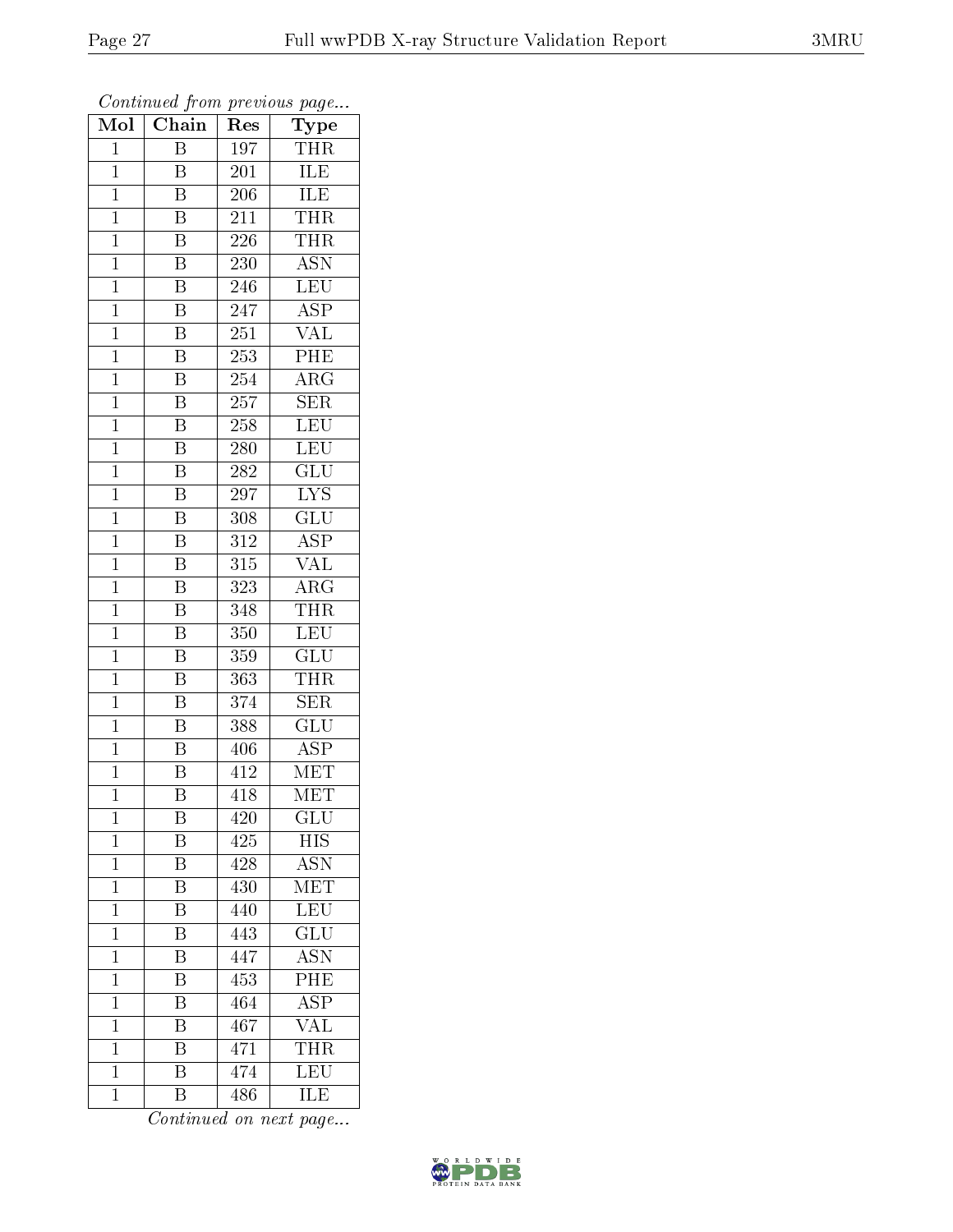Continued from previous page...

| Mol | ${\rm Chain}$ | $\operatorname{Res}% \left( \mathcal{N}\right) \equiv\operatorname{Res}(\mathcal{N}_{0})\cap\mathcal{N}_{1}$ | Type                      |
|-----|---------------|--------------------------------------------------------------------------------------------------------------|---------------------------|
|     |               |                                                                                                              | $\mathcal{L}^{\text{II}}$ |
|     |               | -89                                                                                                          |                           |

Some sidechains can be flipped to improve hydrogen bonding and reduce clashes. All (27) such sidechains are listed below:

| Mol            | $\overline{\text{C}}$ hain          | Res              | ${\bf \overline{Type}}$   |  |
|----------------|-------------------------------------|------------------|---------------------------|--|
| $\overline{1}$ | $\overline{\rm A}$                  | 71               | <b>ASN</b>                |  |
| $\mathbf{1}$   | $\overline{A}$                      | $\overline{78}$  | $\overline{\text{GLN}}$   |  |
| $\mathbf{1}$   | $\overline{A}$                      | 88               | <b>ASN</b>                |  |
| $\overline{1}$ | $\overline{A}$                      | 138              | <b>HIS</b>                |  |
| $\overline{1}$ | $\frac{\overline{A}}{\overline{A}}$ | 171              | $\overline{\text{ASN}}$   |  |
| $\overline{1}$ |                                     | 230              | $\overline{\text{ASN}}$   |  |
| $\overline{1}$ | $\overline{A}$                      | 260              | $\overline{\mathrm{ASN}}$ |  |
| $\overline{1}$ |                                     | $\overline{277}$ | $\overline{\text{GLN}}$   |  |
| $\overline{1}$ | $\frac{\overline{A}}{A}$            | $\overline{314}$ | $\overline{\text{GLN}}$   |  |
| $\overline{1}$ | $\overline{A}$                      | 321              | $\overline{\text{GLN}}$   |  |
| $\overline{1}$ | $\overline{A}$                      | 329              | <b>ASN</b>                |  |
| $\overline{1}$ | $\overline{A}$                      | $\overline{351}$ | $\overline{\mathrm{ASN}}$ |  |
| $\overline{1}$ | $\overline{A}$                      | 384              | $\rm GLN$                 |  |
| $\mathbf{1}$   | $\overline{A}$                      | 428              | <b>ASN</b>                |  |
| $\overline{1}$ | $\overline{A}$                      | 473              | $\overline{\text{GLN}}$   |  |
| $\overline{1}$ | $\overline{\mathbf{B}}$             | $\overline{71}$  | <b>ASN</b>                |  |
| $\overline{1}$ | $\overline{\mathrm{B}}$             | $\overline{78}$  | $\overline{\text{GLN}}$   |  |
| $\mathbf{1}$   | $\, {\bf B}$                        | 86               | $\overline{\text{GLN}}$   |  |
| $\mathbf{1}$   | $\overline{\mathrm{B}}$             | 97               | $\overline{\text{GLN}}$   |  |
| $\overline{1}$ | $\overline{\mathrm{B}}$             | 120              | $\overline{\mathrm{ASN}}$ |  |
| $\overline{1}$ | B                                   | 138              | $\overline{HIS}$          |  |
| $\overline{1}$ | $\overline{\mathrm{B}}$             | 176              | $\overline{\text{GLN}}$   |  |
| $\mathbf{1}$   | B                                   | 230              | <b>ASN</b>                |  |
| $\overline{1}$ | $\overline{\mathrm{B}}$             | 321              | $\overline{\text{GLN}}$   |  |
| $\overline{1}$ | $\overline{\mathrm{B}}$             | 351              | <b>ASN</b>                |  |
| $\overline{1}$ | B                                   | 428              | $\overline{\mathrm{ASN}}$ |  |
| $\overline{1}$ | $\overline{\mathrm{B}}$             | 461              | $\overline{\mathrm{HIS}}$ |  |

#### 5.3.3 RNA (1)

There are no RNA molecules in this entry.

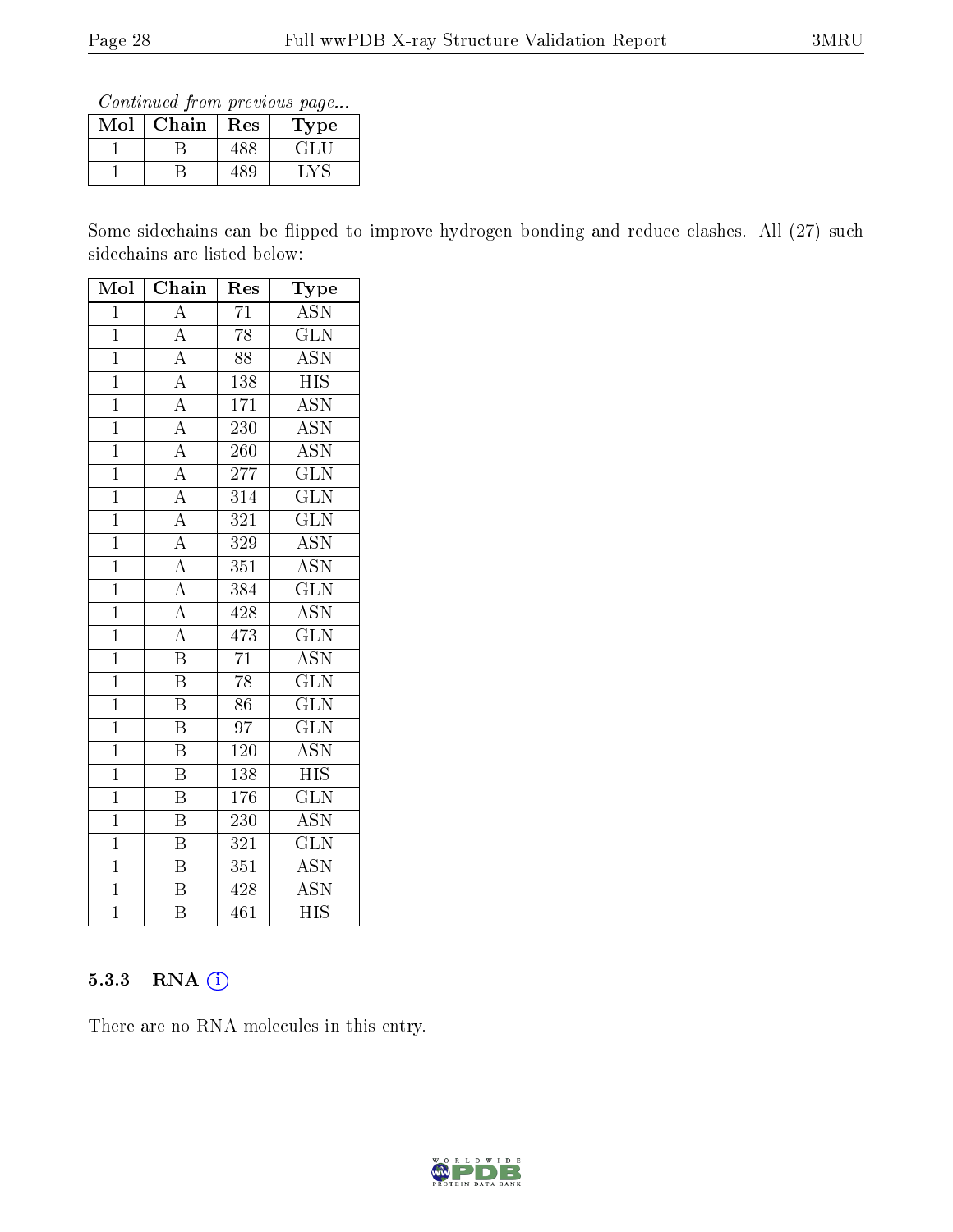#### 5.4 Non-standard residues in protein, DNA, RNA chains (i)

There are no non-standard protein/DNA/RNA residues in this entry.

#### 5.5 Carbohydrates  $(i)$

There are no carbohydrates in this entry.

#### 5.6 Ligand geometry (i)

Of 4 ligands modelled in this entry, 4 are monoatomic - leaving 0 for Mogul analysis.

There are no bond length outliers.

There are no bond angle outliers.

There are no chirality outliers.

There are no torsion outliers.

There are no ring outliers.

No monomer is involved in short contacts.

#### 5.7 [O](https://www.wwpdb.org/validation/2017/XrayValidationReportHelp#nonstandard_residues_and_ligands)ther polymers  $(i)$

There are no such residues in this entry.

#### 5.8 Polymer linkage issues  $(i)$

There are no chain breaks in this entry.

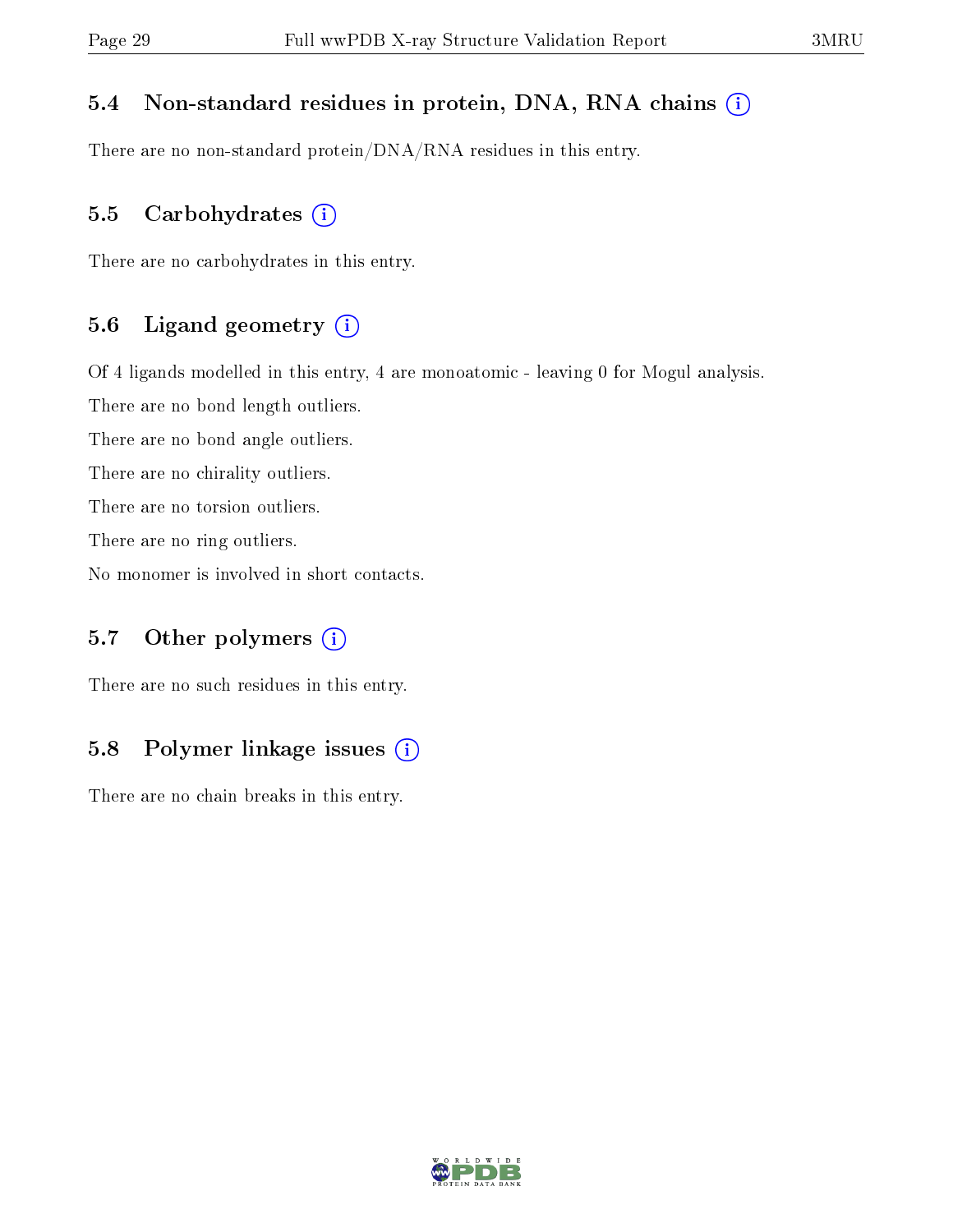## 6 Fit of model and data  $\left( \cdot \right)$

### 6.1 Protein, DNA and RNA chains (i)

In the following table, the column labelled  $#RSRZ>2'$  contains the number (and percentage) of RSRZ outliers, followed by percent RSRZ outliers for the chain as percentile scores relative to all X-ray entries and entries of similar resolution. The OWAB column contains the minimum, median,  $95<sup>th</sup>$  percentile and maximum values of the occupancy-weighted average B-factor per residue. The column labelled  $Q < 0.9$  lists the number of (and percentage) of residues with an average occupancy less than 0.9.

| Mol | Chain | Analysed         | ${ <\hspace{-1.5pt}{\mathrm{RSRZ}} \hspace{-1.5pt}>}$ | $\#RSRZ\!\!>\!2$ |                | $OWAB(A^2)$      | $\mathrm{Q}{<}0.9$ |
|-----|-------|------------------|-------------------------------------------------------|------------------|----------------|------------------|--------------------|
|     |       | $490/490(100\%)$ | $-0.42$                                               |                  | $2(0\%)$ 92 79 | 43, 81, 130, 203 |                    |
|     |       | $490/490(100\%)$ | $-0.40$                                               | $5(1\%)$ 82      | 59             | 41, 81, 139, 249 |                    |
| All | All   | $980/980(100\%)$ | $-0.41$                                               | $7(0\%)$ 87      | 69             | 41, 81, 135, 249 |                    |

All (7) RSRZ outliers are listed below:

| Mol | Chain | Res | Type       | <b>RSRZ</b> |
|-----|-------|-----|------------|-------------|
|     |       | 490 | ALA        | 3.5         |
| 1   |       | 178 | <b>GLY</b> | 3.2         |
|     |       | 490 | ALA        | 3.2         |
| 1   | R     | 425 | <b>HIS</b> | 3.1         |
| 1   | R     | 421 | <b>GLY</b> | 3.0         |
|     |       | 424 | <b>GLY</b> | 2.5         |
|     |       | 311 | <b>THR</b> | 2.5         |

### 6.2 Non-standard residues in protein, DNA, RNA chains (i)

There are no non-standard protein/DNA/RNA residues in this entry.

### 6.3 Carbohydrates (i)

There are no carbohydrates in this entry.

### 6.4 Ligands  $(i)$

In the following table, the Atoms column lists the number of modelled atoms in the group and the number defined in the chemical component dictionary. The B-factors column lists the minimum, median,  $95<sup>th</sup>$  percentile and maximum values of B factors of atoms in the group. The column labelled  $Q< 0.9$ ' lists the number of atoms with occupancy less than 0.9.